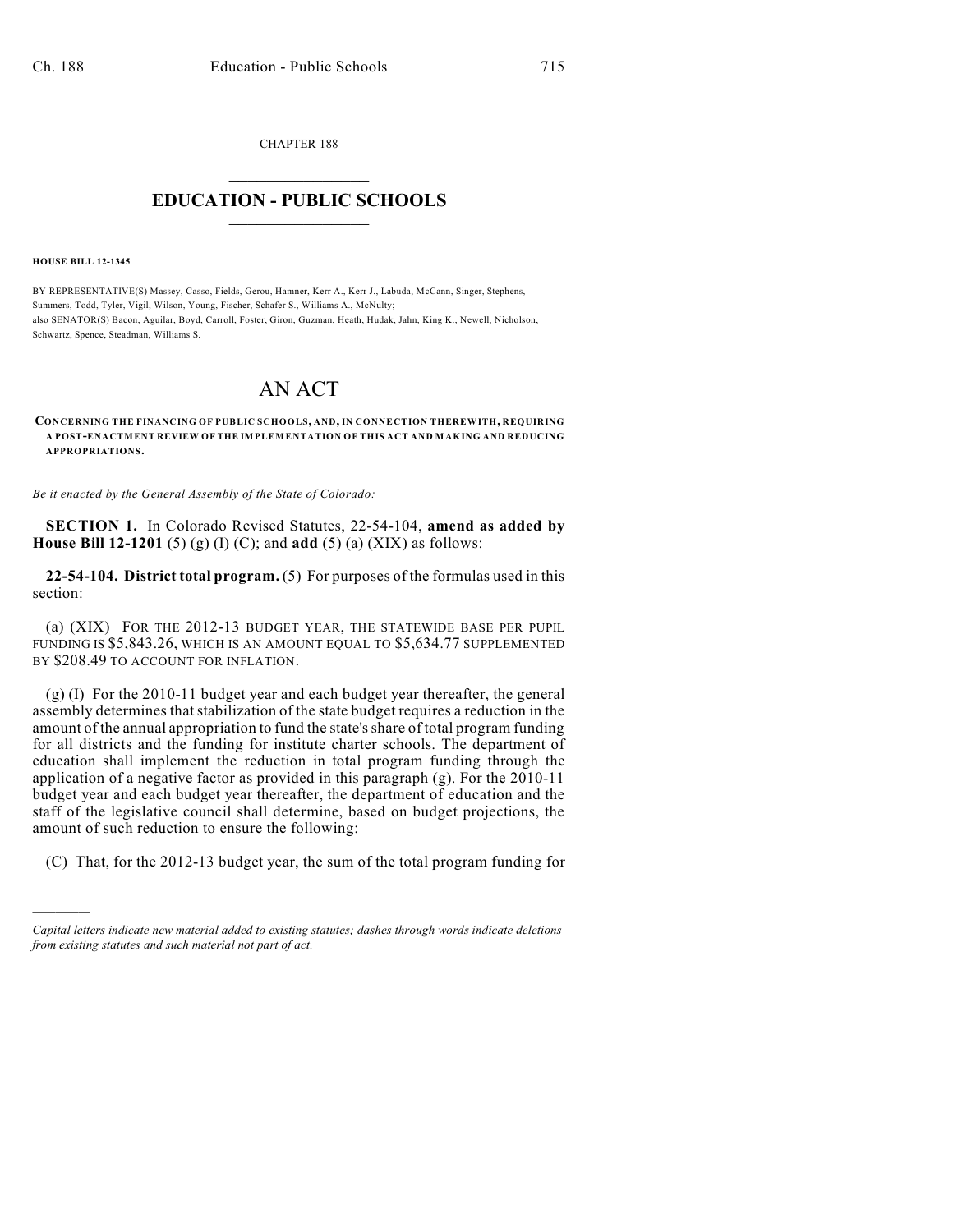all districts, including the funding for institute charter schools, after application of the negative factor, is not less than five billion two hundred twenty-nine million five hundred sixty thousand three hundred forty-six dollars (\$5,229,560,346) FIVE BILLION TWO HUNDRED EIGHTY-SIX MILLION EIGHT HUNDRED NINETY-EIGHT THOUSAND THREE HUNDRED EIGHTY-TWO DOLLARS (\$5,286,898,382); except that the department of education and the staff of the legislative council shall make mid-year revisions to replace projections with actual figures including, but not limited to, actual pupil enrollment, assessed valuations, and specific ownership tax revenue from the prior year, to determine any necessary changes in the amount of the reduction to maintain a total program funding amount for the 2012-13 budget year that is consistent with this sub-subparagraph (C).

**SECTION 2.** In Colorado Revised Statutes, 22-54-124, **amend** (3) (a) (III) (A) as follows:

**22-54-124. State aid for charter schools - use of state education fund moneys - definitions.** (3) (a) (III) (A) The total amount of state education fund moneys to be appropriated for all eligible districts and for all eligible institute charter schools for the 2003-04 2004-05, 2005-06, and 2007-08 budget years and each budget year thereafter THROUGH 2011-12 BUDGET YEARS shall be an amount equal to five million dollars; EXCEPT THAT, for the 2006-07 budget year, seven AN ADDITIONAL TWO million eight hundred thousand dollars shall be appropriated for all eligible districts and for all eligible institute charter schools from the state education fund. FROM THE STATE EDUCATION FUND AND SHALL BE USED FOR THE PURPOSES OF THIS SECTION, AND for the 2008-09 budget year, an additional one hundred thirty-five thousand dollars shall be appropriated from the state education fund and shall be distributed pursuant to section 22-54-133, as said section existed prior to its repeal in 2010. THE TOTAL AMOUNT OF STATE EDUCATION FUND MONEYS TO BE APPROPRIATED FOR ALL ELIGIBLE DISTRICTS AND FOR ALL ELIGIBLE INSTITUTE CHARTER SCHOOLS FOR THE 2012-13 BUDGET YEAR AND EACH BUDGET YEAR THEREAFTER IS SIX MILLION DOLLARS.

**SECTION 3.** In Colorado Revised Statutes, 22-5-103, **amend** (2) as follows:

**22-5-103. Definitions.** As used in this article, unless the context otherwise requires:

(2) "Board of cooperative services" OR "BOCES"means a regional educational service unit designed to provide supporting, instructional, administrative, facility, community, or any other services contracted by participating members.

**SECTION 4.** In Colorado Revised Statutes, 22-5-119, **amend** (3) introductory portion as follows:

**22-5-119. Supplemental on-line education services - legislative declaration - contract.** (3) On or before August 1, 2007, and on or before August 1 of each year thereafter THROUGH AUGUST 1, 2011, AND ON OR BEFORE AUGUST 1, 2012, AND ON OR BEFORE AUGUST 1 OF EVERY THIRD YEAR THEREAFTER, the mountain BOCES, subject to available appropriations, shall contract with a provider on an annual basis to provide supplemental on-line education courses to school districts, charter schools, and BOCES that choose to purchase the courses. At a minimum,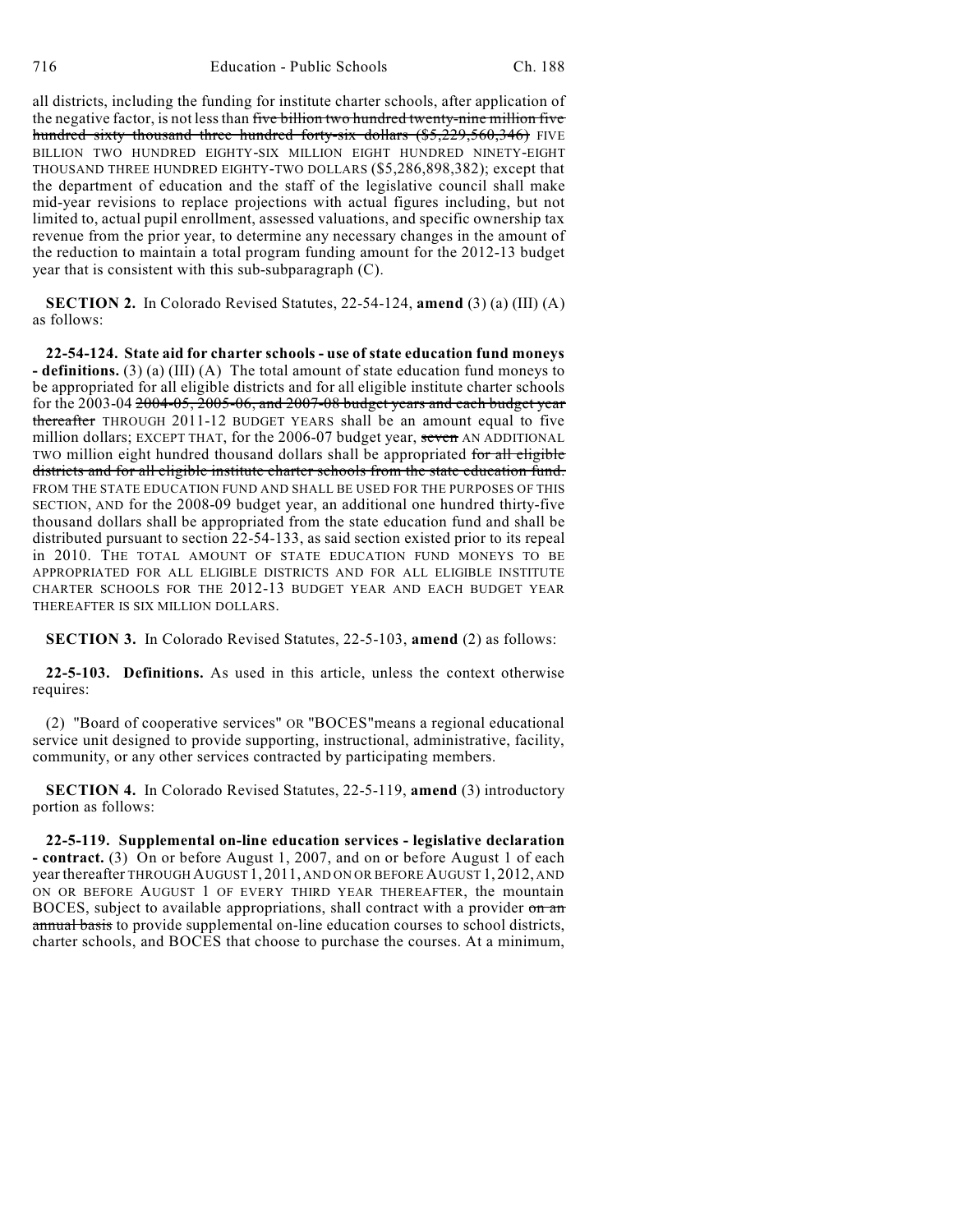the contract shall provide that:

**SECTION 5.** In Colorado Revised Statutes, **add** 22-5-122 as follows:

**22-5-122. Assistance for implementing and meeting state educational priorities - financing.** (1) (a) FOR THE 2012-13 FISCAL YEAR AND EACH FISCAL YEAR THEREAFTER, A BOCES MAY RECEIVE STATE MONEYS IN ADDITION TO ANY OTHER MONEYS RECEIVED PURSUANT TO THIS ARTICLE BY SUBMITTING A PLAN TO THE STATE BOARD, IN A FORM AND MANNER SPECIFIED BY RULE OF THE STATE BOARD, THAT DETAILS HOW THE BOCES WILL USE THE ADDITIONAL MONEYS TO ASSIST ITS PARTICIPATING SCHOOL DISTRICTS IN IMPLEMENTING AND MEETING THE STATE'S EDUCATIONAL PRIORITIES AS DETERMINED BY THE COMMISSIONER OF EDUCATION PURSUANT TO SUBSECTION (2) OF THIS SECTION.THE STATE BOARD MAY SPECIFY ADDITIONAL INFORMATION THAT BOCES ARE REQUIRED TO INCLUDE IN A PLAN SUBMITTED PURSUANT TO THIS PARAGRAPH (a).

(b) FOR THE 2012-13 FISCAL YEAR, A BOCES THAT SEEKS ADDITIONAL MONEYS SHALL SUBMIT A PLAN PURSUANT TO PARAGRAPH (a) OF THIS SUBSECTION (1) TO THE STATE BOARD ON OR BEFORE AUGUST 1, 2012. FOR THE 2013-14 FISCAL YEAR AND EACH FISCAL YEAR THEREAFTER, A BOCES THAT SEEKS ADDITIONAL MONEYS SHALL SUBMIT A PLAN PURSUANT TO PARAGRAPH (a) OF THIS SUBSECTION (1) TO THE STATE BOARD ON OR BEFORE MAY 1 OF THE PRECEDING FISCAL YEAR.

(c) FOR THE 2013-14 FISCAL YEAR, AND EACH FISCAL YEAR THEREAFTER, IF A BOCES THAT SUBMITS A PLAN TO THE STATE BOARD PURSUANT TO PARAGRAPH (a) OF THIS SUBSECTION (1) ALSO SUBMITTED A PLAN IN THE PREVIOUS FISCAL YEAR, THE BOCES SHALL INCLUDE A REPORT DETAILING THE RESULTS OF THE PREVIOUS YEAR'S PLAN IN ITS NEW PLAN SUBMISSION.

(2) ON OR BEFORE JUNE 1, 2012, ON OR BEFORE MARCH 1, 2015, AND ON OR BEFORE MARCH 1 EVERY THIRD YEAR THEREAFTER, THE COMMISSIONER OF EDUCATION, IN CONSULTATION WITH A STATEWIDE ASSOCIATION IN THE STATE THAT REPRESENTS ONE OR MORE BOCES IN THE STATE AND A COUNCIL CREATED BY THE COMMISSIONER OF EDUCATION THAT ADVISES THE COMMISSIONER AND THE DEPARTMENT OF EDUCATION REGARDING THE NEEDS AND CONCERNS OF RURAL SCHOOL DISTRICTS IN THE STATE, SHALL DETERMINE THE STATE'S EDUCATIONAL PRIORITIES FOR THE PURPOSES OF THIS SECTION. THE PRIORITIES MAY INCLUDE, BUT NEED NOT BE LIMITED TO, EDUCATOR EFFECTIVENESS, SCHOOL DISTRICT ACCREDITATION AND ACCOUNTABILITY, AND STANDARDS AND ASSESSMENTS FOR PRESCHOOL THROUGH ELEMENTARY AND SECONDARY EDUCATION.

(3) A BOCES MAY DEVELOP A MEMORANDUM OF UNDERSTANDING WITH A SCHOOL DISTRICT THAT IS CONTIGUOUS TO THE AREA OF THE BOCES, BUT THAT IS NOT A MEMBER OF THE BOCES, TO ENABLE THE DISTRICT TO PARTICIPATE WITH THE BOCES IN THE PLAN SUBMITTED PURSUANT TO SUBSECTION (1) OF THIS SECTION. IN ADDITION, TWO OR MORE ADJOINING BOCES MAY COLLABORATE REGARDING THE IMPLEMENTATION OF A PLAN SUBMITTED PURSUANT TO THIS SECTION.

(4) (a) THE DEPARTMENT OF EDUCATION SHALL ESTABLISH A METHOD TO ALLOW THE MEMBER SCHOOL DISTRICTS OF A BOCES THAT CHOOSES NOT TO SUBMIT A PLAN PURSUANT TO PARAGRAPH (a) OF SUBSECTION (1) OF THIS SECTION TO SUBMIT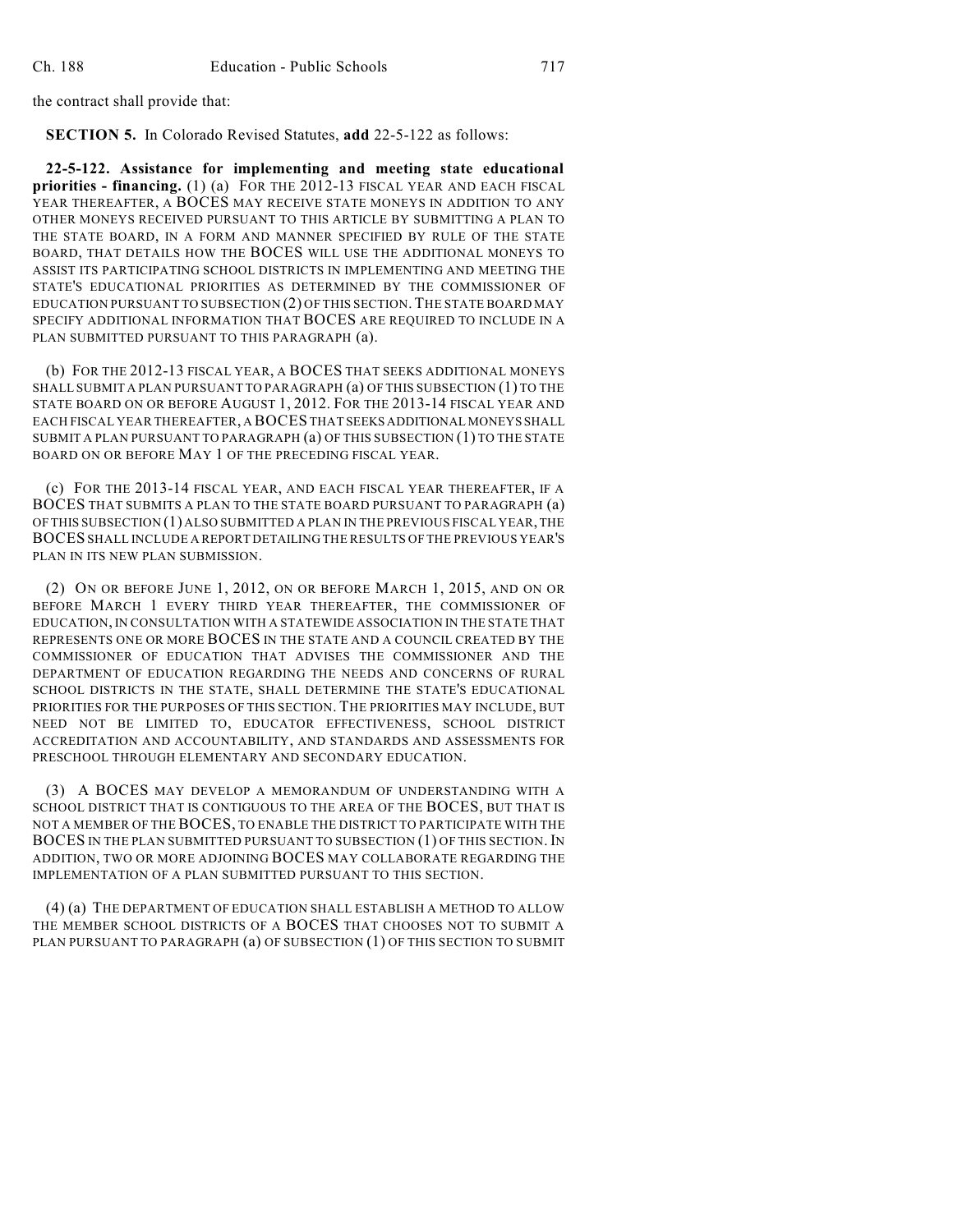A PLAN AS A CONSORTIUM OF DISTRICTS OR AS A NEWLY FORMED BOCES TO THE STATE BOARD AND TO RECEIVE MONEYS TO ASSIST THE DISTRICTS IN IMPLEMENTING AND MEETING THE STATE EDUCATIONAL PRIORITIES AS DETERMINED PURSUANT TO SUBSECTION (2) OF THIS SECTION.

(b) A MEMBER DISTRICT OF A BOCES THAT HAS SUBMITTED A PLAN PURSUANT TO SUBSECTION (1) OF THIS SECTION MAY CHOOSE NOT TO PARTICIPATE IN THE BOCES PLAN TO ASSIST THE MEMBER DISTRICTS IN IMPLEMENTING AND MEETING THE STATE'S EDUCATIONAL PRIORITIES. IF A MEMBER DISTRICT CHOOSES NOT TO PARTICIPATE, THEBOCES SHALL WORK WITH THE OTHER MEMBER DISTRICTS IN THE BOCES TO IMPLEMENT THE PLAN.

(5) (a) THE GENERAL ASSEMBLY MAY APPROPRIATE MONEYS TO THE DEPARTMENT OFEDUCATION FOR THE PURPOSES OF THIS SECTION.OF THE AMOUNT APPROPRIATED, THE DEPARTMENT MAY RETAIN UP TO ONE HUNDRED TWENTY THOUSAND DOLLARS ANNUALLY FOR THE PURPOSE OF FUNDING A DEPARTMENTAL LIAISON FOR RURAL SCHOOL DISTRICTS AND UP TO FIFTY THOUSAND DOLLARS ANNUALLY FOR THE PURPOSE OF FUNDING THE DEPARTMENT'S ONGOING SUPPORT OFA COUNCILCREATED BY THE COMMISSIONER OF EDUCATION THAT ADVISES THE COMMISSIONER AND THE DEPARTMENT REGARDING THE NEEDS AND CONCERNS OF RURAL SCHOOL DISTRICTS. THE DEPARTMENT SHALL DISTRIBUTE THE REMAINING AMOUNT AS SPECIFIED IN PARAGRAPH (b) OF THIS SUBSECTION (5).

(b) THE DEPARTMENT OFEDUCATION SHALL DISTRIBUTE THE REMAINING AMOUNT APPROPRIATED BY THE GENERAL ASSEMBLY FOR THE PURPOSES OF THIS SECTION, AFTER SUBTRACTING THE AMOUNTS SPECIFIED IN PARAGRAPH (a) OF THIS SUBSECTION (5), AS FOLLOWS:

(I) EQUALLY DISTRIBUTE FORTY-FIVE PERCENT TO THE BOCES THAT SUBMIT PLANS PURSUANT TO SUBSECTION (1) OF THIS SECTION;

(II) DISTRIBUTE FORTY-FIVE PERCENT BASED ON THE TOTAL NUMBER OF MEMBER SCHOOL DISTRICTS OF THE PARTICIPATING BOCES AND NONMEMBER SCHOOL DISTRICTS THAT PARTICIPATE WITH THE BOCES AS DETAILED IN A MEMORANDUM OF UNDERSTANDING ENTERED INTO PURSUANT TO SUBSECTION (3) OF THIS SECTION; AND

(III) DISTRIBUTE TEN PERCENT BASED ON THE TOTAL NUMBER OF STUDENTS ENROLLED IN THE MEMBER SCHOOL DISTRICTS OF THE PARTICIPATING BOCES AND ENROLLED IN THE NONMEMBER SCHOOL DISTRICTS THAT PARTICIPATE WITH THE BOCES AS DETAILED IN A MEMORANDUM OF UNDERSTANDING ENTERED INTO PURSUANT TO SUBSECTION (3) OF THIS SECTION.

(c) ANY STATE MONEYS APPROPRIATED BY THE GENERAL ASSEMBLY FOR THE PURPOSES OF THIS SECTION SHALL NOT BE USED TO SUPPLANT THE LEVEL OF STATE MONEYS APPROPRIATED TO SUPPORT AND FOR USE BY BOCES DURING THE 2011-12 FISCAL YEAR.

(6) THE STATE BOARD SHALL PROMULGATE RULES PURSUANT TO THE "STATE ADMINISTRATIVE PROCEDURE ACT", ARTICLE 4 OF TITLE 24, C.R.S., FOR THE ADMINISTRATION OF THIS SECTION.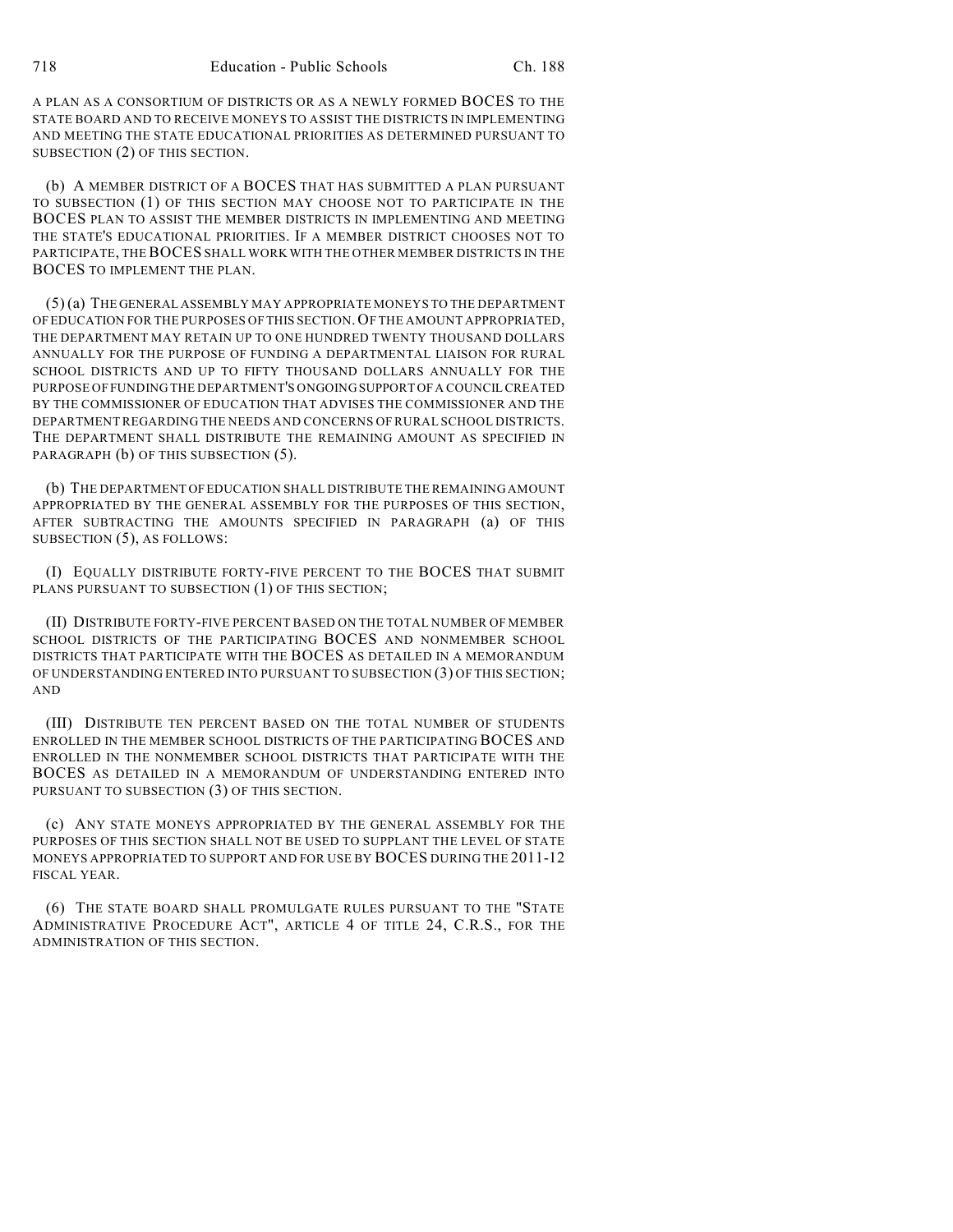(7) THE GENERAL ASSEMBLY FINDS AND DECLARES THAT, FOR PURPOSES OF SECTION 17 OF ARTICLE IX OF THE STATE CONSTITUTION, A PROGRAM TO ASSIST SCHOOL DISTRICTS IN IMPLEMENTING AND MEETING THE STATE'S EDUCATIONAL PRIORITIES IS A PROGRAM FOR ACCOUNTABLE EDUCATION REFORM AND MAY THEREFORE RECEIVE FUNDING FROM THE STATE EDUCATION FUND CREATED IN SECTION 17 (4) OF ARTICLE IX OF THE STATE CONSTITUTION.

**SECTION 6.** In Colorado Revised Statutes, 22-20-103, **amend** (5) (a) (I) (K) and (5) (a) (I) (L); **repeal** (5) (a) (I) (M); and **add** (5) (a) (III) as follows:

**22-20-103. Definitions.** As used in this part 1, unless the context otherwise requires:

(5) (a) "Children with disabilities" means:

(I) Those persons from three to twenty-one years of age who, by reason of one or more of the following conditions, are unable to receive reasonable benefit from general education:

(K) A visual impairment, including blindness; AND

(L) Deaf-blindness. and

 $(M)$  A preschooler with a disability.

(III) THOSE PERSONS FROM THREE THROUGH EIGHT YEARS OF AGE WHO HAVE BEEN DETERMINED PURSUANT TO 34 CFR 300.8 (b) TO BE CHILDREN EXPERIENCING DEVELOPMENTAL DELAYS.

**SECTION 7.** In Colorado Revised Statutes, **add** 22-2-141 as follows:

**22-2-141. Early literacy assessment tool - request for proposals - software hardware - training - distribution - legislative declaration.** (1) (a) BY OCTOBER 1, 2012, THE DEPARTMENT SHALL ISSUE A REQUEST FOR PROPOSALS FOR THE PURCHASE OF AN EARLY LITERACY ASSESSMENT TOOL THAT TEACHERS MAY USE TO OBTAIN REAL-TIME ASSESSMENTS OF THE READING SKILL LEVELS OF STUDENTS ENROLLED IN KINDERGARTEN AND FIRST, SECOND, AND THIRD GRADES AND, BASED ON THE ASSESSMENT RESULTS, GENERATE INTERVENTION PLANS AND MATERIALS.

(b) AT A MINIMUM, THE REQUEST FOR PROPOSALS SHALL INCLUDE THE PURCHASE OF:

(I) SOFTWARE THAT, AT A MINIMUM:

(A) PROVIDES INDIVIDUALIZED ASSESSMENTS WITH IMMEDIATE RESULTS;

(B) STORES AND ANALYZES ASSESSMENTS RESULTS, RECOMMENDS ACTIVITIES THAT ARE ALIGNED WITH THE ASSESSMENT RESULTS, AND ASSISTS IN TRACKING STUDENT PERFORMANCE AND IDENTIFYING STRATEGIES TO IMPROVE STUDENT PERFORMANCE;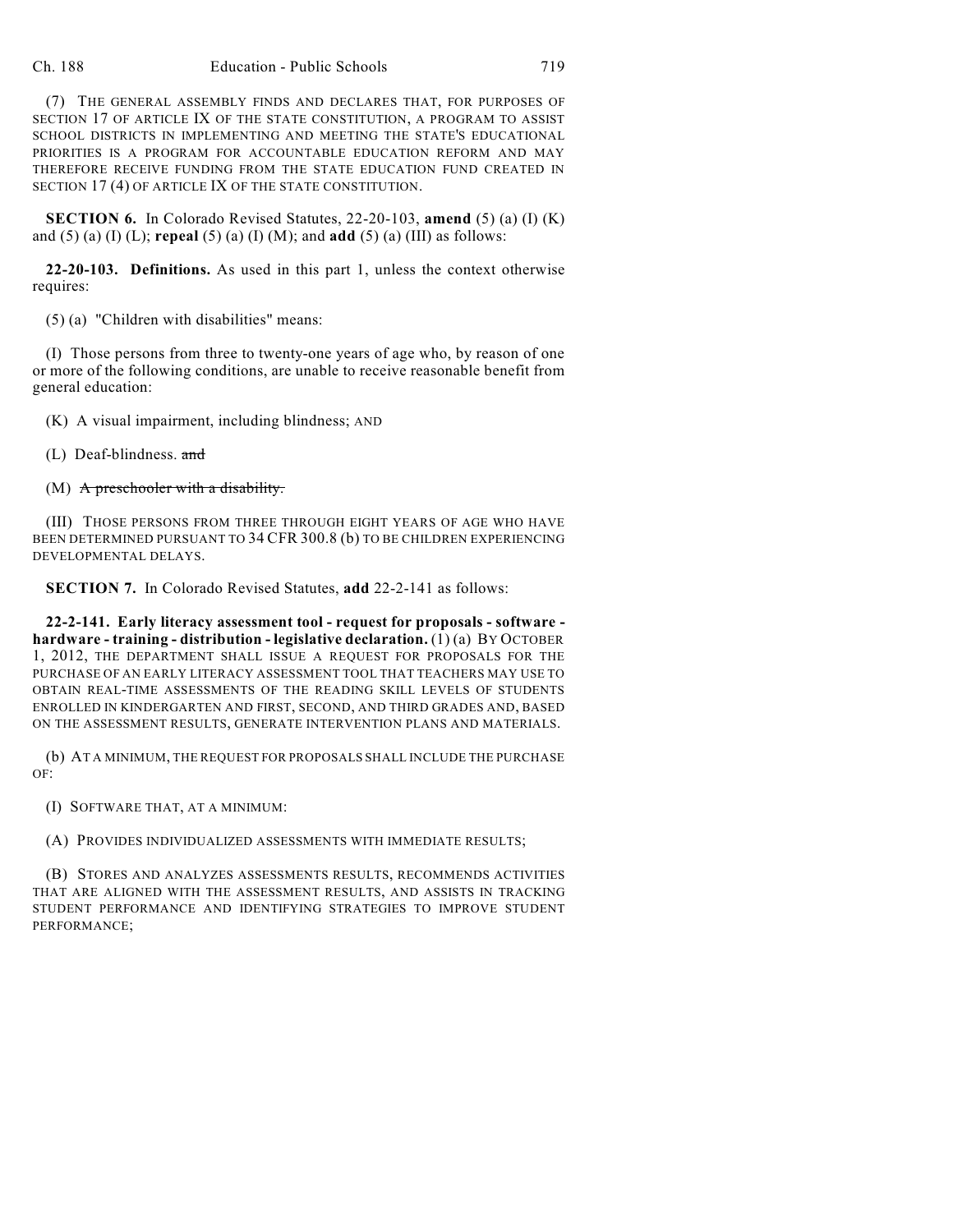(C) PROVIDES STUDENT GROUPING RECOMMENDATIONS BASED ON THE ASSESSMENT SCORES AND PROVIDES PROPOSED LESSON PLANS ON A SHORT-TERM CYCLE; AND

(D) ASSISTS IN GENERATING AND POPULATING INDIVIDUALIZED PLANS TO IMPROVE STUDENTS' READING SKILLS; AND

(II) TRAINING IN USING THE SOFTWARE FOR TEACHERS OR OTHER PERSONNEL SELECTED BY EACH LOCAL EDUCATION PROVIDER.

(c) THE REQUEST FOR PROPOSALS SHALL INCLUDE THE PURCHASE OF A SUFFICIENT NUMBER OF SOFTWARE LICENSES FOR EACH LOCAL EDUCATION PROVIDER IN THE STATE TO USE THE EARLY LITERACY ASSESSMENT TOOL IN ALL OF ITS KINDERGARTEN AND FIRST-, SECOND-, AND THIRD-GRADE CLASSES; EXCEPT THAT THE DEPARTMENT MAY DRAFT THE CONTRACT TO PHASE IN THE REQUIREMENTS OF THIS PARAGRAPH (c) OVER MULTIPLE BUDGET YEARS BASED ON AVAILABLE APPROPRIATIONS.

(2) THE DEPARTMENT SHALL SELECT FROM AMONGTHE RESPONSESRECEIVED AND ENTER INTO A CONTRACT FOR THE PURCHASE OF SOFTWARE LICENSES AND TRAINING NO LATER THAN MARCH 1, 2013. IN NEGOTIATING THE TERMS OF THE CONTRACT, THE DEPARTMENT SHALL INCLUDE PERFORMANCE MEASURES, WHICH MAY INCLUDE STUDENT OUTCOMES, AS CONDITIONS AFFECTING THE AMOUNTS PAYABLE UNDER THE CONTRACT.

(3) (a) AS SOON AS PRACTICABLE AFTER ENTERING INTO THE CONTRACT, THE DEPARTMENT SHALL NOTIFY THE LOCAL EDUCATION PROVIDERS AND PROVIDE INFORMATION EXPLAINING:

(I) THE SOFTWARE LICENSES PURCHASED;

(II) THE AVAILABILITY OF TRAINING IN THE USE OF THE SOFTWARE INCLUDING DATES, TIMES, AND LOCATIONS; AND

(III) THE PROCEDURES AND TIME LINES BY WHICH EACH LOCAL EDUCATION PROVIDER MAY APPLY TO RECEIVE THE SOFTWARE LICENSES AND TRAINING TO IMPLEMENT THE EARLY LITERACY ASSESSMENT TOOL.

(b) BASED ON THE LEVEL OF AVAILABLE APPROPRIATIONS, THE DEPARTMENT SHALL SELECT THE LOCAL EDUCATION PROVIDERS WHO WILL RECEIVE THE EARLY LITERACY ASSESSMENT TOOL, INCLUDING THE TRAINING, FROM AMONG THOSE THAT APPLY. IN SELECTING AMONG THE APPLICANTS, THE DEPARTMENT SHALL:

(I) SELECT LOCAL EDUCATION PROVIDERS FROM VARIOUS REGIONS OF THE STATE AND OF VARYING STUDENT POPULATION SIZE;

(II) GIVE PREFERENCE TO LOCAL EDUCATION PROVIDERS WITH THE HIGHEST PERCENTAGES OF KINDERGARTEN AND FIRST-, SECOND-, AND THIRD-GRADE STUDENTS WHO ARE BELOW GRADE LEVEL EXPECTATIONS IN READING; AND

(III) GIVE PREFERENCE TO LOCAL EDUCATION PROVIDERS WITH THE HIGHEST PERCENTAGES OF SCHOOLS THAT ARE ELIGIBLE TO RECEIVE MONEYS UNDER TITLE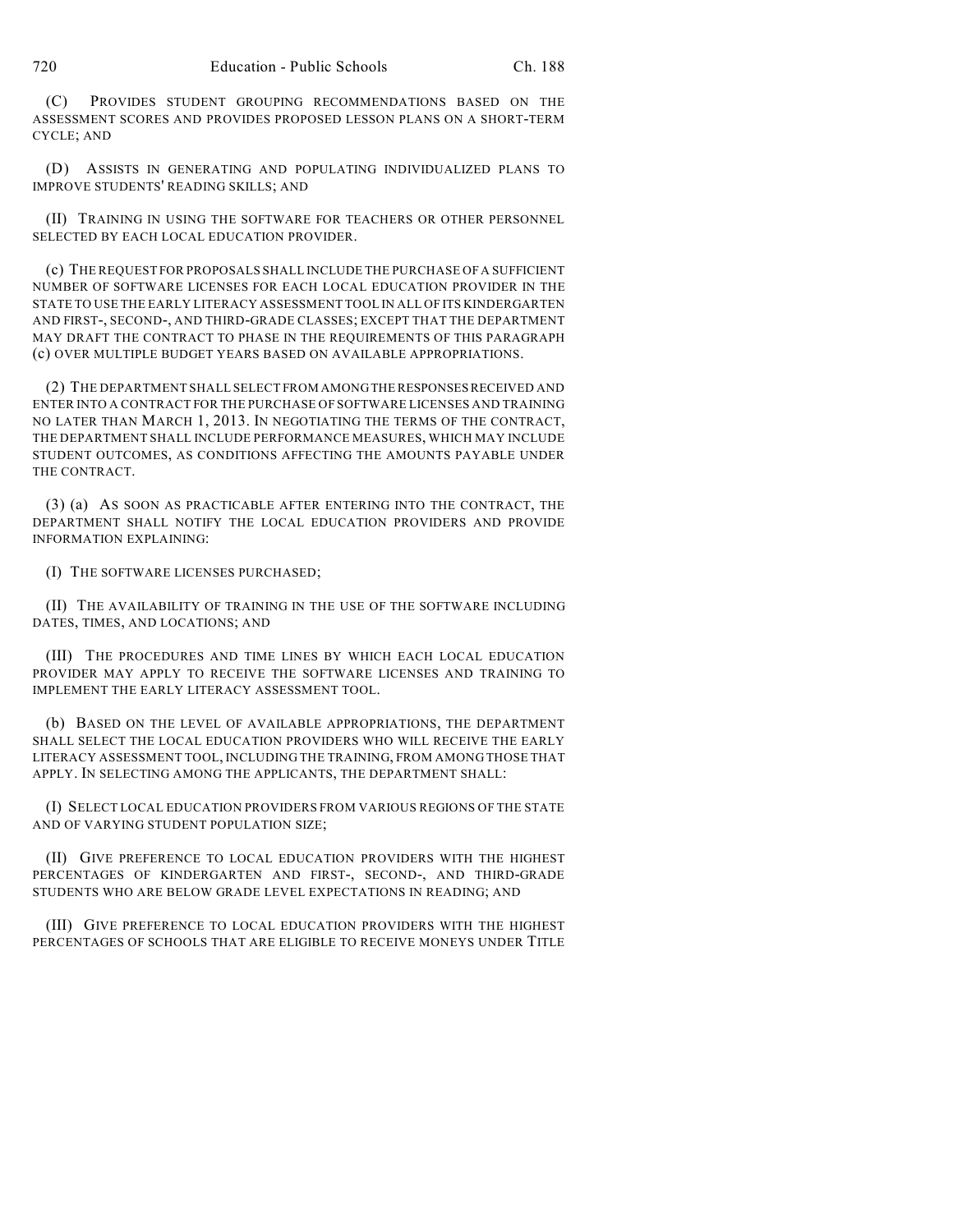I OF THE FEDERAL "ELEMENTARY AND SECONDARY EDUCATION ACT OF 1965", 20 U.S.C. SEC. 6301 ET SEQ.

(c) A LOCAL EDUCATION PROVIDER THAT IS SELECTED TO RECEIVE THE EARLY LITERACY ASSESSMENT TOOL IN ONE BUDGET YEAR IS NOT REQUIRED TO REAPPLY IN SUBSEQUENT BUDGET YEARS. THE DEPARTMENT SHALL, TO THE EXTENT POSSIBLE WITHIN AVAILABLE APPROPRIATIONS, ANNUALLY INCREASE THE NUMBER OF LOCAL EDUCATION PROVIDERS THAT RECEIVE THE EARLY LITERACY ASSESSMENT TOOL.

(d) THE DEPARTMENT MAY CHOOSE TO PROVIDE THE EARLY LITERACY ASSESSMENT TOOL ONLY TO THOSE SCHOOLS OF A SELECTED SCHOOL DISTRICT THAT ARE ELIGIBLE TO RECEIVE MONEYS UNDER TITLE I OF THE FEDERAL "ELEMENTARY AND SECONDARY EDUCATION ACT OF 1965", 20 U.S.C. SEC. 6301 ET SEQ.

(4) DURING THE 2014 REGULAR LEGISLATIVE SESSION AND DURING THE 2016 REGULAR LEGISLATIVE SESSION, THE DEPARTMENT SHALL SUBMIT TO THE GOVERNOR'S OFFICE, THE JOINT BUDGET COMMITTEE, AND THE EDUCATION COMMITTEES OF THE HOUSE OF REPRESENTATIVES AND THE SENATE, OR ANY SUCCESSOR COMMITTEES, A REPORT THAT INCLUDES, BUT NEED NOT BE LIMITED TO, THE FOLLOWING INFORMATION:

(a) THE PERCENTAGE OF STUDENTS ENROLLED IN KINDERGARTEN AND FIRST, SECOND, AND THIRD GRADES THROUGHOUT THE STATE THAT ARE RECEIVING SERVICES USING THE EARLY LITERACY ASSESSMENT TOOL;

(b) THE LOCAL EDUCATION PROVIDERS THAT HAVE RECEIVED THE EARLY LITERACY ASSESSMENT TOOL;

(c) THE IMPROVEMENTS, IF ANY, IN THE READING SKILL LEVELS OF STUDENTS WHO RECEIVED OR ARE RECEIVING SERVICES USING THE EARLY LITERACY ASSESSMENT TOOL; AND

(d) THE AMOUNT OF APPROPRIATIONS REQUIRED TO PURCHASE AN ADEQUATE NUMBER OF SOFTWARE LICENSES TO ENABLE THE LOCAL EDUCATION PROVIDERS IN THE STATE TO USE THE EARLY LITERACY ASSESSMENT TOOL IN ALL OF THE KINDERGARTEN AND FIRST-, SECOND-, AND THIRD-GRADE CLASSES IN THE STATE.

(5) AS USED IN THIS SECTION, "LOCAL EDUCATION PROVIDER" MEANS A SCHOOL DISTRICT; A CHARTER SCHOOL THAT ENROLLS STUDENTS IN KINDERGARTEN AND FIRST, SECOND, AND THIRD GRADES; AND A PUBLIC SCHOOL OPERATED BY A BOARD OF COOPERATIVE SERVICES THAT ENROLLS STUDENTS IN KINDERGARTEN AND FIRST, SECOND, AND THIRD GRADES.

(6) THE GENERAL ASSEMBLY FINDS AND DECLARES THAT, FOR PURPOSES OF SECTION 17 OF ARTICLE IX OF THE STATE CONSTITUTION, PURCHASING AN EARLY LITERACY ASSESSMENT TOOL AS DESCRIBED IN THIS SECTION FOR THE USE OF LOCAL EDUCATION PROVIDERS IS AN IMPORTANT ELEMENT OF ACCOUNTABLE EDUCATION REFORM AND MAY THEREFORE RECEIVE FUNDING FROM THE STATE EDUCATION FUND CREATED IN SECTION 17 (4) OF ARTICLE IX OF THE STATE CONSTITUTION.

**SECTION 8.** In Colorado Revised Statutes, **add** 22-30.5-112.2 as follows: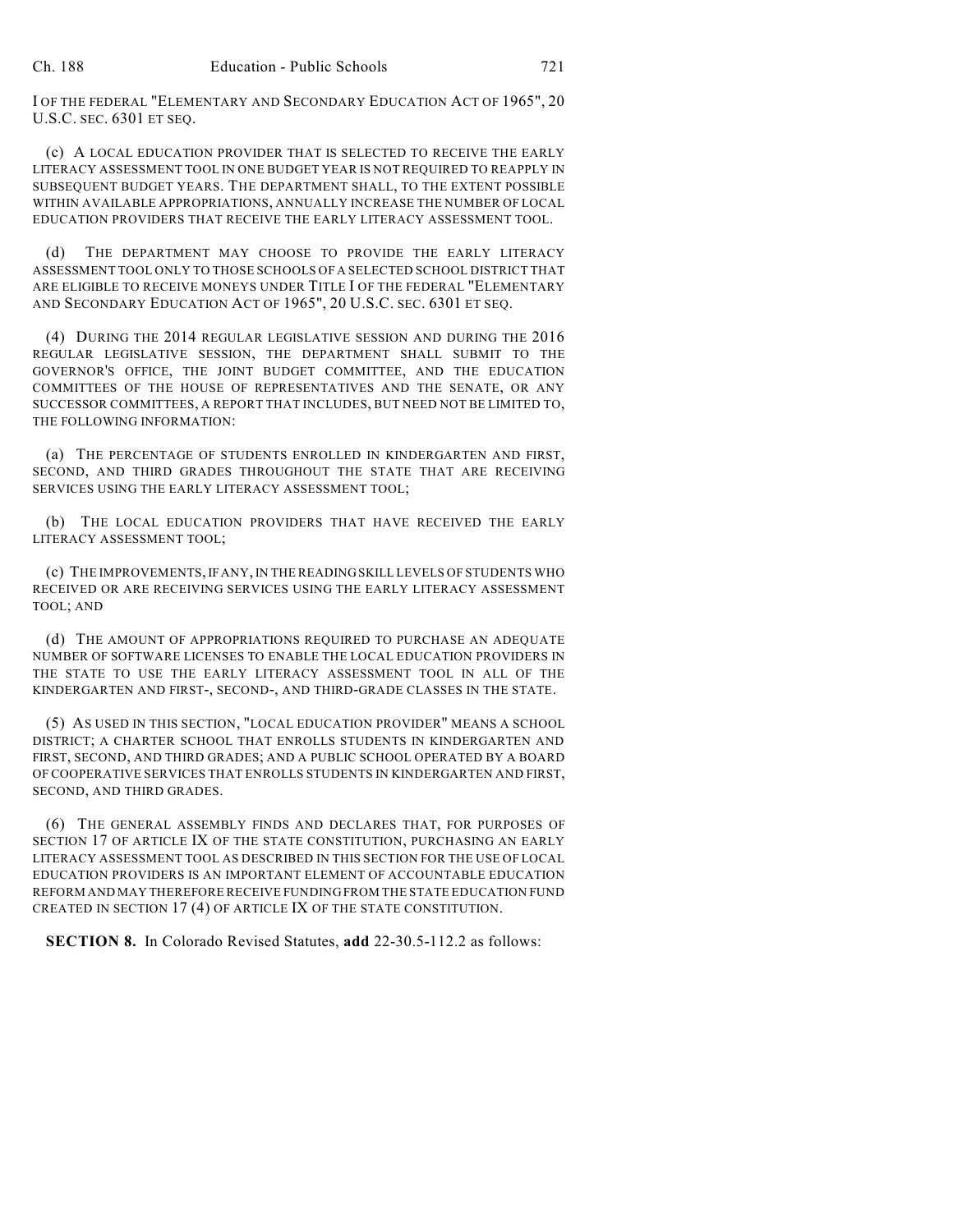**22-30.5-112.2. Charter schools - at-risk supplemental aid - definitions legislative declaration.** (1) AS USED IN THIS SECTION, UNLESS THE CONTEXT OTHERWISE REQUIRES:

(a) "ADJUSTED DISTRICT PER PUPIL REVENUES" HAS THE SAME MEANING AS DEFINED IN SECTION 22-30.5-112.1 (1) (a).

(b) "ASCENT PROGRAM" MEANS THE ACCELERATING STUDENTS THROUGH CONCURRENT ENROLLMENT PROGRAM CREATED IN SECTION 22-35-108.

(c) "AT-RISK PUPILS" HAS THE SAME MEANING AS DEFINED IN SECTION 22-54-103  $(1.5).$ 

(d) "DISTRICT PER PUPIL REVENUES" HAS THE SAME MEANING AS DEFINED IN SECTION 22-30.5-112 (2) (a.5) (II).

(e) "QUALIFYING SCHOOL DISTRICT" HAS THE SAME MEANING AS DEFINED IN SECTION 22-30.5-112.1.

(2) (a) FOR THE 2012-13 BUDGET YEAR AND EACH BUDGET YEAR THEREAFTER, THE GENERAL ASSEMBLY SHALL APPROPRIATE TO THE DEPARTMENT OF EDUCATION FOR ALLOCATION TO SCHOOL DISTRICTS THE AMOUNT CALCULATED FOR AT-RISK SUPPLEMENTAL AID FOR THOSE SCHOOL DISTRICTS AND DISTRICT CHARTER SCHOOLS DESCRIBED IN PARAGRAPH (b) OF THIS SUBSECTION (2). THE AT-RISK SUPPLEMENTAL AID IS ADDITIONAL FUNDING AND DOES NOT SUPPLANT ANY OTHER FUNDING PROVIDED PURSUANT TO THIS ARTICLE.

(b) (I) EACH QUALIFYING SCHOOL DISTRICT SHALL RECEIVE AT-RISK SUPPLEMENTAL AID IF THE PERCENTAGE OF AT-RISK PUPILS IN A DISTRICT CHARTER SCHOOL AUTHORIZED BY THE QUALIFYING SCHOOL DISTRICT PRIOR TO JULY 1, 2004, IS LESS THAN THE PERCENTAGE OF AT-RISK PUPILS IN THE QUALIFYING SCHOOL DISTRICT. THE AMOUNT OF THE SCHOOL DISTRICT'S AT-RISK SUPPLEMENTAL AID IS EQUAL TO THE DIFFERENCE BETWEEN ONE HUNDRED PERCENT OF DISTRICT PER PUPIL REVENUES AND ONE HUNDRED PERCENT OF ADJUSTED DISTRICT PER PUPIL REVENUES FOR EACH PUPIL ENROLLED IN THE DISTRICT CHARTER SCHOOL, NOT INCLUDING ON-LINE PUPILS OR PUPILS ENROLLED IN THE ASCENT PROGRAM.

(II) EACH DISTRICT CHARTER SCHOOL IN A QUALIFYING SCHOOL DISTRICT THAT WAS INITIALLY AUTHORIZED PRIOR TO JULY 1, 2004, SHALL RECEIVE AT-RISK SUPPLEMENTAL AID IF THE PERCENTAGE OF AT-RISK STUDENTS IN THE DISTRICT CHARTER SCHOOL EXCEEDS THE PERCENTAGE OF AT-RISK PUPILS IN THE QUALIFYING SCHOOL DISTRICT. THE AMOUNT OF THE DISTRICT CHARTER SCHOOL'S AT-RISK SUPPLEMENTAL AID IS EQUAL TO THE DIFFERENCE BETWEEN ONE HUNDRED PERCENT OF ADJUSTED DISTRICT PER PUPIL REVENUES AND ONE HUNDRED PERCENT OF DISTRICT PER PUPIL REVENUES FOR EACH PUPIL ENROLLED IN THE DISTRICTCHARTER SCHOOL, NOT INCLUDING ON-LINE PUPILS OR PUPILS ENROLLED IN THE ASCENT PROGRAM. A SCHOOL DISTRICT SHALL PASS THROUGH ONE HUNDRED PERCENT OF A DISTRICTCHARTER SCHOOL'S AT-RISK SUPPLEMENTAL AID TO THE DISTRICTCHARTER SCHOOL.

(III) EACH DISTRICT CHARTER SCHOOL IN A SCHOOL DISTRICT THAT IS NOT A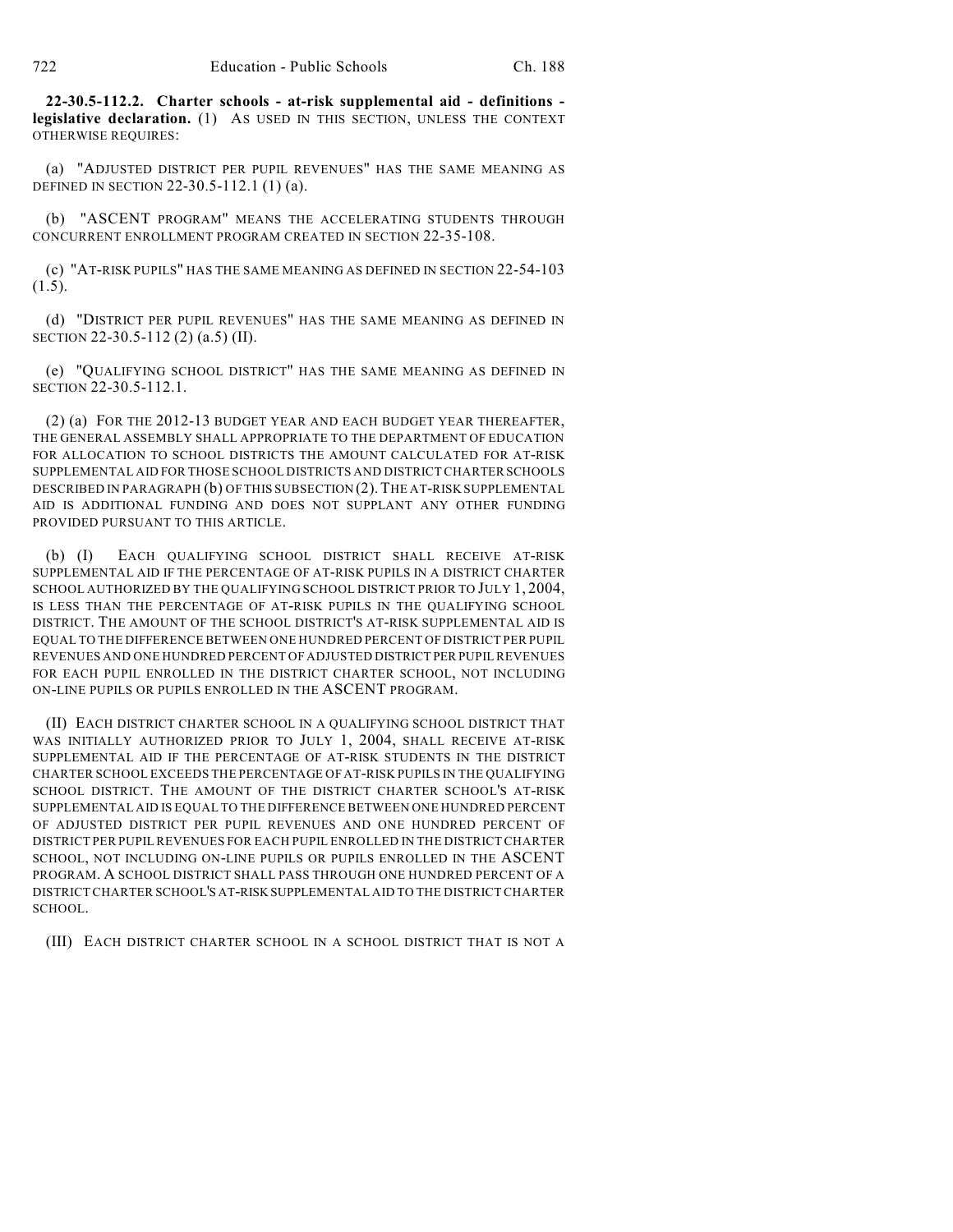QUALIFYING DISTRICT AND WHOSE PERCENTAGE OF AT-RISK PUPILS EXCEEDS THE PERCENTAGE OF AT-RISK PUPILS IN THE CHARTERING SCHOOL DISTRICT SHALL RECEIVE AT-RISK SUPPLEMENTAL AID. THE AMOUNT OF THE DISTRICT CHARTER SCHOOL'S AT-RISK SUPPLEMENTAL AID IS EQUAL TO THE DIFFERENCE BETWEEN ONE HUNDRED PERCENT OF ADJUSTED DISTRICT PER PUPIL REVENUES AND ONE HUNDRED PERCENT OF DISTRICT PER PUPIL REVENUES FOR EACH PUPIL ENROLLED IN THE DISTRICT CHARTER SCHOOL, NOT INCLUDING ON-LINE PUPILS OR PUPILS ENROLLED IN THE ASCENT PROGRAM. A SCHOOL DISTRICT SHALL PASS THROUGH ONE HUNDRED PERCENT OF A DISTRICT CHARTER SCHOOL'S AT-RISK SUPPLEMENTAL AID TO THE DISTRICT CHARTER SCHOOL.

(3) IF THE APPROPRIATION TO THE DEPARTMENT OF EDUCATION IS INSUFFICIENT TO FUND ONE HUNDRED PERCENT OF THE AT-RISK SUPPLEMENTAL AID CALCULATED PURSUANT TO PARAGRAPH (b) OF SUBSECTION (2) OF THIS SECTION, THE DEPARTMENT OF EDUCATION SHALL REDUCE EACH SCHOOL DISTRICT'S AND EACH DISTRICT CHARTER SCHOOL'S AT-RISK SUPPLEMENTAL AID PROPORTIONATELY.

**SECTION 9.** In Colorado Revised Statutes, 22-30.5-513, **add** (4.5) as follows:

**22-30.5-513. Institute charter schools - definitions - funding - at-risk supplemental aid - legislative declaration.** (4.5) (a) FOR THE 2012-13 BUDGET YEAR AND EACH BUDGET YEAR THEREAFTER, THE GENERAL ASSEMBLY SHALL APPROPRIATE TO THE CHARTER SCHOOL INSTITUTE THE AMOUNT CALCULATED FOR AT-RISK SUPPLEMENTAL AID PURSUANT TO PARAGRAPH (b) OFTHIS SUBSECTION (4.5) FOR EACH INSTITUTE CHARTER SCHOOL WHOSE PERCENTAGE OF AT-RISK PUPILS IS LESS THAN THE PERCENTAGE OF AT-RISK PUPILS IN THE ACCOUNTING DISTRICT. AT-RISK SUPPLEMENTAL AID IS ADDITIONAL FUNDING AND DOES NOT SUPPLANT ANY OTHER FUNDING ALLOCATED PURSUANT TO THIS SECTION. THE CHARTER SCHOOL INSTITUTE SHALL PASS THROUGH ONE HUNDRED PERCENT OF AN INSTITUTE CHARTER SCHOOL'S AT-RISK SUPPLEMENTAL AID TO THE INSTITUTE CHARTER SCHOOL.

(b) THE INSTITUTE CHARTER SCHOOL'S AT-RISK SUPPLEMENTAL AID IS EQUAL TO ONE-HALF OF THE DIFFERENCE BETWEEN ONE HUNDRED PERCENT OF THE ACCOUNTING DISTRICT'S PER PUPIL REVENUES AND ONE HUNDRED PERCENT OF THE ACCOUNTING DISTRICT'S ADJUSTED PER PUPIL REVENUES FOR EACH PUPIL ENROLLED IN THE DISTRICT CHARTER SCHOOL, NOT INCLUDING ON-LINE PUPILS OR PUPILS ENROLLED IN THE ASCENT PROGRAM.

(c) FOR PURPOSES OF THIS SUBSECTION (4.5), UNLESS THE CONTEXT OTHERWISE REQUIRES, "ACCOUNTING DISTRICT'S PER PUPIL REVENUES" HAS THE SAME MEANING AS THE TERM "DISTRICT PER PUPIL REVENUES" DEFINED IN SECTION 22-30.5-112.

(d) IF THE APPROPRIATION TO THE CHARTER SCHOOL INSTITUTE IS INSUFFICIENT TO FUND ONE HUNDRED PERCENT OF THE AT-RISK SUPPLEMENTAL AID CALCULATED PURSUANT TO THIS SUBSECTION  $(4.5)$ , THE CHARTER SCHOOL INSTITUTE SHALL REDUCE EACH INSTITUTE CHARTER SCHOOL'S AT-RISK SUPPLEMENTAL AID PROPORTIONATELY.

**SECTION 10.** In Colorado Revised Statutes, 22-54-114, **add** (4) (c) as follows:

**22-54-114. State public school fund.** (4) (c) FOR THE 2012-13 BUDGET YEAR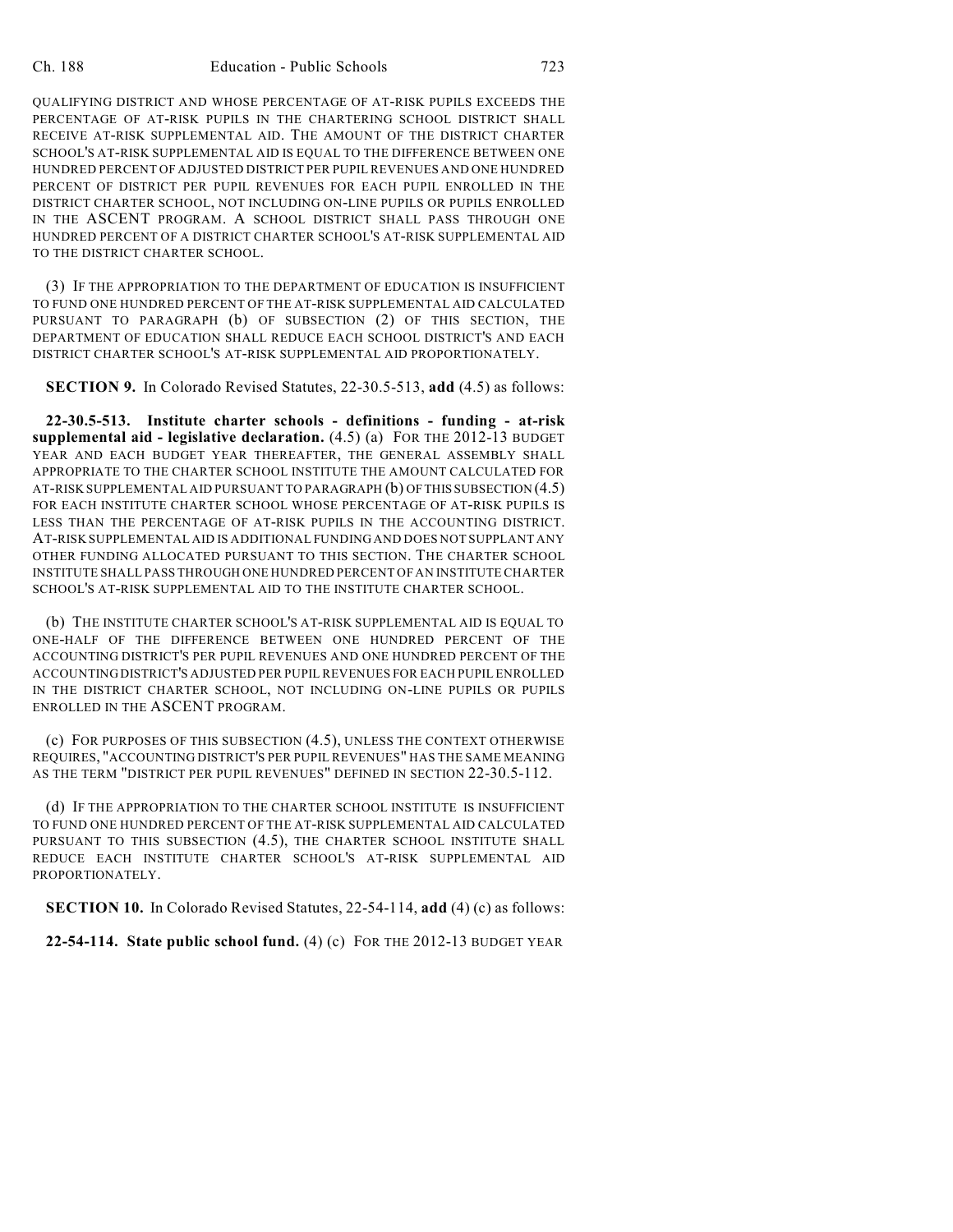AND EACH BUDGET YEAR THEREAFTER, THE GENERAL ASSEMBLY SHALL APPROPRIATE THE AMOUNT CALCULATED FOR AT-RISK SUPPLEMENTAL AID PURSUANT TO SECTIONS 22-30.5-112.2 AND 22-30.5-513, UP TO THREE MILLION EIGHT HUNDRED THIRTY-NINE THOUSAND SIX HUNDRED TWENTY-SEVEN DOLLARS, FROM ANY AMOUNTS RECOVERED AND RECEIVED BY THE DEPARTMENT OF EDUCATION DURING THE APPLICABLE BUDGET YEAR.

#### **SECTION 11. Legislative declaration.** (1) The general assembly finds that:

(a) To comply with federal requirements, the state must assess students' achievement of the state standards in mathematics, English language arts, and science during grade ten, eleven, or twelve using an assessment that is aligned with the state standards;

(b) The state administers a statewide assessment in mathematics, reading, writing, and science to students enrolled in tenth grade, which assessment is aligned with the content standards adopted by the state board. This assessment is necessary for the state to meet the federal high school testing requirements and costs the state over one million dollars per year to administer.

(c) The state also administers the ACT to all students enrolled in eleventh grade. While the ACT includes questions in the areas of mathematics, English language arts, and science, it is not comprehensive enough nor sufficiently aligned with the Colorado standards to meet the federal high school testing requirements. However, the ACT is of great value to students who are planning to continue into postsecondary education because it is considered by most postsecondary institutions in making admissions decisions. The ACT also costs the state over one million dollars per year to administer.

(d) The state could save significant amounts by administering only the ACT as the statewide assessment for students in grades ten, eleven, and twelve. However, augmenting the ACT with additional questions so that it is sufficiently aligned with Colorado's standards to satisfy the federal high school testing requirements would cost several million dollars.

(e) Colorado is participating with the common core state standards initiative, which has developed standards in the areas of mathematics and English language arts, and the state board of education recently adopted the common core state standards for mathematics and English language arts as Colorado's state model content standards in these subjects. So far, the common core state standards have been adopted by forty-seven other states.

(f) Because the trend among the majority of states is to adopt the common core state standards and allstates are required by federal law to administer an assessment during grades ten through twelve that is aligned with each state's standards, it is the intent and expectation of the general assembly that ACT, Inc., willsoon reconfigure the ACT to align with the common core state standards at a sufficient level to enable the states, including Colorado, to administer the ACT as a means of complying with the federal high school testing requirements without having to pay several million dollars to augment the test.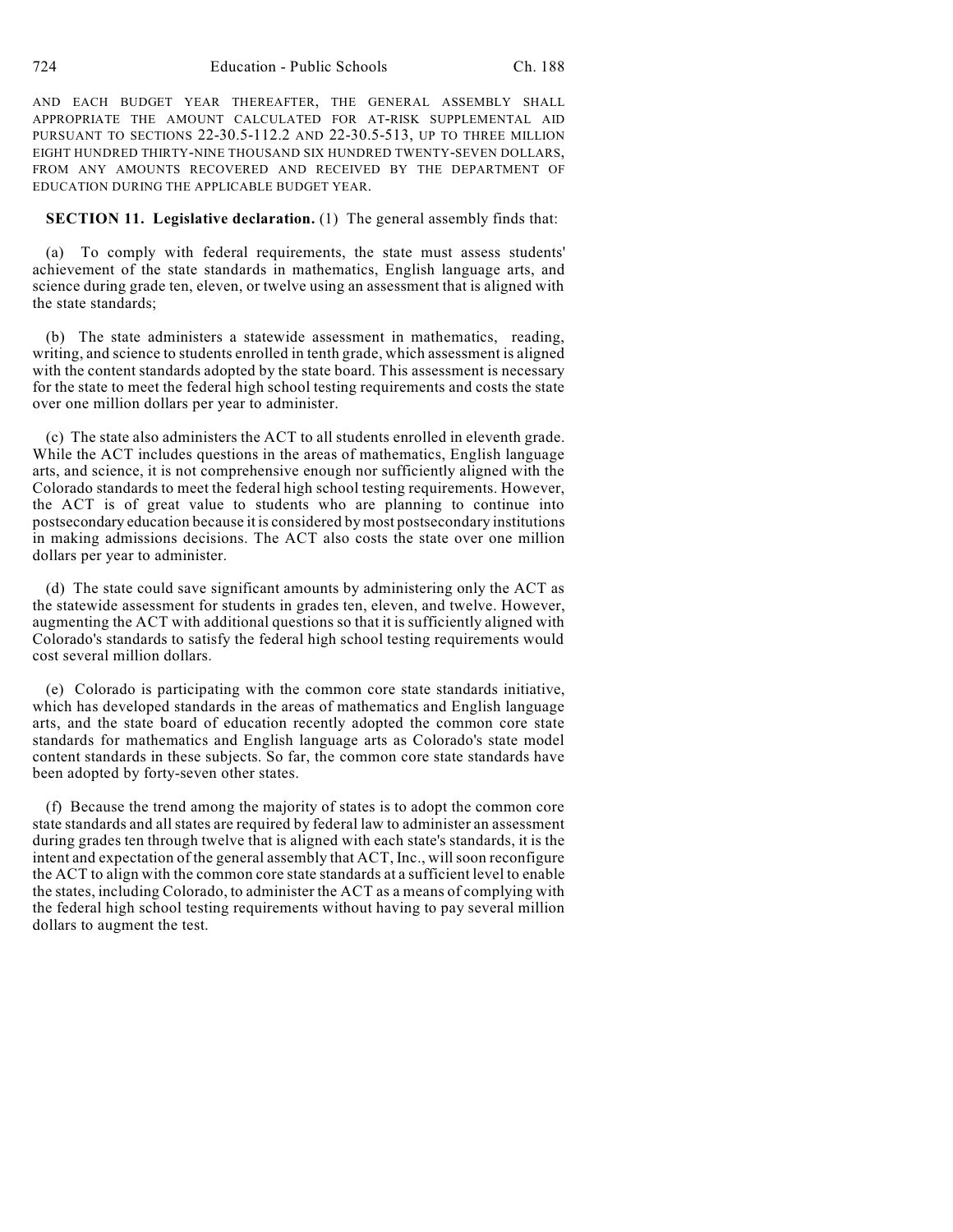**SECTION 12.** In Colorado Revised Statutes, 22-32-109, **amend** (1) (nn); and **add** (1) (oo) as follows:

**22-32-109. Board of education - specific duties.** (1) In addition to any other duty required to be performed by law, each board of education shall have and perform the following specific duties:

(nn) To ensure that each student who enrolls in the sixth grade in a public school of the school district, including but not limited to a district charterschool, on the day of enrollment is registered with the state-provided, free on-line college planning and preparation resource, commonly referred to as "CollegeInColorado.org". The school district, the department of education, and the department of higher education shall collaborate to monitor the implementation of this paragraph (nn) and to ensure optimal interactivity between the various data bases and student record systems employed by school districts and college in Colorado. Each public school shall assist each student and his or her parent or legal guardian to develop and maintain the student's individual career and academic plan no later than the beginning of ninth grade but may assist the student and his or her parent or legal guardian to develop and maintain the student's individual career and academic plan in any grade prior to ninth grade.

(oo) (I) TO ADOPT POLICIES TO REQUIRE EACH SCHOOL OF THE SCHOOL DISTRICT, INCLUDING THE CHARTER SCHOOLS, TO ASSIST EACH STUDENT AND HIS OR HER PARENT OR LEGAL GUARDIAN TO DEVELOP AND MAINTAIN THE STUDENT'S INDIVIDUAL CAREER AND ACADEMIC PLAN, REFERRED TO IN THIS PARAGRAPH (oo) AS AN "ICAP", NO LATER THAN THE BEGINNING OF NINTH GRADE. THE BOARD OF EDUCATION MAY REQUIRE THE SCHOOLS OF THE SCHOOL DISTRICT TO ASSIST THE STUDENT AND HIS OR HER PARENT OR LEGAL GUARDIAN TO DEVELOP AND MAINTAIN THE STUDENT'S ICAP IN ANY GRADE PRIOR TO NINTH GRADE.EACH STUDENT'S ICAP SHALL COMPLY WITH THE REQUIREMENTS SPECIFIED IN SECTION 22-2-136 AND THE RULES PROMULGATED BY THE STATE BOARD OF EDUCATION PURSUANT TO SAID SECTION.

(II) THE BOARD OF EDUCATION SHALL FURTHER REQUIRE EACH SCHOOL OF THE SCHOOL DISTRICT TO ASSIST EACH STUDENT WHO IS ENROLLED IN THE SCHOOL AND HAS AN ICAP TO USE THE PLAN EFFECTIVELY TO DIRECT THE STUDENT'S COURSE SELECTIONS AND PERFORMANCE EXPECTATIONS IN AT LEAST GRADES NINE THROUGH TWELVE; TO ASSIST THE STUDENT IN MEETING HIS OR HER ACADEMIC AND CAREER GOALS AS DESCRIBED IN THE ICAP; AND TO ENABLE THE STUDENT TO DEMONSTRATE POSTSECONDARY AND WORKFORCE READINESS PRIOR TO OR UPON GRADUATION FROM HIGH SCHOOL AT A LEVEL THAT ALLOWS THE STUDENT TO PROGRESS TOWARD HIS OR HER POSTSECONDARY EDUCATION GOALS, IF ANY, WITHOUT REQUIRING REMEDIAL EDUCATIONAL SERVICES OR COURSES.

**SECTION 13.** In Colorado Revised Statutes, 22-32-109.5, **add** (4) as follows:

**22-32-109.5. Board of education - specific duties - testing requirements basic skills placement or assessment tests - intervention plans.** (4) (a) EACH SCHOOL DISTRICT MAY ADMINISTER TO STUDENTS ENROLLED IN GRADES NINE THROUGH TWELVE IN THE SCHOOLS OF THE SCHOOL DISTRICT THE BASIC SKILLS PLACEMENT OR ASSESSMENT TESTS THAT ARE ADMINISTERED TO MATRICULATED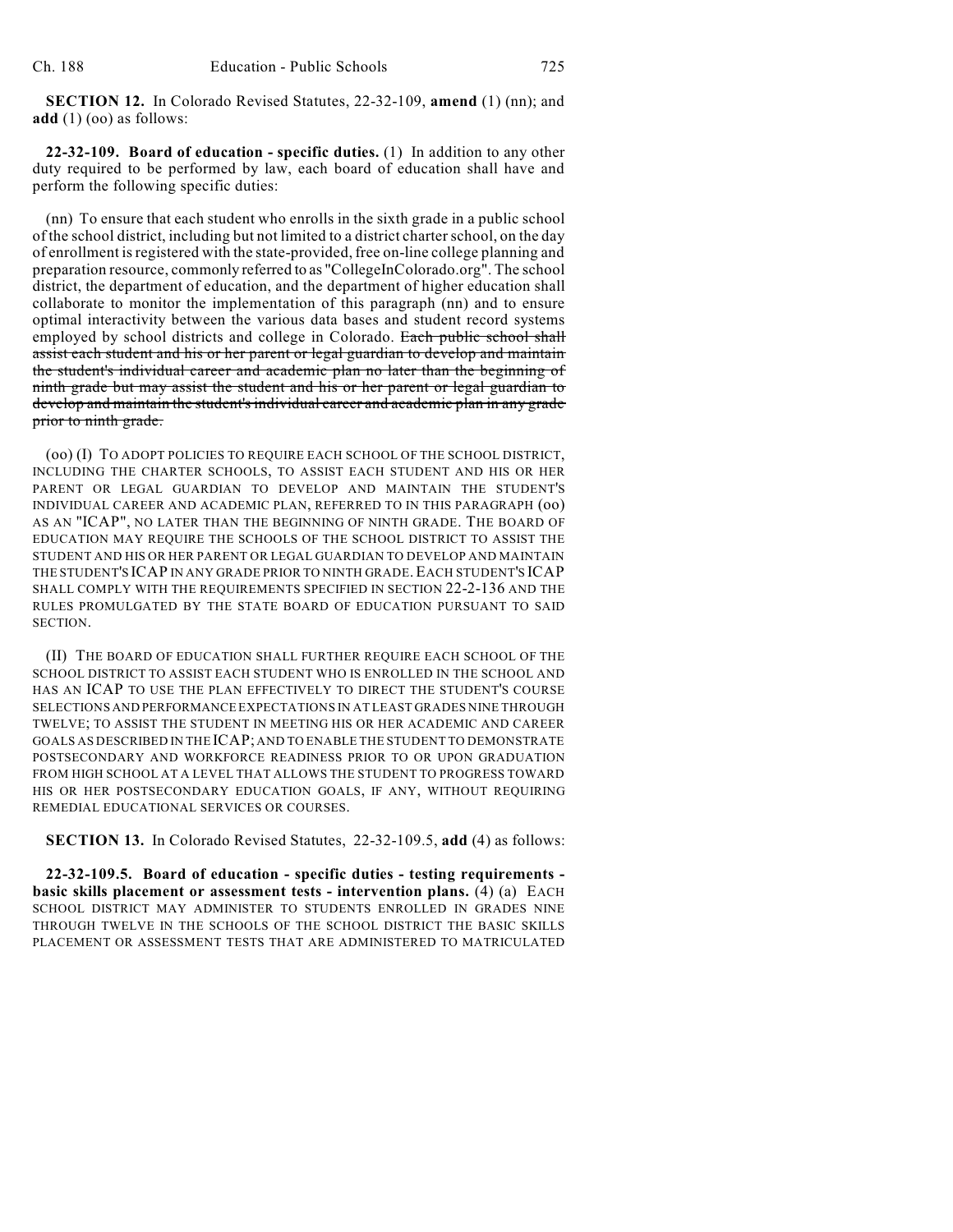FIRST-TIME FRESHMAN STUDENTS PURSUANT TO SECTION 23-1-113, C.R.S. THE SCHOOL DISTRICT MAY ADMINISTER THE TESTS TO A STUDENT AT ANY TIME AND AS OFTEN AS IT DEEMS NECESSARY WHILE THE STUDENT IS ENROLLED IN ANY OF GRADES NINE THROUGH TWELVE, BUT THE DEPARTMENT OF EDUCATION SHALL ALLOCATE MONEYS TO EACH SCHOOL DISTRICT TO OFFSET THE COSTS INCURRED IN ADMINISTERING EACH OF THE TEST UNITS ONLY ONCE PER STUDENT WHILE HE OR SHE IS ENROLLED IN THOSE GRADES.

(b) IF A SCHOOL DISTRICT CHOOSES TO ADMINISTER THE BASIC SKILLS PLACEMENT OR ASSESSMENT TESTS, EACH STUDENT'S INDIVIDUAL CAREER AND ACADEMIC PLAN SHALL INCLUDE THE SCORES ACHIEVED BY THE STUDENT ON THE BASIC SKILLS PLACEMENT OR ASSESSMENT TESTS AND, BASED ON AN ANALYSIS OF THE SCORES, THE STUDENT'S LEVEL OF POSTSECONDARY AND WORKFORCE READINESS AT THE TIME HE OR SHE TAKES THE TESTS.IF A STUDENT'S SCORES INDICATE THAT HE OR SHE IS AT RISK OF BEING UNABLE TO DEMONSTRATE POSTSECONDARY AND WORKFORCE READINESS PRIOR TO OR UPON GRADUATING FROM HIGH SCHOOL, SCHOOL PERSONNEL SHALL WORK WITH THE STUDENT AND THE STUDENT'S PARENT OR LEGAL GUARDIAN TO CREATE AN INTERVENTION PLAN THAT IDENTIFIES THE NECESSARY COURSES AND EDUCATION SUPPORT SERVICES THAT THE STUDENT REQUIRES TO BE ABLE TO ACHIEVE POSTSECONDARY AND WORKFORCE READINESS PRIOR TO OR UPON GRADUATING FROM HIGH SCHOOL AND TO BE PREPARED TO CONTINUE INTO THE POSTSECONDARY EDUCATION OPTION, IF ANY, SELECTED BY THE STUDENT IN HIS OR HER INDIVIDUAL CAREER AND ACADEMIC PLAN WITHOUT NEED FOR REMEDIAL EDUCATIONAL SERVICES. IF APPROPRIATE, THE SCHOOL, THE STUDENT, AND THE STUDENT'S PARENT OR LEGAL GUARDIAN MAY CHOOSE TO ENROLL THE STUDENT IN ONE OR MORE BASIC SKILLS COURSES AT AN INSTITUTION OF HIGHER EDUCATION THROUGH THE "CONCURRENT ENROLLMENT PROGRAMS ACT", ARTICLE 35 OF THIS TITLE, IF THE STUDENT IS ENROLLED IN TWELFTH GRADE.

**SECTION 14.** In Colorado Revised Statutes, **add** 22-30.5-117 as follows:

**22-30.5-117. Basic skills placement or assessment tests - intervention plans.** (1) EACH CHARTER SCHOOL THAT INCLUDES ANY OF GRADES NINE THROUGH TWELVE MAY ADMINISTER TO STUDENTS ENROLLED IN THOSE GRADES THE BASIC SKILLS PLACEMENT OR ASSESSMENT TESTS THAT ARE ADMINISTERED TO MATRICULATED FIRST-TIME FRESHMAN STUDENTS PURSUANT TO SECTION 23-1-113, C.R.S. THE CHARTER SCHOOL MAY ADMINISTER THE TESTS TO A STUDENT AT ANY TIME AND AS OFTEN AS IT DEEMS NECESSARY WHILE THE STUDENT IS ENROLLED IN ANY OF GRADES NINE THROUGH TWELVE, BUT THE DEPARTMENT OF EDUCATION SHALL ALLOCATE MONEYS TO EACH CHARTER SCHOOL TO OFFSET THE COSTS INCURRED IN ADMINISTERING EACH OF THE TEST UNITS ONLY ONCE PER STUDENT WHILE HE OR SHE IS ENROLLED IN THOSE GRADES.

(2) IF A CHARTER SCHOOL CHOOSES TO ADMINISTER THE BASIC SKILLS PLACEMENT OR ASSESSMENT TESTS, EACH STUDENT'S INDIVIDUAL CAREER AND ACADEMIC PLAN SHALL INCLUDE THE SCORES ACHIEVED BY THE STUDENT ON THE BASIC SKILLS PLACEMENT OR ASSESSMENT TESTS AND, BASED ON AN ANALYSIS OF THE SCORES, THE STUDENT'S LEVEL OF POSTSECONDARY AND WORKFORCE READINESS AT THE TIME HE OR SHE TAKES THE TESTS.IF A STUDENT'S SCORES INDICATE THAT HE OR SHE IS AT RISK OF BEING UNABLE TO DEMONSTRATE POSTSECONDARY AND WORKFORCE READINESS PRIOR TO OR UPON GRADUATING FROM HIGH SCHOOL, SCHOOL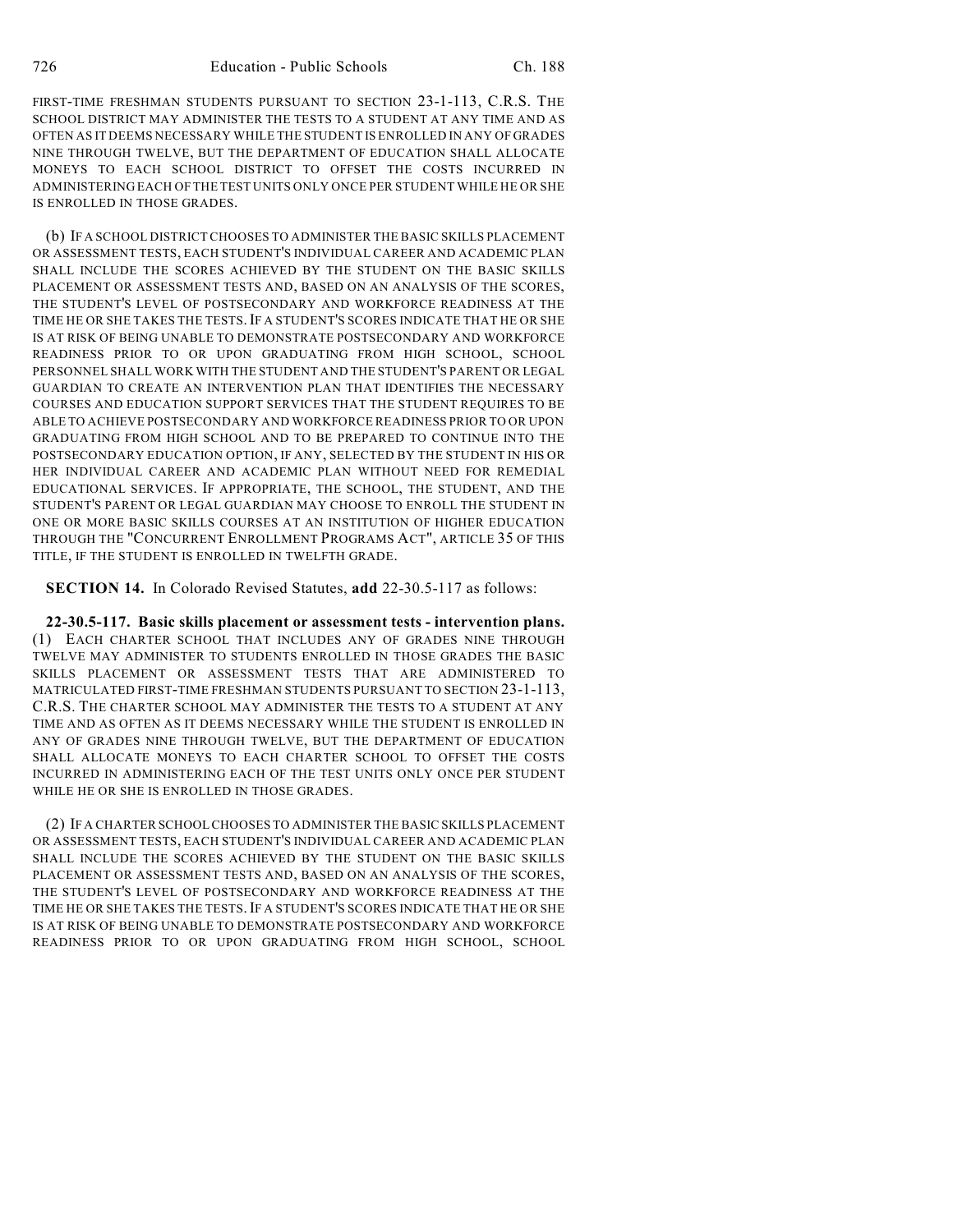PERSONNEL SHALL WORK WITH THE STUDENT AND THE STUDENT'S PARENT OR LEGAL GUARDIAN TO CREATE AN INTERVENTION PLAN THAT IDENTIFIES THE NECESSARY COURSES AND EDUCATION SUPPORT SERVICES THE STUDENT REQUIRES TO BE ABLE TO ACHIEVE POSTSECONDARY AND WORKFORCE READINESS PRIOR TO OR UPON GRADUATING FROM HIGH SCHOOL AND TO BE PREPARED TO CONTINUE INTO THE POSTSECONDARY EDUCATION OPTION, IF ANY, SELECTED BY THE STUDENT IN HIS OR HER INDIVIDUAL CAREER AND ACADEMIC PLAN WITHOUT NEED FOR REMEDIAL EDUCATIONAL SERVICES. IF APPROPRIATE, THE CHARTER SCHOOL, THE STUDENT, AND THE STUDENT'S PARENT OR LEGAL GUARDIAN MAY CHOOSE TO ENROLL THE STUDENT IN ONE OR MORE BASIC SKILLS COURSES AT AN INSTITUTION OF HIGHER EDUCATION THROUGH THE "CONCURRENT ENROLLMENT PROGRAMSACT", ARTICLE 35 OF THIS TITLE, IF THE STUDENT IS ENROLLED IN TWELFTH GRADE.

**SECTION 15.** In Colorado Revised Statutes, **add** 22-30.5-525 and 22-30.5-526 as follows:

**22-30.5-525. Individual career and academic plans.** (1) EACH INSTITUTE CHARTER SCHOOL SHALL ASSIST EACH STUDENT AND HIS OR HER PARENT OR LEGAL GUARDIAN TO DEVELOP AND MAINTAIN THE STUDENT'S INDIVIDUAL CAREER AND ACADEMIC PLAN, REFERRED TO IN THIS SECTION AS AN "ICAP", NO LATER THAN THE BEGINNING OF NINTH GRADE BUT MAY ASSIST THE STUDENT AND HIS OR HER PARENT OR LEGAL GUARDIAN TO DEVELOP AND MAINTAIN THE STUDENT'S ICAP IN ANY GRADE PRIOR TO NINTH GRADE. EACH STUDENT'S ICAP SHALL COMPLY WITH THE REQUIREMENTS SPECIFIED IN SECTION 22-2-136 AND THE RULES PROMULGATED BY THE STATE BOARD OF EDUCATION PURSUANT TO SAID SECTION.

(2) EACH INSTITUTE CHARTER SCHOOL SHALL ASSIST EACH STUDENT WHO IS ENROLLED IN THE SCHOOL AND HAS AN ICAP TO USE THE PLAN EFFECTIVELY TO DIRECT THE STUDENT'S COURSE SELECTIONS AND PERFORMANCE EXPECTATIONS IN AT LEAST GRADES NINE THROUGH TWELVE; TO ASSIST THE STUDENT IN MEETING HIS OR HER ACADEMIC AND CAREER GOALS AS DESCRIBED IN THE ICAP; AND TO ENABLE THE STUDENT TO DEMONSTRATE POSTSECONDARY AND WORKFORCE READINESS PRIOR TO OR UPON GRADUATION FROM HIGH SCHOOL AT A LEVEL THAT ALLOWS THE STUDENT TO PROGRESS TOWARD HIS OR HER POSTSECONDARY EDUCATION GOALS, IF ANY, WITHOUT REQUIRING REMEDIAL EDUCATIONAL SERVICES OR COURSES.

**22-30.5-526. Basic skills placement or assessment tests - intervention plans.** (1) EACH INSTITUTE CHARTER SCHOOL THAT INCLUDES ANY OF GRADES NINE THROUGH TWELVE MAY ADMINISTER TO STUDENTS ENROLLED IN THOSE GRADES THE BASIC SKILLS PLACEMENT OR ASSESSMENT TESTS THAT ARE ADMINISTERED TO MATRICULATED FIRST-TIME FRESHMAN STUDENTS PURSUANT TO SECTION 23-1-113, C.R.S.THE INSTITUTE CHARTER SCHOOL MAY ADMINISTER THE TESTS TO A STUDENT AT ANY TIME AND AS OFTEN AS IT DEEMS NECESSARY WHILE THE STUDENT IS ENROLLED IN ANY OF GRADES NINE THROUGH TWELVE, BUT THE DEPARTMENT OF EDUCATION SHALL ALLOCATE MONEYS TO EACH INSTITUTE CHARTER SCHOOL TO OFFSET THE COSTS INCURRED IN ADMINISTERING EACH OF THE TEST UNITS ONLY ONCE PER STUDENT WHILE HE OR SHE IS ENROLLED IN THOSE GRADES.

(2) IF AN INSTITUTE CHARTER SCHOOL CHOOSES TO ADMINISTER THE BASIC SKILLS PLACEMENT OR ASSESSMENT TESTS, EACH STUDENT'S INDIVIDUAL CAREER AND ACADEMIC PLAN SHALL INCLUDE THE SCORES ACHIEVED BY THE STUDENT ON THE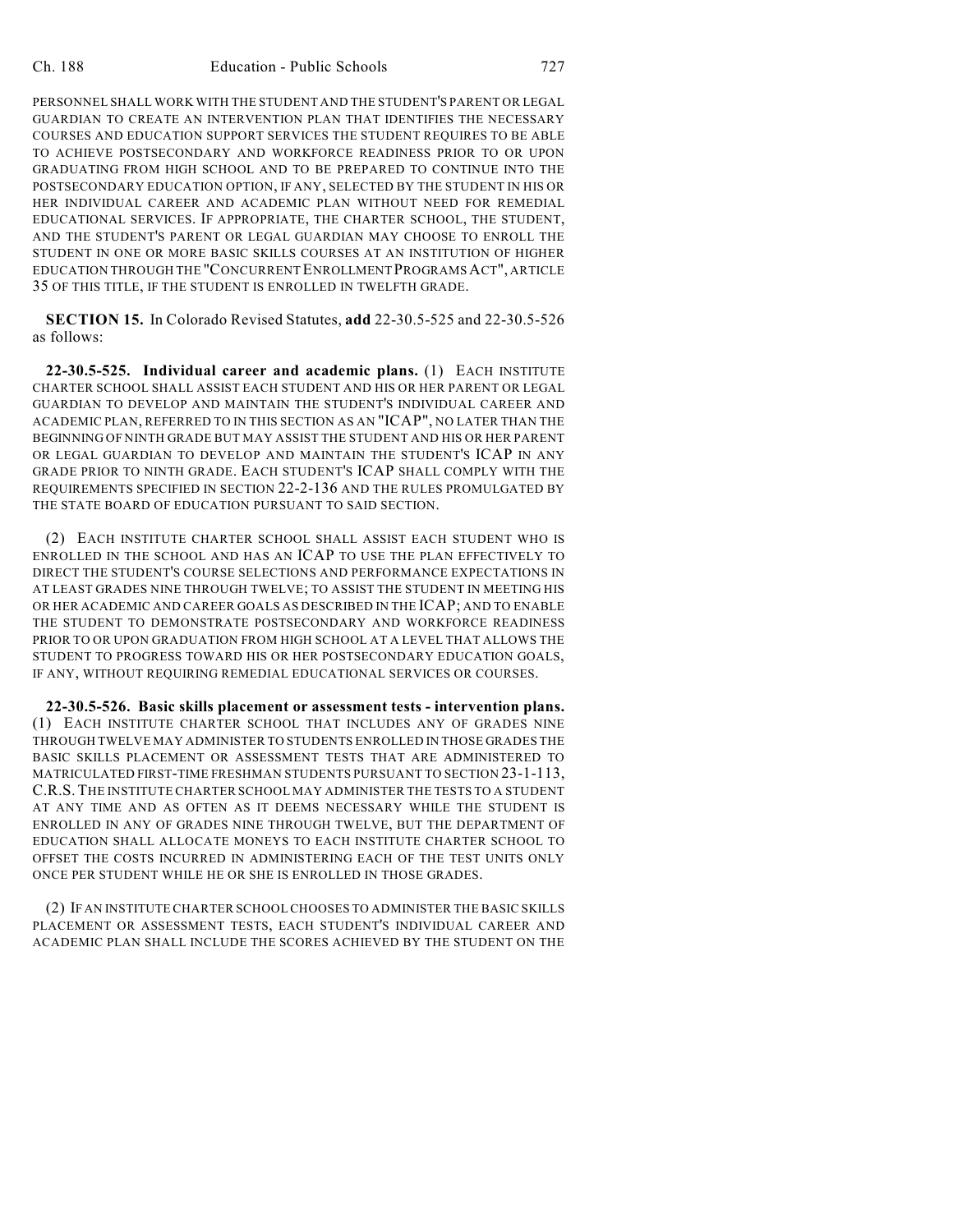BASIC SKILLS PLACEMENT OR ASSESSMENT TESTS AND, BASED ON AN ANALYSIS OF THE SCORES, THE STUDENT'S LEVEL OF POSTSECONDARY AND WORKFORCE READINESS AT THE TIME HE OR SHE TAKES THE TESTS. IF A STUDENT'S SCORES INDICATE THAT HE OR SHE IS AT RISK OF BEING UNABLE TO DEMONSTRATE POSTSECONDARY AND WORKFORCE READINESS PRIOR TO OR UPON GRADUATING FROM HIGH SCHOOL, SCHOOL PERSONNEL SHALL WORK WITH THE STUDENT AND THE STUDENT'S PARENT OR LEGAL GUARDIAN TO CREATE AN INTERVENTION PLAN THAT IDENTIFIES THE NECESSARY COURSES AND EDUCATION SUPPORT SERVICES THE STUDENT REQUIRES TO BE ABLE TO ACHIEVE POSTSECONDARY AND WORKFORCE READINESS PRIOR TO OR UPON GRADUATING FROM HIGH SCHOOL AND TO BE PREPARED TO CONTINUE INTO THE POSTSECONDARY EDUCATION OPTION, IF ANY, SELECTED BY THE STUDENT IN HIS OR HER INDIVIDUAL CAREER AND ACADEMIC PLAN WITHOUT NEED FOR REMEDIAL EDUCATIONAL SERVICES. IF APPROPRIATE, THE SCHOOL, THE STUDENT, AND THE STUDENT'S PARENT OR LEGAL GUARDIAN MAY CHOOSE TO ENROLL THE STUDENT IN ONE OR MORE BASIC SKILLS COURSES AT AN INSTITUTION OF HIGHER EDUCATION THROUGH THE "CONCURRENT ENROLLMENT PROGRAMS ACT", ARTICLE 35 OF THIS TITLE, IF THE STUDENT IS ENROLLED IN TWELFTH GRADE.

**SECTION 16.** In Colorado Revised Statutes, 22-30.5-505, **amend** (3) (f) as follows:

**22-30.5-505. State charter school institute - institute board - appointment powers and duties - rules.** (3) The mission of the institute board shall be to foster high-quality public school choices offered through institute charter schools, including particularly schools that are focused on closing the achievement gap for at-risk students. In discharging its duties pursuant to this part 5, the institute shall:

(f) Ensure that each student who enrolls in the sixth grade in an institute charter school, on the day of enrollment, is registered with the state-provided, free on-line college planning and preparation resource, commonly referred to as "CollegeInColorado.org". The institute, the department, and the department of higher education shall collaborate to monitor the implementation of this paragraph (f) and to ensure optimal interactivity between the various data bases and student record systems employed by institute charter schools and college in Colorado. Each institute charter school shall assist each student and his or her parent or legal guardian to develop and maintain the student's individual career and academic plan no later than the beginning of ninth grade but may assist the student and his or her parent or legal guardian to develop and maintain the student's individual career and academic plan in any grade prior to ninth grade.

**SECTION 17.** In Colorado Revised Statutes, 22-2-136, **amend** (2) (a) as follows:

**22-2-136. Additional duty - state board - individual career and academic plans - standards - rules.** (2) In establishing the standards for individual career and academic plans, the state board shall ensure, at a minimum, that:

(a) Each individual career and academic plan includes a career planning and guidance component and a portfolio that reflects, at a minimum: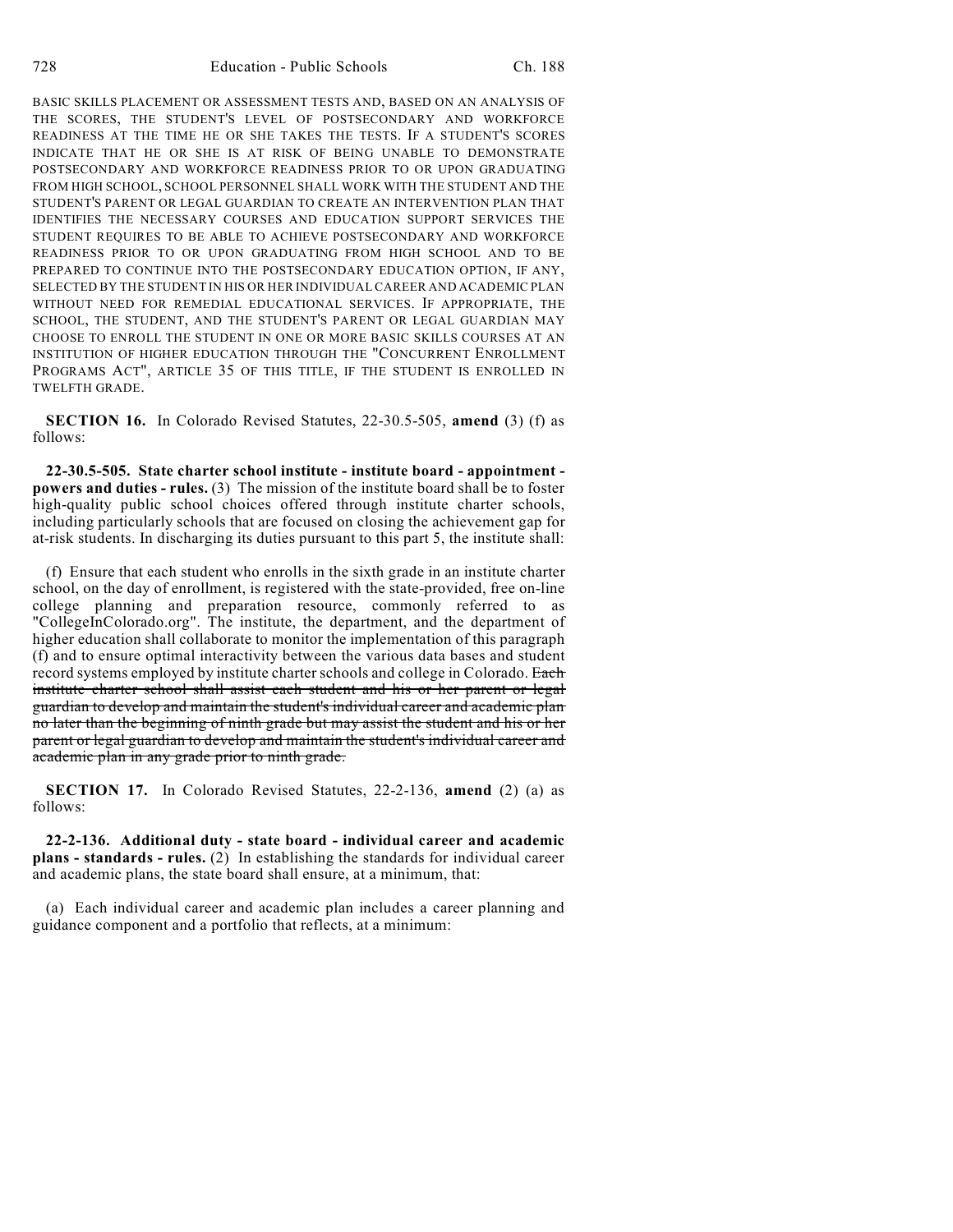(I) The student's efforts in exploring careers, including interest surveys that the student completes;

(II) The student's academic progress, including the courses taken, any remediation or credit recovery, and any concurrent enrollment credits earned;

(III) FOR SCHOOL DISTRICTS AND CHARTER SCHOOLS THAT CHOOSE TO ADMINISTER THE BASIC SKILLS PLACEMENT OR ASSESSMENT TESTS, THE STUDENT'S SCORES ON THE BASIC SKILLS PLACEMENT OR ASSESSMENT TESTS ADMINISTERED PURSUANT TO SECTION 22-30.5-117, 22-30.5-526, OR 22-32-109.5 (4), ANY INTERVENTION PLAN CREATED FOR THE STUDENT PURSUANT TO SAID SECTIONS, AND THE STUDENT'S PROGRESS IN MEETING THE INTERVENTION PLAN;

 $(H.5)$  (IV) The student's progress in visual arts and performing arts courses;

 $(HH)(V)$  The student's experiences in contextual and service learning;

 $(HV)(V)$  The student's college applications and resume, as they are prepared and submitted; and

 $(\forall)$  (VII) The student's postsecondary studies as the student progresses;

**SECTION 18.** In Colorado Revised Statutes, 22-7-1009, **amend** (1) as follows:

**22-7-1009. Diploma endorsements - adoption - revisions.** (1) On or before July 1, 2011, or as soon thereafter as fiscally practicable, the state board shall adopt criteria that a local school board, BOCES, or institute charter high school may apply if the local school board, BOCES, or institute charter high school chooses to endorse high school diplomas to indicate that students have achieved postsecondary and workforce readiness. The criteria shall include, but need not be limited to, the required minimum level of postsecondary and workforce readiness that a student must achieve to receive a readiness endorsement on his or her diploma from the local school board, BOCES, or institute charter high school, BASED ON WHETHER THE STUDENT INTENDS TO PURSUE A CAREER AND TECHNICAL EDUCATION CERTIFICATE; ENROLLMENT IN AN OPEN, MODIFIED OPEN, OR MODERATELY SELECTIVE INSTITUTION OF HIGHER EDUCATION; OR ENROLLMENT IN A SELECTIVE INSTITUTION OF HIGHER EDUCATION. In identifying the required minimum level of postsecondary and workforce readiness, the state board shall ensure that the minimum level of postsecondary and workforce readiness reflects the expectations for postsecondary and workforce readiness that are applied nationally and internationally.

**SECTION 19.** In Colorado Revised Statutes, 22-11-204, **amend** (4) (b) (II) as follows:

**22-11-204. Performance indicators - measures.** (4) The department shall determine the level of attainment of each public high school, each school district, the institute, and the state as a whole on the postsecondary and workforce readiness indicator by using, at a minimum, the following measures:

(b) For each school district and the institute, the department shall calculate: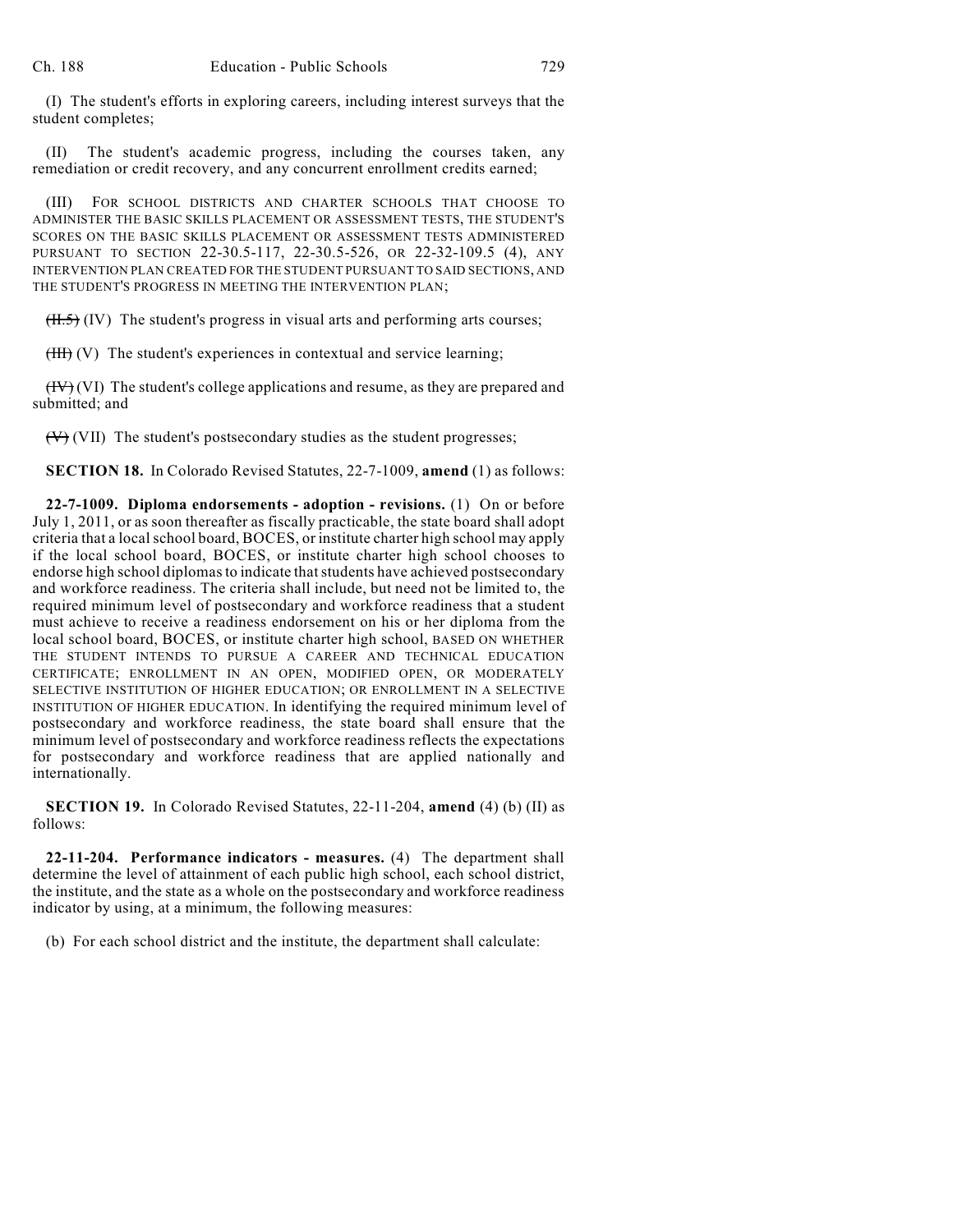(II) Beginning with the  $2011-12$  school year FIRST SCHOOL YEAR FOR WHICH CRITERIA ARE ADOPTED PURSUANT TO SECTION 22-7-1009 (1) FOR AWARDING DIPLOMAS THAT ARE ENDORSED FOR POSTSECONDARY AND WORKFORCE READINESS and for each school year thereafter, the overall percentage of all students graduating from the district public high schools or from the institute charter high schools who receive diplomas that are endorsed for postsecondary and workforce readiness as described in section 22-7-1009 (1) and the percentage who receive diplomasthat are endorsed for exemplary demonstration of postsecondary and workforce readiness as described in section 22-7-1009 (2); and

#### **SECTION 20.** In Colorado Revised Statutes, 22-2-112, **add** (4) as follows:

**22-2-112. Commissioner - duties.** (4) (a) THE COMMISSIONER SHALL ENSURE THAT THE DEPARTMENT, SUBJECT TO AVAILABLE APPROPRIATIONS, ANNUALLY ALLOCATES MONEYS TO SCHOOL DISTRICTS, DISTRICT CHARTER SCHOOLS, AND INSTITUTE CHARTER SCHOOLS TO REIMBURSE THEM FOR THE COSTS OF ADMINISTERING BASIC SKILLS PLACEMENT OR ASSESSMENT TESTS PURSUANT TO SECTIONS 22-32-109.5, 22-30.5-117, AND 22-30.5-526, RESPECTIVELY, TO STUDENTS ENROLLED IN GRADES NINE THROUGH TWELVE. THE DEPARTMENT SHALL ALLOCATE MONEYS TO OFFSET THE COSTS INCURRED IN ADMINISTERING EACH OF THE TEST UNITS ONLY ONCE PER STUDENT WHILE THE STUDENT IS ENROLLED IN GRADES NINE THROUGH TWELVE.

(b) THE GENERAL ASSEMBLY FINDS THAT, FOR PURPOSES OF SECTION 17 OF ARTICLE IX OF THE STATE CONSTITUTION, ADMINISTERING BASIC SKILLS PLACEMENT OR ASSESSMENT TESTS TO STUDENTS IN GRADES NINE THROUGH TWELVE IS AN ACCOUNTABLE PROGRAM TO MEET STATE ACADEMIC STANDARDS AND IS A COMPONENT OF ACCOUNTABILITY REPORTING AND MAY THEREFORE RECEIVE FUNDING FROM THE STATE EDUCATION FUND CREATED IN SECTION 17 (4) OF ARTICLE IX OF THE STATE CONSTITUTION.

**SECTION 21. Legislative declaration.** (1) The general assembly hereby declares that:

(a) The use of inflexible "zero-tolerance" policies as a means of addressing disciplinary problems in schools has resulted in unnecessary expulsions, out-of-school suspensions, and referrals to law enforcement agencies;

(b) Involvement of students in the criminal or juvenile justice systems should be avoided when addressing minor misbehavior that is typical for a student based on his or her developmental stage;

(c) State laws must allow school administrators and local boards of education to use their discretion to determine the appropriate disciplinary response to each incident of student misconduct;

(d) Each school district of the state is encouraged, in creating and enforcing a school conduct and discipline code, to protect students and staff from harm, provide opportunities for students to learn from their mistakes, foster a positive learning community, keep students in school, and show mindful consideration of negative impacts that can occur as a result of involvement with the criminal justice system;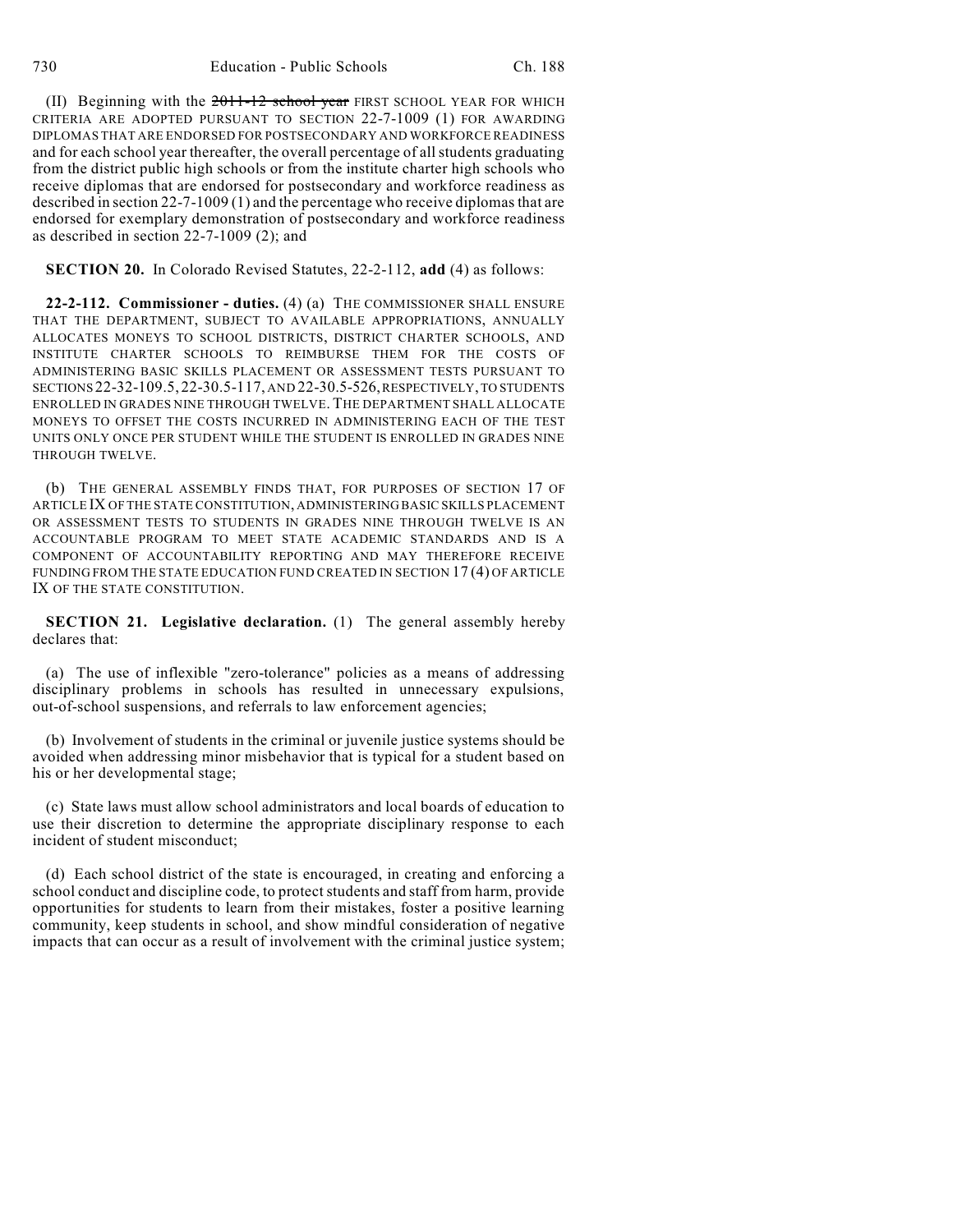(e) School discipline policies and practices must apply equally to all students regardless of their economic status, race, gender, ethnicity, religion, national origin, sexual orientation, or disability; and

(f) Each school district of the state is encouraged to include in its school conduct and discipline code a specific policy that:

(I) States which violations of the code require a referral to law enforcement due to the serious nature of the violation or as a result of a state or federal reporting law;

(II) States which violations of the code may result in a referral to law enforcement, subject to the discretion of a school administration or a local board of education; and

(III) States factors that the school district will consider when making a determination as to whether to refer a student to law enforcement, which factors, at a minimum, include:

(A) The age of a student;

(B) The disciplinary history of a student;

(C) Whether a student has a disability;

(D) The seriousness of a violation;

(E) Whether a violation threatened the safety of any student or staff member; and

(F) Whether a lesser intervention would properly address a violation.

(2) Now, therefore, the general assembly determines and declares that:

(a) To ensure that the best interests of Colorado schools are being served, in accordance with section 2-2-1201, Colorado Revised Statutes (C.R.S.), the legislative service agencies of the general assembly shall conduct a post-enactment review of this act and report their conclusions to the education committees of the house of representatives and senate, or any successor committees, and to the persons described in section 2-2-1201 (3), C.R.S.;

(b) Notwithstanding the provisions of section 2-2-1201  $(3)$ , C.R.S., the legislative service agencies of the general assembly shall complete the post-enactment review of this act four years after this act becomes law;

(c) Notwithstanding the provisions of section 2-2-1201 (2) (a), C.R.S., the review shall not make the determinations described in said section 2-2-1201 (2) (a), C.R.S., but shall include any information reported to the division of criminal justice by school resource officers and other law enforcement officers pursuant to section 22-32-146, C.R.S., as described in section 13 of this act; and by district attorneys pursuant to section 20-1-113, C.R.S., as described in section 20 of this act; and

(d) The members of the education committees of the house of representatives and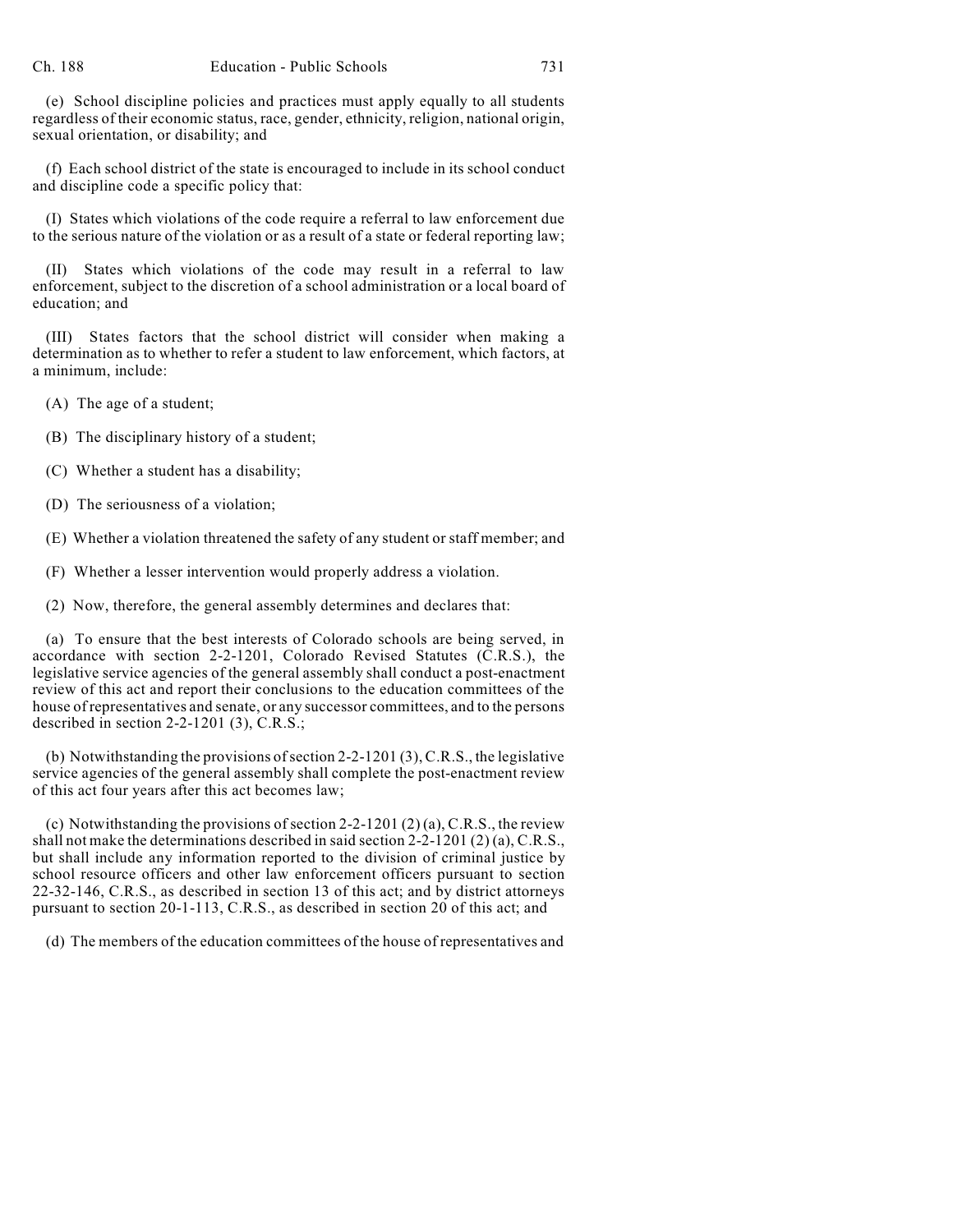senate, or any successor committees, are encouraged to consider whether to:

(I) Continue to require school resource officers and other law enforcement officers and district attorneys to report such information to the division of criminal justice; or

(II) Enact legislation to repeal such reporting requirements.

**SECTION 22.** In Colorado Revised Statutes, 22-32-109.1, **amend** (1), (2) introductory portion,  $(2)$  (a), and  $(2)$  (b); and **add**  $(1.5)$  as follows:

**22-32-109.1. Board of education - specific powers and duties - safe school plan - conduct and discipline code - safe school reporting requirements.** (1) **Definitions.** Each school district board of education shall adopt a mission statement for the school district, which statement shall include making safety a priority in each public school of the school district. As USED IN THIS SECTION, UNLESS THE CONTEXT OTHERWISE REQUIRES:

(a) "ACTION TAKEN" MEANS A SPECIFIC TYPE OF DISCIPLINE, INCLUDING BUT NOT LIMITED TO THE FOLLOWING CATEGORIES OF DISCIPLINE:

(I) IN-SCHOOL SUSPENSION;

(II) OUT-OF-SCHOOL SUSPENSION;

(III) CLASSROOM REMOVAL IN ACCORDANCE WITH BOARD POLICY;

(IV) EXPULSION;

(V) REFERRAL TO A LAW ENFORCEMENT AGENCY; OR

(VI) ANY OTHER FORM OF DISCIPLINE, WHICH SHALL BE OFFICIALLY IDENTIFIED AS PART OF A BOARD POLICY.

(b) "BULLYING" MEANS ANY WRITTEN OR VERBAL EXPRESSION, OR PHYSICAL OR ELECTRONIC ACT OR GESTURE, OR A PATTERN THEREOF, THAT IS INTENDED TO COERCE, INTIMIDATE, OR CAUSE ANY PHYSICAL, MENTAL, OR EMOTIONAL HARM TO ANY STUDENT. BULLYING IS PROHIBITED AGAINST ANY STUDENT FOR ANY REASON, INCLUDING BUT NOT LIMITED TO ANY SUCH BEHAVIOR THAT IS DIRECTED TOWARD A STUDENT ON THE BASIS OF HIS OR HER ACADEMIC PERFORMANCE OR AGAINST WHOM FEDERAL AND STATE LAWS PROHIBIT DISCRIMINATION UPON ANY OF THE BASES DESCRIBED IN SECTION 22-32-109 (1) (1) (I). THIS DEFINITION IS NOT INTENDED TO INFRINGE UPON ANY RIGHT GUARANTEED TO ANY PERSON BY THE FIRST AMENDMENT TO THE UNITED STATES CONSTITUTION OR TO PREVENT THE EXPRESSION OF ANY RELIGIOUS, POLITICAL, OR PHILOSOPHICAL VIEWS.

(c) "DANGEROUS WEAPON" HAS THE SAME MEANING AS SET FORTH IN SECTION 22-33-102 (4).

(d) "FULL-TIME TEACHER" MEANS A PERSON WHO IS LICENSED PURSUANT TO ARTICLE 60.5 OF THIS TITLE, OR IS AUTHORIZED PURSUANT TO SECTION 22-60.5-111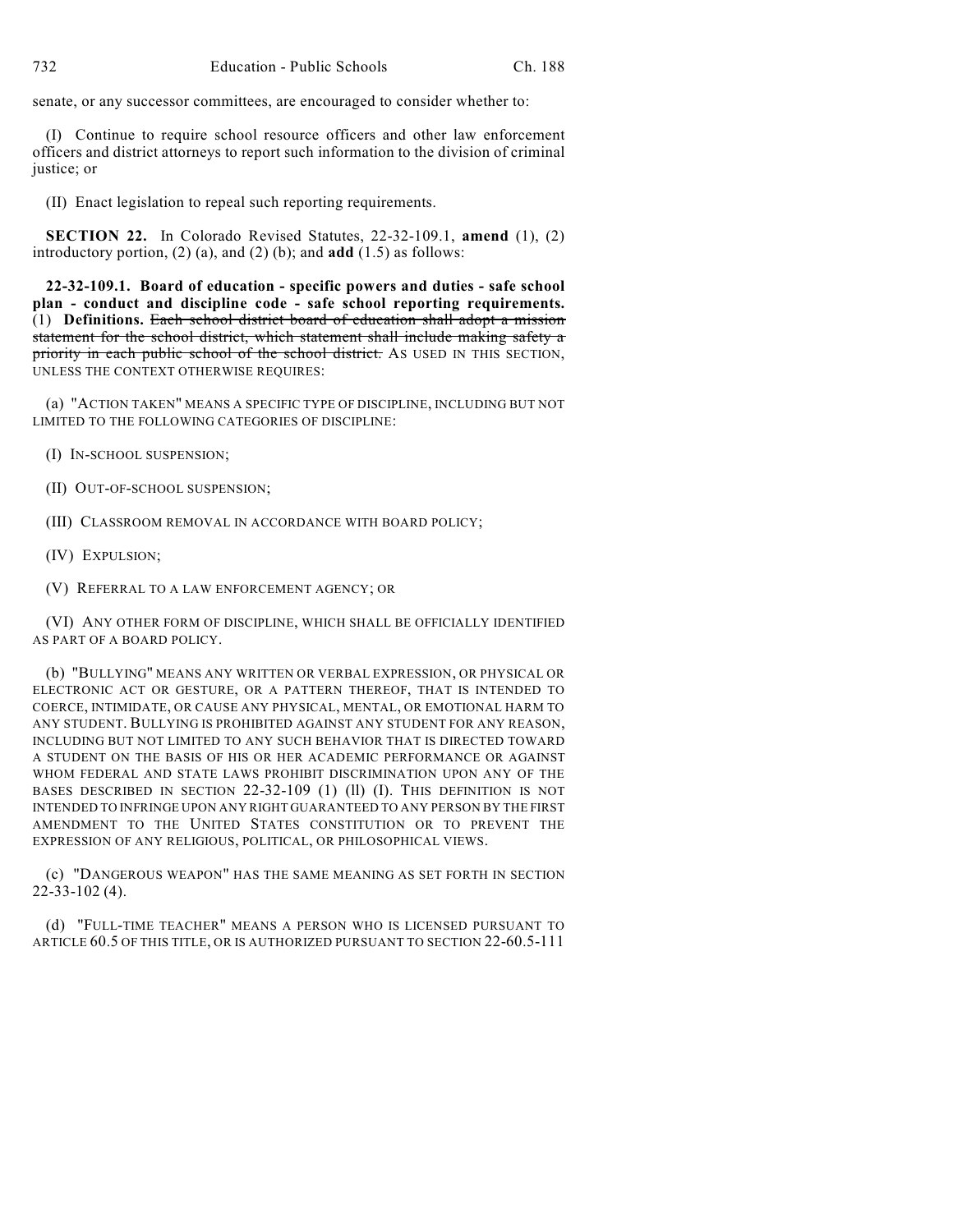TO TEACH, AND IS PRIMARILY ENGAGED IN TEACHING DURING A MAJORITY OF THE INSTRUCTIONAL MINUTES PER SCHOOL DAY.

(e) "HABITUALLY DISRUPTIVE STUDENT" HAS THE SAME MEANING AS SET FORTH IN SECTION 22-33-106 (1) (c.5).

(f) (I) "REFERRAL TO LAW ENFORCEMENT" MEANS A COMMUNICATION BETWEEN A SCHOOL ADMINISTRATOR, TEACHER, OR OTHER SCHOOL EMPLOYEE AND A LAW ENFORCEMENT AGENCY, WHICH COMMUNICATION:

(A) IS INITIATED BY THE SCHOOL ADMINISTRATOR, TEACHER, OR OTHER SCHOOL EMPLOYEE; AND

(B) CONCERNS BEHAVIOR BY A STUDENT THAT THE SCHOOL ADMINISTRATOR, TEACHER, OR OTHER SCHOOL EMPLOYEE BELIEVES MAY CONSTITUTE A VIOLATION OF THE SCHOOL CONDUCT AND DISCIPLINE CODE OR A CRIMINAL OR DELINQUENT OFFENSE AND FOR WHICH THE SCHOOL ADMINISTRATOR, TEACHER, OR OTHER SCHOOL EMPLOYEE REQUESTS AN INVESTIGATION OR OTHER INVOLVEMENT BY A LAW ENFORCEMENT AGENCY.

(II) "REFERRAL TO LAW ENFORCEMENT" DOES NOT INCLUDE:

(A) CONTACT WITH A LAW ENFORCEMENT AGENCY THAT IS MADE FOR THE PURPOSE OF EDUCATION, PREVENTION, OR INTERVENTION REGARDING A STUDENT'S BEHAVIOR; OR

(B) ROUTINE OR INCIDENTAL COMMUNICATION BETWEEN A SCHOOL ADMINISTRATOR, TEACHER, OR OTHER SCHOOL EMPLOYEE AND A LAW ENFORCEMENT OFFICER.

(g) "RESTORATIVE JUSTICE" HAS THE SAME MEANING AS SET FORTH IN SECTION 22-32-144 (3).

(h) "SCHOOL VEHICLE" SHALL HAVE THE SAME MEANING AS SET FORTH IN SECTION 42-1-102 (88.5), C.R.S.

(1.5) **Mission statement.** EACH SCHOOL DISTRICT BOARD OF EDUCATION SHALL ADOPT A MISSION STATEMENT FOR THE SCHOOL DISTRICT, WHICH STATEMENT SHALL INCLUDE MAKING SAFETY FOR ALL STUDENTS AND STAFF A PRIORITY IN EACH PUBLIC SCHOOL OF THE SCHOOL DISTRICT.

(2) **Safe school plan.** In order to provide a learning environment that is safe, conducive to the learning process, and free from unnecessary disruption, following consultation with the school district accountability committee and school accountability committees, parents, teachers, administrators, students, student councils where available, and, where appropriate, the community at large, each school district board of education shall adopt and implement a safe school plan, or review and revise, if AS necessary IN RESPONSE TO ANY RELEVANT DATA COLLECTED BY THE SCHOOL DISTRICT, any existing plans or policies already in effect. which IN ADDITION TO THE AFOREMENTIONED PARTIES, EACH SCHOOL DISTRICT BOARD OF EDUCATION,IN ADOPTINGAND IMPLEMENTING ITS SAFE SCHOOL PLAN, MAY CONSULT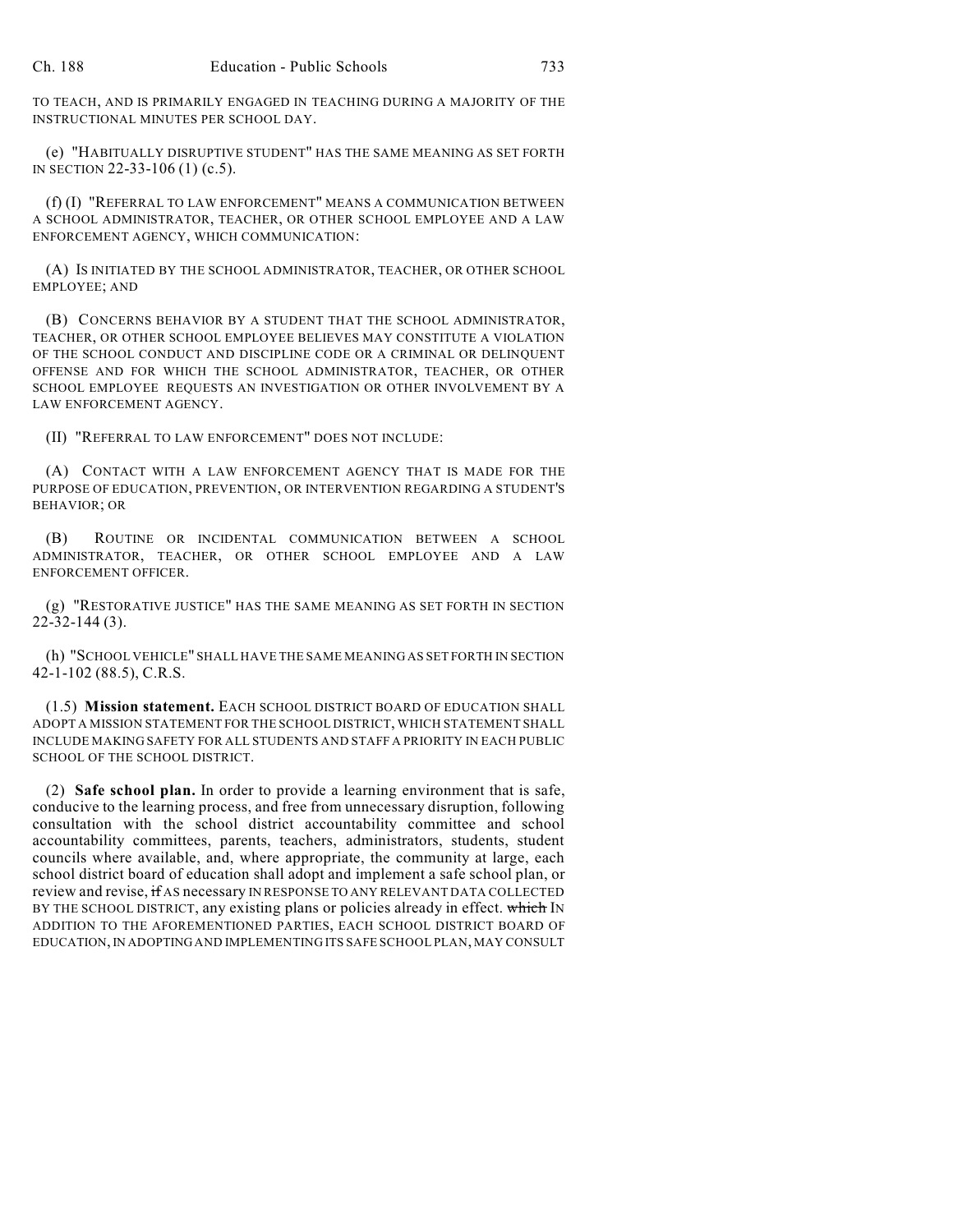WITH VICTIMS ADVOCACY ORGANIZATIONS, SCHOOL PSYCHOLOGISTS, AND LOCAL LAW ENFORCEMENT AGENCIES. THE PLAN, AT A MINIMUM, shall include but not be limited to, the following:

(a) **Conduct and discipline code.** (I) A concisely written conduct and discipline code that shall be enforced uniformly, fairly, and consistently for all students. Copies of the code shall be provided to each student upon enrollment at the elementary, middle, and high school levels and shall be posted or kept on file at each public school in the school district. THE SCHOOL DISTRICT SHALL TAKE REASONABLE MEASURES TO ENSURE THAT EACH STUDENT OF EACH PUBLIC SCHOOL IN THE SCHOOL DISTRICT IS FAMILIAR WITH THE CODE. The code shall include, but shall NEED not be limited to:

 $(H)$  (A) General policies on student conduct, safety, and welfare;

(II) (B) General policies and procedures for dealing with students who cause a disruption in the classroom, on school grounds, in A school vehicles as defined in section  $42-1-102$  (88.5), C.R.S., VEHICLE, or at A school activities ACTIVITY or sanctioned events EVENT, including a specific policy allowing a teacher to remove a disruptive student from his or her classroom. and, THE POLICY SHALL STATE THAT, upon the third such removal from a teacher's class, to THE TEACHER MAY remove the disruptive student from such THE teacher's class for the remainder of the term of the class; EXCEPT THAT A DISRUPTIVE STUDENT SHALL NOT BE REMOVED FROM A TEACHER'S CLASS FOR THE REMAINDER OF THE TERM OF THE CLASS UNLESS THE PRINCIPAL OF THE STUDENT'S SCHOOL OR HIS OR HER DESIGNEE HAS DEVELOPED AND IMPLEMENTED A BEHAVIOR PLAN FOR THE STUDENT. A BEHAVIOR PLAN MAY BE DEVELOPED AFTER THE FIRST SUCH REMOVAL FROM CLASS AND SHALL BE DEVELOPED AFTER THE SECOND REMOVAL FROM CLASS. The general policies and procedures shall include a due process procedure, which at a minimum shall require that, as soon as possible after a removal, the teacher or the school principal shall contact the parent or legal guardian of the student to request his or her attendance at a student-teacher conference regarding the removal. A behavior plan may be developed after the first such removal from class, and shall be developed after the second such removal from class. Any policy or procedure adopted shall comply with applicable federal and state laws, including but not limited to laws regarding students with disabilities.

 $(HH)(C)$  Provisions for the initiation of suspension or expulsion proceedings for students who qualify as habitually disruptive by causing a disruption in the classroom, on school grounds, in school vehicles, or at school activities or sanctioned events for a third time during a single school year or calendar year STUDENTS;

 $(HV)(D)$  Policies and procedures for the use of acts of reasonable and appropriate physical intervention or force in dealing with disruptive students; except that no board shall adopt a discipline code that includes provisions that are in conflict with the definition of child abuse in section 18-6-401 (1), C.R.S., and section 19-1-103 (1), C.R.S.;

 $(\forall)$  (E) General policies and procedures for determining the circumstances under and the manner in which disciplinary actions, including suspension and expulsion,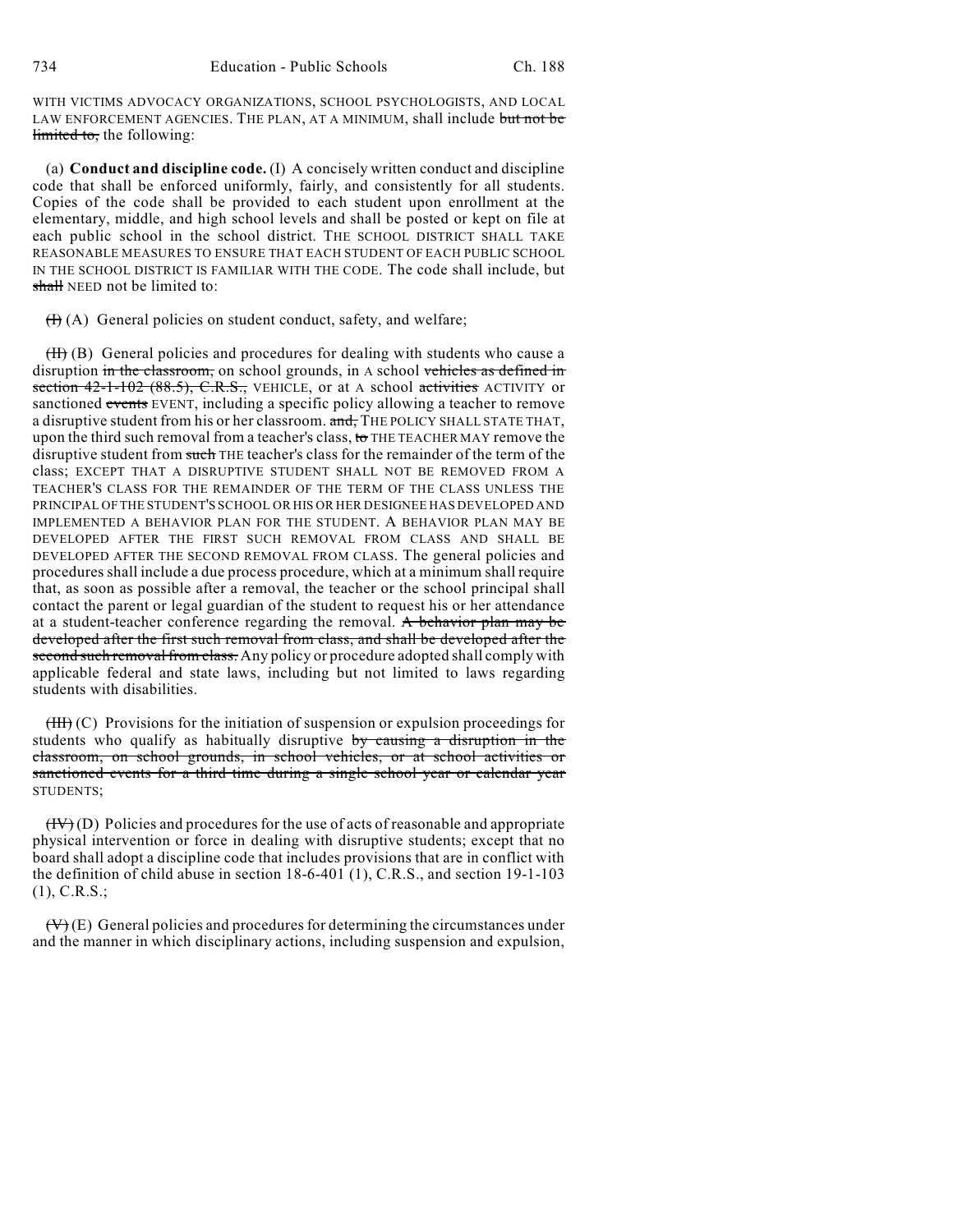shall be imposed in accordance with the provisions of sections 22-33-105 and 22-33-106;

(VI) (F) A specific policy concerning gang-related activities in the school, on school grounds, in school vehicles,  $\sigma$ r AND at school activities or sanctioned events;

 $(\overline{\text{VH}})(G)$  Written prohibition, consistent with section 22-33-106, of students from bringing OR POSSESSING dangerous weapons, drugs, or other controlled substances to school, on school grounds, in A school vehicles VEHICLE, or at A school activities ACTIVITY or sanctioned events EVENT and from using drugs OR other controlled substances or tobacco products on school grounds, in A school vehicles VEHICLE, or at A school activities ACTIVITY or sanctioned events EVENT:

(H) WRITTEN PROHIBITION OF STUDENTS FROM USING OR POSSESSING TOBACCO PRODUCTS ON SCHOOL GROUNDS, IN A SCHOOL VEHICLE, OR AT A SCHOOL ACTIVITY OR SANCTIONED EVENT;

(VIII) (I) A written policy concerning searches on school grounds, including SEARCHES OF student lockers;

 $(HX)$  (J) A dress code policy that encourages school pride and unity, promotes uniformity of dress, and defines and prohibits students from wearing apparel that is deemed disruptive to the classroom environment or to the maintenance of a safe and orderly school. The dress code policy may require studentsto wear a school uniform or may establish minimum standards of dress; and

 $(X)(A)(K)$  On and after August 8, 2001, a specific policy concerning bullying prevention and education. Each school district is encouraged to ensure that its policy, at a minimum, incorporates the biennial administration of surveys of students' impressions of the severity of bullying in their schools, as described in section 22-93-104 (1) (c); character building; and the designation of a team of persons at each school of the school district who advise the school administration concerning the severity and frequency of bullying incidents that occur in the school, which team may include, but need not be limited to, law enforcement officials, social workers, prosecutors, health professionals, mental health professionals, SCHOOL PSYCHOLOGISTS, counselors, teachers, administrators, parents, and students. Each school district's policy shall set forth appropriate disciplinary consequences for students who bully other students and for any person who takes any retaliatory action against a student who reports in good faith an incident of bullying, which consequences shall comply with all applicable state and federal laws.

(B) For purposes of this subparagraph (X), "bullying" means any written or verbal expression, or physical or electronic act or gesture, or a pattern thereof, that is intended to coerce, intimidate, or cause any physical, mental, or emotional harm to any student. Bullying is prohibited against any student for any reason, including but not limited to any such behavior that is directed toward a student on the basis of his or her academic performance or against whom federal and state laws prohibit discrimination upon any of the bases described in section  $22-32-109(1)(11)(1)$ . This definition is not intended to infringe upon any right guaranteed to any person by the first amendment to the United States constitution or to prevent the expression of any religious, political, or philosophical views.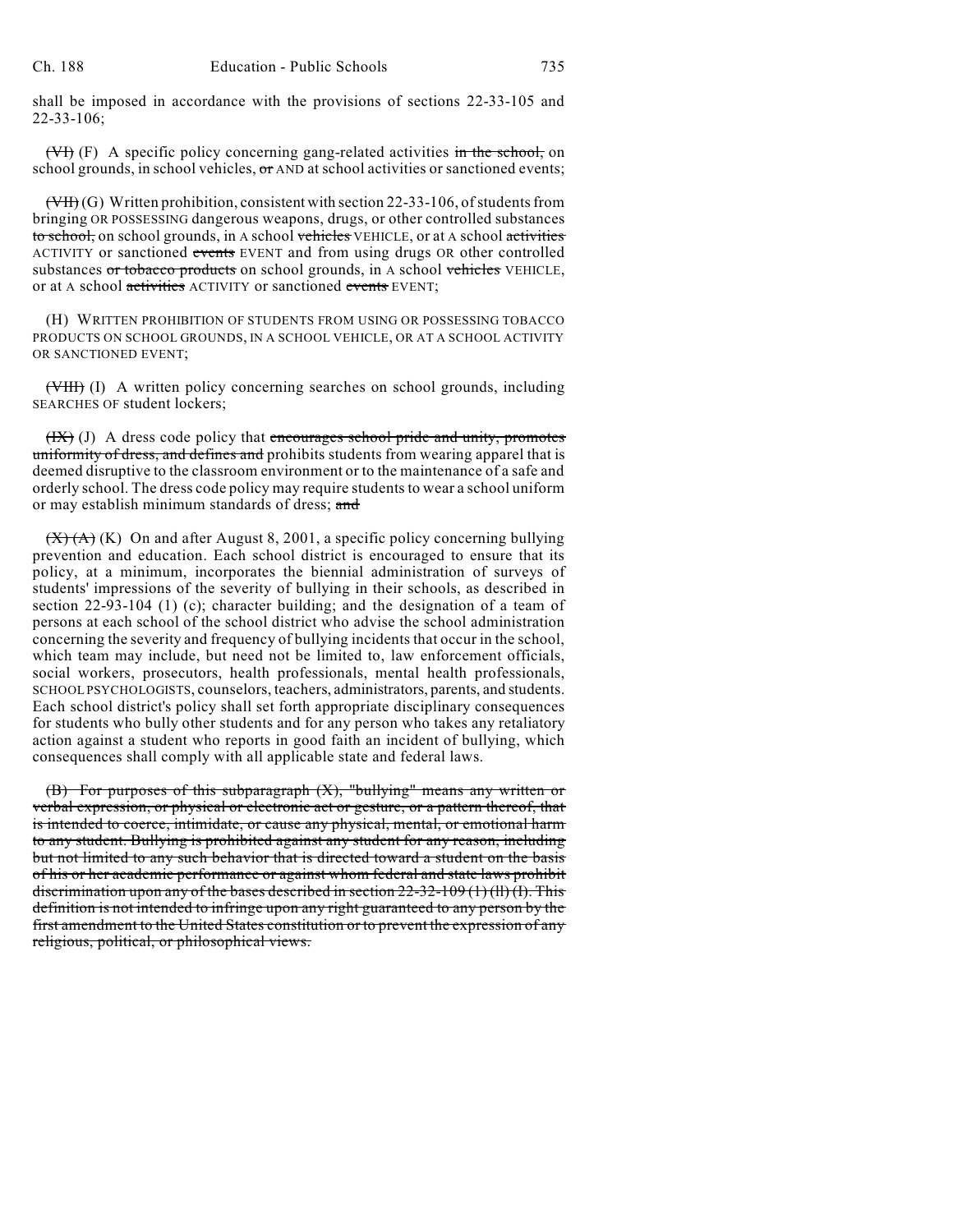(II) IN CREATING AND ENFORCING A SCHOOL CONDUCT AND DISCIPLINE CODE PURSUANT TO SUBPARAGRAPH (I) OF THIS PARAGRAPH (a), EACH SCHOOL DISTRICT BOARD OF EDUCATION, ON AND AFTER AUGUST 1, 2013, SHALL:

(A) IMPOSE PROPORTIONATE DISCIPLINARY INTERVENTIONS AND CONSEQUENCES, INCLUDING BUT NOT LIMITED TO IN-SCHOOL SUSPENSIONS, IN RESPONSE TO STUDENT MISCONDUCT, WHICH INTERVENTIONS AND CONSEQUENCES ARE DESIGNED TO REDUCE THE NUMBER OF EXPULSIONS, OUT-OF-SCHOOL SUSPENSIONS, AND REFERRALS TO LAW ENFORCEMENT, EXCEPT FOR SUCH REFERRALS TO LAW ENFORCEMENT AS ARE REQUIRED BY STATE OR FEDERAL LAW;

(B) INCLUDE PLANS FOR THE APPROPRIATE USE OF PREVENTION, INTERVENTION, RESTORATIVE JUSTICE, PEER MEDIATION, COUNSELING, OR OTHER APPROACHES TO ADDRESS STUDENT MISCONDUCT, WHICH APPROACHES ARE DESIGNED TO MINIMIZE STUDENT EXPOSURE TO THE CRIMINAL AND JUVENILE JUSTICE SYSTEM. THE PLANS SHALL STATE THAT A SCHOOL ADMINISTRATION SHALL NOT ORDER A VICTIM'S PARTICIPATION IN A RESTORATIVE JUSTICE PRACTICE OR PEER MEDIATION IF THE ALLEGED VICTIM OF AN OFFENDING STUDENT'S MISCONDUCT ALLEGES THAT THE MISCONDUCT CONSTITUTES UNLAWFUL SEXUAL BEHAVIOR, AS DEFINED IN SECTION 16-22-102 (9), C.R.S.; A CRIME IN WHICH THE UNDERLYING FACTUAL BASIS INVOLVES DOMESTIC VIOLENCE, AS DEFINED IN SECTION 18-6-800.3 (1), C.R.S.; STALKING AS DEFINED IN SECTION 18-3-602,C.R.S.; OR VIOLATION OF A PROTECTION ORDER, AS DEFINED IN SECTION 18-6-803.5, C.R.S.;

(C) ENSURE THAT THE IMPLEMENTATION OF THE CODE COMPLIES WITH ALL STATE AND FEDERAL LAWS CONCERNING THE EDUCATION OF STUDENTS WITH DISABILITIES, AS DEFINED IN SECTION 22-20-103 (5); AND

(D) ENSURE THAT, IN IMPLEMENTING THE CODE, EACH SCHOOL OF THE SCHOOL DISTRICT SHOWS DUE CONSIDERATION OF THE IMPACT OF CERTAIN VIOLATIONS OF THE CODE UPON VICTIMS OF SUCH VIOLATIONS, IN ACCORDANCE WITH THE PROVISIONS OF TITLE IX OF THE UNITED STATES CODE AND OTHER STATE AND FEDERAL LAWS.

(b) **Safe school reporting requirements.** A policy whereby the principal of each public school in a school district shall submit annually, in a manner and by a date specified by rule of the state board, a written report to the board of education of such school district concerning the learning environment in the school during that school year. The board of education of the school district annually shall compile the reports from every school in the district and shall submit the compiled report to the department of education in a format specified by rule of the state board. The compiled report shall be made available to the general public. Such report shall include, but need not be limited to, the following specific information for the preceding school year:

(I) The total enrollment for the school;

(II) The average daily attendance rate at the school;

(III) Dropout rates for grades seven through twelve, if such grades are taught at the school; and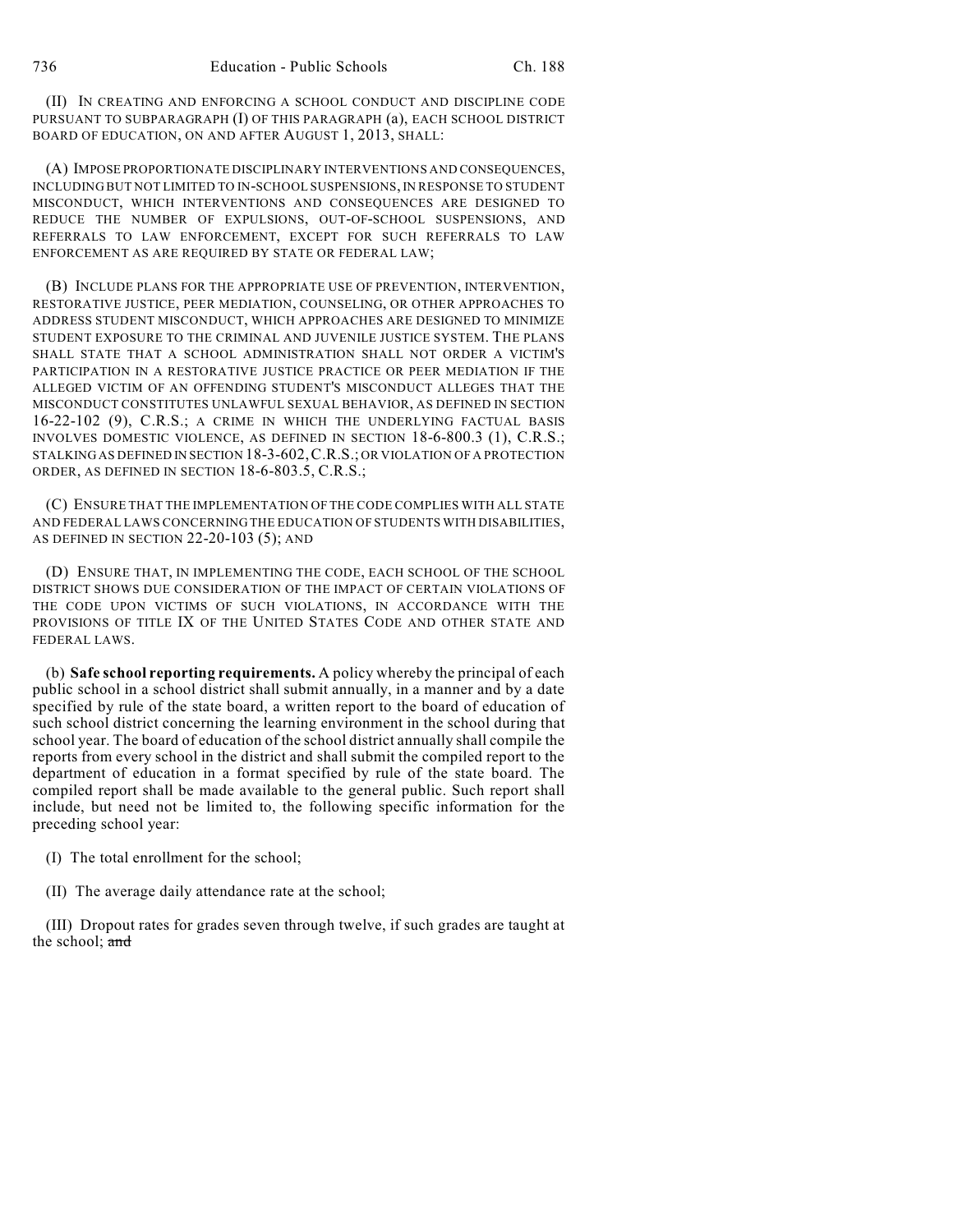(IV) The number of conduct and discipline code violations, each of which violations shall be reported only in the most serious category that is applicable to that violation, including but not limited to specific information on IDENTIFYING the number of, and the action taken with respect to, each of the following types of violations:

(A) Carrying, bringing, using, or Possessing a dangerous weapon on school grounds, in A school vehicles VEHICLE, or at A school activities ACTIVITY or sanctioned events EVENT without the authorization of the school or the school district;

(B) Use or possession of alcohol on school grounds, in A school vehicles VEHICLE, or at A school activities ACTIVITY or sanctioned events EVENT;

(C) Use, possession, or sale of a drug or controlled substance on school grounds, in A school vehicles VEHICLE, or at A school activities ACTIVITY or sanctioned events EVENT;

(D) Use or possession of A tobacco **products** PRODUCT on school grounds, in A school vehicles VEHICLE, or at A school activities ACTIVITY or sanctioned events EVENT;

(E) Being willfully disobedient or openly and persistently defiant or repeatedly interfering with the school's ability to provide educational opportunities to, and a safe environment for, other students;

(F) Commission of an act on school grounds, IN A SCHOOL VEHICLE, OR AT A SCHOOL ACTIVITY OR SANCTIONED EVENT that, if committed by an adult, would be considered first degree assault, as described in section 18-3-202, C.R.S., second degree assault, as described in section 18-3-203, C.R.S., or vehicular assault, as described in section 18-3-205, C.R.S.;

(G) Behavior on school property GROUNDS, IN A SCHOOL VEHICLE, OR AT A SCHOOL ACTIVITY OR SANCTIONED EVENT that is detrimental to the welfare or safety of other students or of school personnel, including but not limited to incidents of bullying as described by subparagraph  $(X)$  of paragraph  $(a)$  of this subsection  $(2)$ , and other behavior that creates a threat of physical harm to the student or to other students;

(H) Willful destruction or defacement of school property;

(I) Commission of an act on school grounds, IN A SCHOOL VEHICLE, OR AT A SCHOOL ACTIVITY OR SANCTIONED EVENT that, if committed by an adult, would be considered third degree assault, as described in section 18-3-204, C.R.S., or disorderly conduct, as described in section 18-9-106 (1) (d), C.R.S., but not disorderly conduct involving firearms or other deadly weapons, as described in section 18-9-106 (1) (e) and (1) (f), C.R.S.;

(J) Commission of an act on school grounds IN A SCHOOL VEHICLE, OR AT A SCHOOL ACTIVITY OR SANCTIONED EVENT that, if committed by an adult, would be considered robbery; and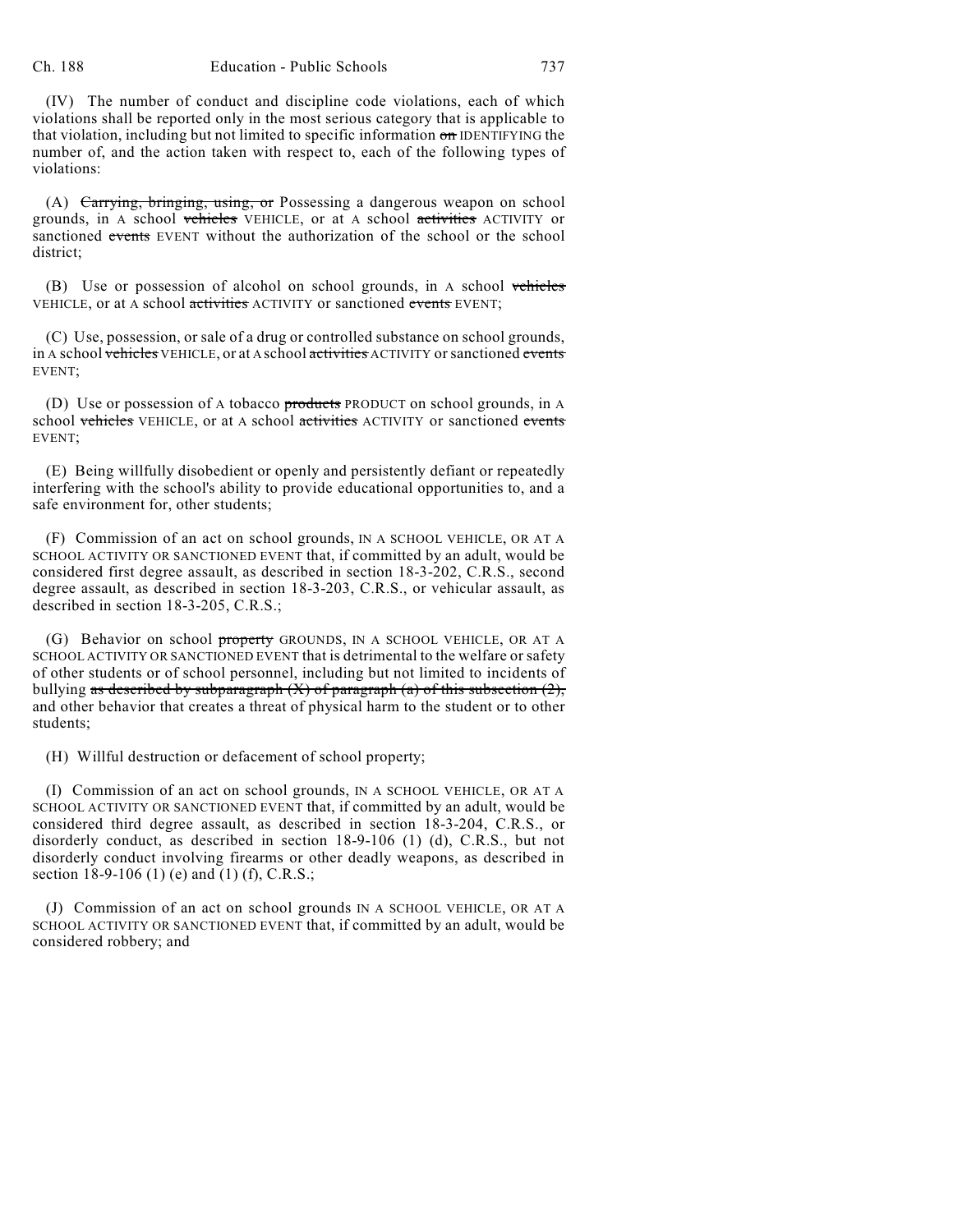(K) Other violations of the code of conduct and discipline that resulted in documentation of the conduct in a student's record;

(V) For purposes of subparagraph (IV) of this paragraph (b), "action taken" means the specific type of discipline, including but not limited to the following categories of discipline:

(A) In-school suspension;

(B) Out-of-school suspension;

(C) Classroom removal in accordance with board policy;

(D) Expulsion;

(E) Referral to a law enforcement agency; or

(F) Any other form of discipline, which shall be officially identified as part of a board policy;

(VI) The conduct and discipline code violations required to be reported pursuant to subparagraph (IV) of this paragraph (b) shall specifically identify each conduct and discipline code violation by a student with a disability and each action taken with respect to each violation by a student with a disability;

(VII) The average class size for each public elementary school, middle school or junior high school, and senior high school in the state calculated as the total number of students enrolled in the school divided by the number of full-time teachers in the school; For purposes of this subparagraph (VII), "full-time teacher" means a person who is licensed pursuant to article 60.5 of this title or is authorized pursuant to section 22-60.5-111 to teach, and is primarily engaged in teaching during a substantial majority of the instructional minutes per school day. AND

(VIII)  $\Theta$ n and after August 8, 2001, The school's policy concerning bullying prevention and education, including information related to the development and implementation of any bullying prevention programs.

**SECTION 23.** In Colorado Revised Statutes, **add** 22-32-146 as follows:

**22-32-146. School use of on-site peace officers as school resource officers notifications of arrests and notices issued - reporting requirements.** (1) IF A SCHOOL RESOURCE OFFICER OR OTHER LAW ENFORCEMENT OFFICER ACTING IN HIS OR HER OFFICIAL CAPACITY ON SCHOOL GROUNDS, IN A SCHOOL VEHICLE, OR AT A SCHOOL ACTIVITY OR SANCTIONED EVENT ARRESTS A STUDENT OF THE SCHOOL, THE OFFICER SHALL NOTIFY THE PRINCIPAL OF THE SCHOOL OR HIS OR HER DESIGNEE OF THE ARREST WITHIN TWENTY-FOUR HOURS AFTER THE ARREST.

(2) IF A SCHOOL RESOURCE OFFICER OR OTHER LAW ENFORCEMENT OFFICER ACTING IN HIS OR HER OFFICIAL CAPACITY ON SCHOOL GROUNDS, IN A SCHOOL VEHICLE, OR AT A SCHOOL ACTIVITY OR SANCTIONED EVENT ISSUES A SUMMONS, TICKET, OR OTHER NOTICE REQUIRING THE APPEARANCE OF A STUDENT OF THE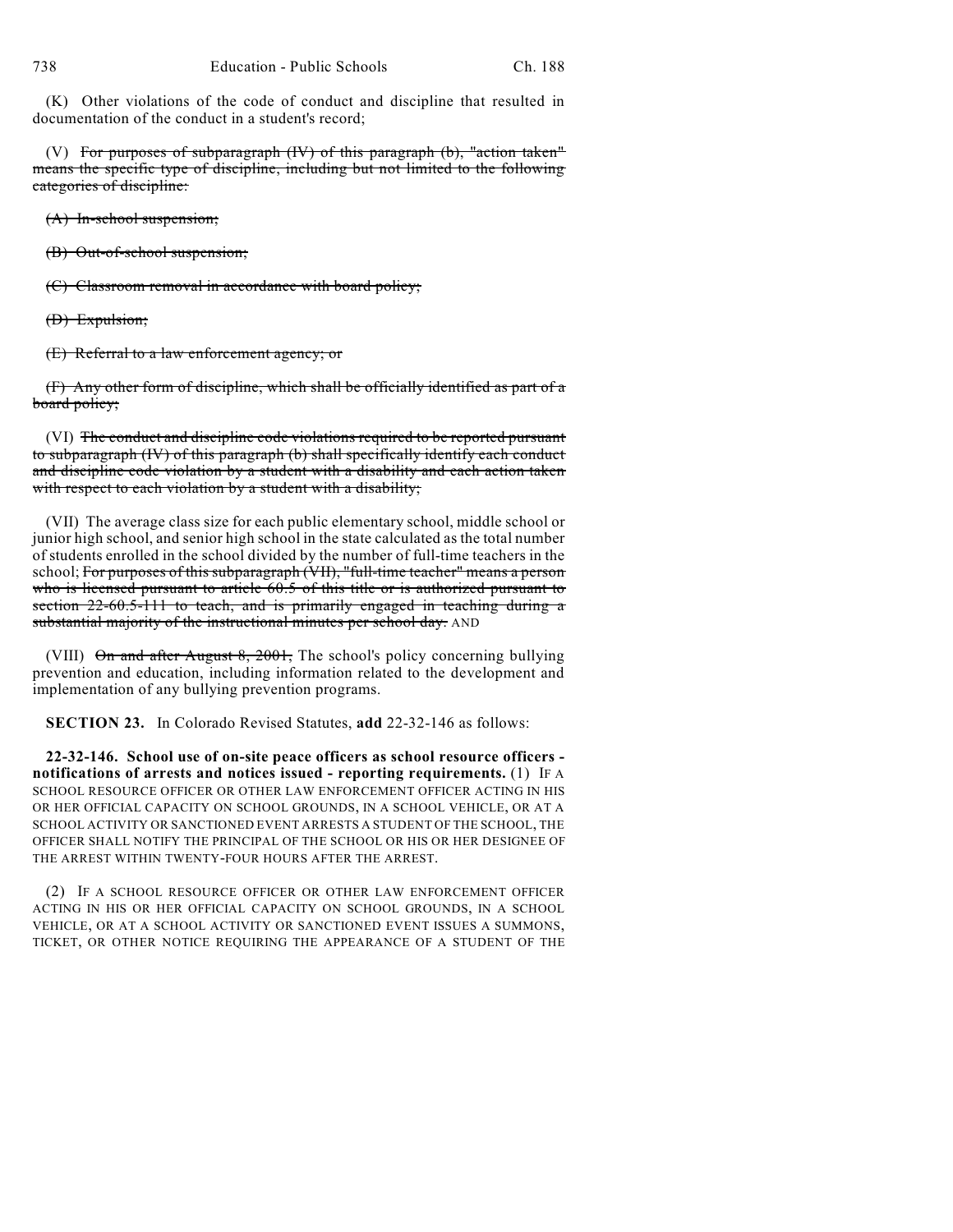SCHOOL IN COURT OR AT A POLICE STATION FOR INVESTIGATION RELATING TO AN OFFENSE ALLEGEDLY COMMITTED ON SCHOOL GROUNDS, IN A SCHOOL VEHICLE, OR AT A SCHOOL ACTIVITY OR SANCTIONED EVENT, THE OFFICER SHALL NOTIFY THE PRINCIPAL OF THE SCHOOL OR HIS OR HER DESIGNEE OF THE ISSUANCE OF THE SUMMONS, TICKET, OR OTHER NOTICE WITHIN TEN DAYS AFTER THE ISSUANCE OF THE SUMMONS, TICKET, OR OTHER NOTICE.

(3) A SCHOOL RESOURCE OFFICER SHALL BE FAMILIAR WITH THE PROVISIONS OF THE CONDUCT AND DISCIPLINE CODE OF THE SCHOOL TO WHICH HE OR SHE IS ASSIGNED.

(4) COMMENCING AUGUST 1, 2013, AND CONTINUING EACH AUGUST 1 THEREAFTER, EACH LAW ENFORCEMENT AGENCY EMPLOYINGOR CONTRACTINGWITH ANY LAW ENFORCEMENT OFFICER WHO IS ACTING OR HAS ACTED IN HIS OR HER OFFICIAL CAPACITY ON SCHOOL GROUNDS, IN A SCHOOL VEHICLE, OR AT A SCHOOL ACTIVITY OR SANCTIONED EVENT SHALL REPORT TO THE DIVISION OF CRIMINAL JUSTICE CREATED IN SECTION 24-33.5-502, C.R.S., IN AGGREGATE FORM WITHOUT PERSONAL IDENTIFYING INFORMATION, DATA ABOUT THE CASES HANDLED BY THE AGENCY ON SCHOOL GROUNDS, IN A SCHOOL VEHICLE, OR AT A SCHOOL ACTIVITY OR SANCTIONED EVENT. EACH SUCH REPORT SHALL INCLUDE, AT A MINIMUM, THE FOLLOWING INFORMATION RELATING TO THE PRECEDING TWELVE MONTHS:

(a) THE NUMBER OF STUDENTS INVESTIGATED BY THE OFFICER FOR DELINQUENT OFFENSES, INCLUDING THE NUMBER OF STUDENTS INVESTIGATED FOR EACH TYPE OF DELINQUENT OFFENSE FOR WHICH THE OFFICER INVESTIGATED AT LEAST ONE STUDENT;

(b) THE NUMBER OF STUDENTS ARRESTED BY THE OFFICER, INCLUDING THE OFFENSE FOR WHICH EACH SUCH ARREST WAS MADE;

(c) THE NUMBER OF SUMMONSES OR TICKETS ISSUED BY THE OFFICER TO STUDENTS; AND

(d) THE AGE, GENDER, SCHOOL, AND RACE OR ETHNICITY OF EACH STUDENT WHOM THE OFFICER ARRESTED OR TO WHOM THE OFFICER ISSUED A SUMMONS, TICKET, OR OTHER NOTICE REQUIRING THE APPEARANCE OF THE STUDENT IN COURT OR AT A POLICE STATION FOR INVESTIGATION RELATING TO AN OFFENSE ALLEGEDLY COMMITTED ON SCHOOL GROUNDS, IN A SCHOOL VEHICLE, OR AT A SCHOOL ACTIVITY OR SANCTIONED EVENT.

**SECTION 24.** In Colorado Revised Statutes, **amend** 22-33-102 as follows:

**22-33-102. Definitions.** As used in this article, unless the context otherwise requires:

(1) "Academic year" means that portion of the school year during which the public schools are in regular session, beginning about the first week in September and ending about the first week in June of the next year, or that portion of the school year which constitutes the minimum period during which a pupil must be enrolled.

(2) "Adult" means a person who has reached the age of twenty-one years.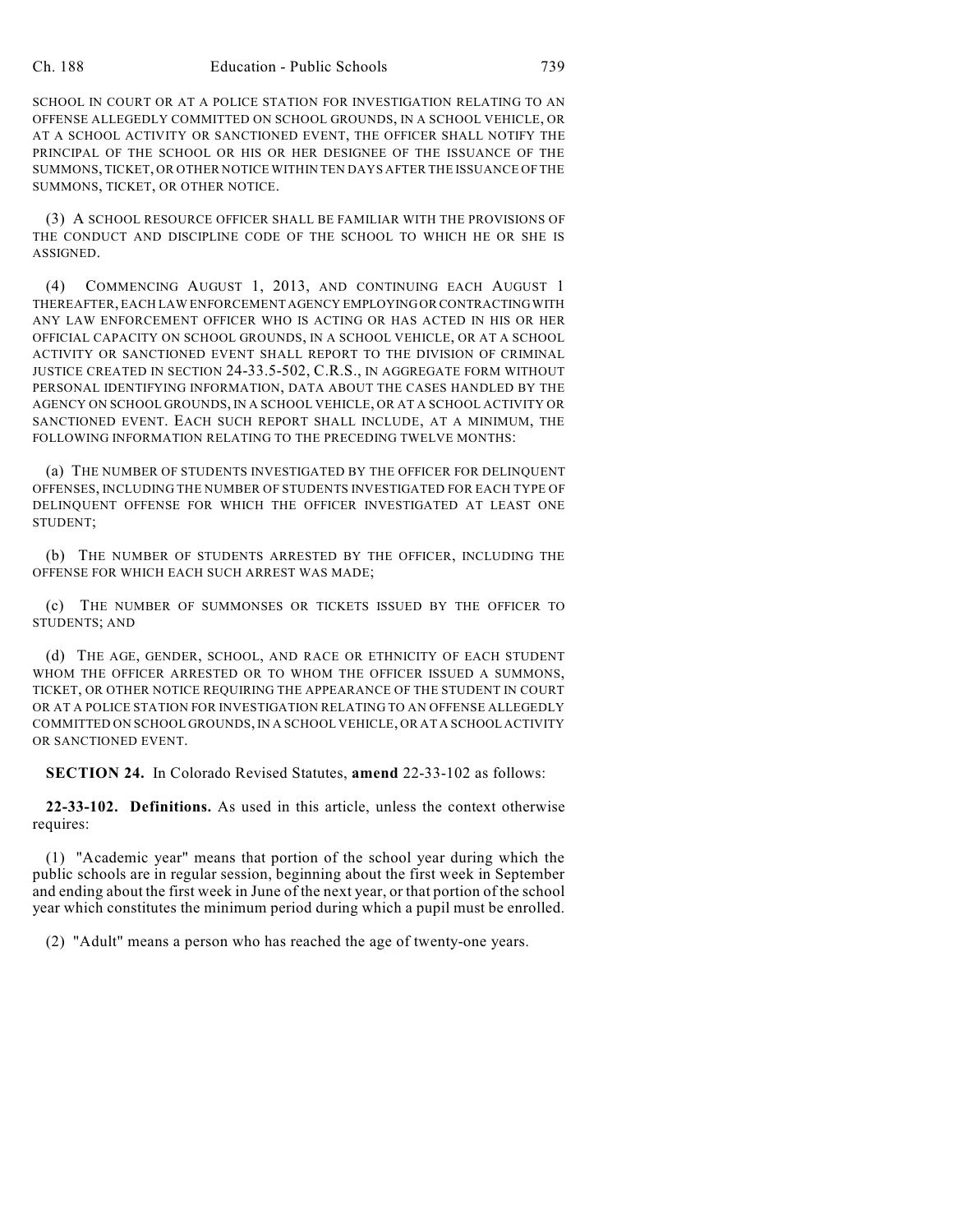(3) "Board of education" means the school board, board of directors, and board of education of a school district.

(4) "DANGEROUS WEAPON" MEANS:

(a) A FIREARM, AS DEFINED IN SECTION 18-1-901 (3) (h), C.R.S.;

(b) ANY PELLET GUN, BB GUN, OR OTHER DEVICE, WHETHER OPERATIONAL OR NOT, DESIGNED TO PROPEL PROJECTILES BY SPRING ACTION OR COMPRESSED AIR;

(c) A FIXED-BLADE KNIFE WITH A BLADE THAT EXCEEDS THREE INCHES IN LENGTH;

(d) A SPRING-LOADED KNIFE OR A POCKET KNIFE WITH A BLADE EXCEEDING THREE AND ONE-HALF INCHES IN LENGTH; OR

(e) ANY OBJECT, DEVICE, INSTRUMENT, MATERIAL, OR SUBSTANCE, WHETHER ANIMATE OR INANIMATE, THAT IS USED OR INTENDED TO BE USED TO INFLICT DEATH OR SERIOUS BODILY INJURY.

(5) "DELINQUENT ACT" HAS THE SAME MEANING AS SET FORTH IN SECTION 19-1-103 (36), C.R.S.

 $(4)$  (6) "Executive officer" means the superintendent of schools or that THE head administrative officer designated by the A board of education to execute its policy decisions.

 $(4.5)$  (7) "General educational development tests" or "GED" means the battery of tests given at an authorized testing center, which tests are designed and published by the GED testing service of the American council on education to measure the major outcomes and concepts generally associated with four years of high school education. Each GED testing center must have a current contract with the American council on education and be authorized by the commissioner of education.

(8) "HABITUALLY DISRUPTIVE STUDENT" HAS THE SAME MEANING AS SET FORTH IN SECTION 22-33-106 (1) (c.5).

 $(4.7)(9)$  "Informal hearing" means an opportunity for a child to explain his or her position regarding a disruption in the classroom or an incident constituting THAT OCCURRED ON SCHOOL GROUNDS, IN A SCHOOL VEHICLE, OR AT A SCHOOL ACTIVITY OR SANCTIONED EVENT AND THAT CONSTITUTED grounds for discipline.

 $(5)(10)$  "Parent" means the mother or father of a child or any other person having custody of a child.

(11) "SCHOOL VEHICLE" HAS THE SAME MEANING AS SET FORTH IN SECTION 42-1-102 (88.5), C.R.S.

 $(6)$  (12) "State board" means the state board of education.

**SECTION 25.** In Colorado Revised Statutes, 22-33-105, **amend** (2) (c),(3) (d) (III), and (6) as follows: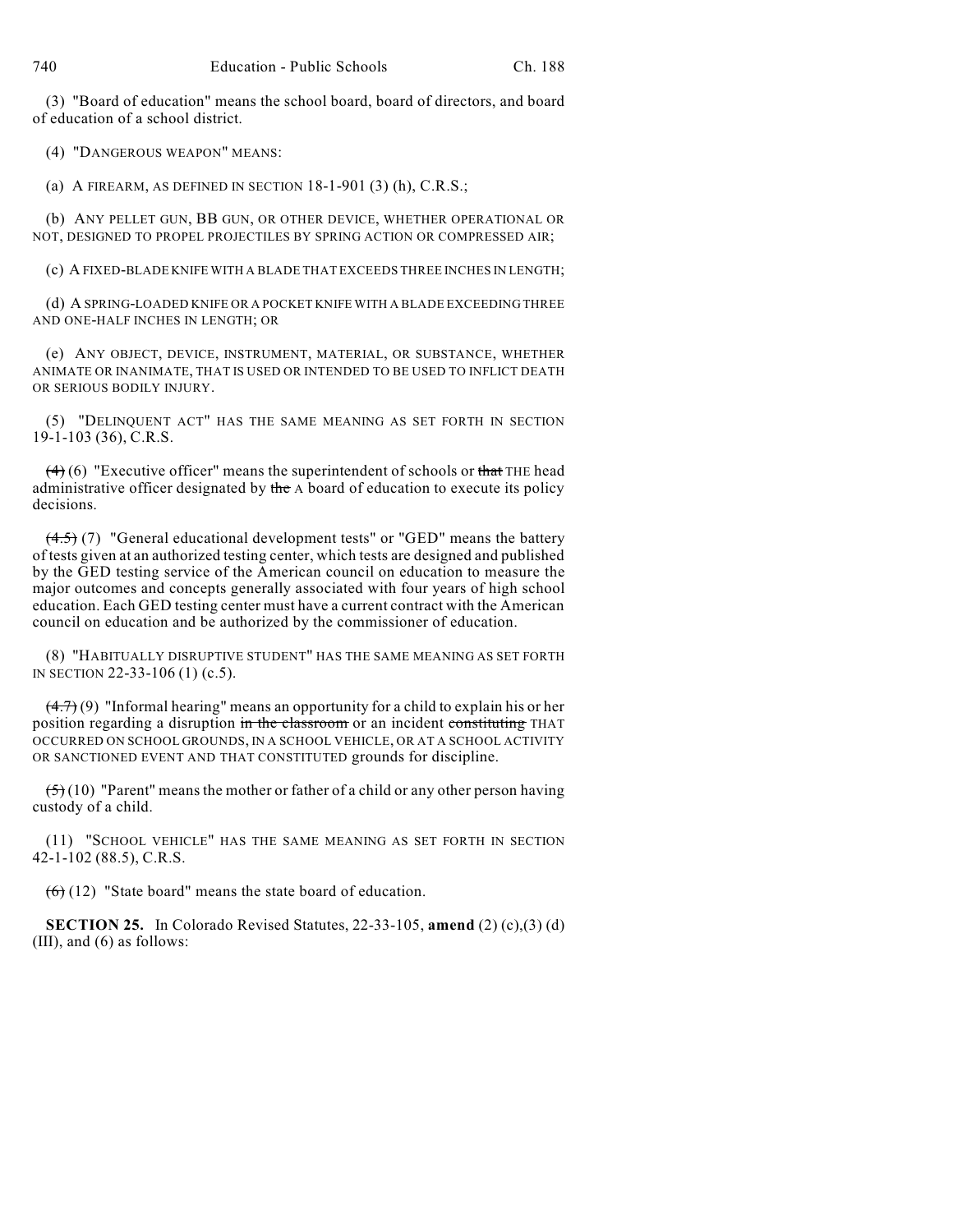**22-33-105. Suspension, expulsion, and denial of admission.** (2) In addition to the powers provided in section 22-32-110, the board of education of each district may:

(c) Deny admission to, or expel for any period not extending beyond one year, any child whom the board of education, in accordance with the limitations imposed by this article, shall determine does not qualify for admission to, or continued attendance at, the public schools of the district. A board of education may delegate such powers to its executive officer or to a designee who shall serve as a hearing officer. If the hearing is conducted by a designee acting as a hearing officer, the hearing officer shall forward findings of fact and recommendations to the executive officer at the conclusion of the hearing. The executive officer shall render a written opinion within five days after a hearing conducted by the executive officer or by a hearing officer. The executive officer shall report on each case acted upon at the next meeting of the board of education, briefly describing the circumstances and the reasons for the executive officer's action. When delegated, an appeal may be taken from A CHILD WHO IS DENIED ADMISSION OR EXPELLED AS AN OUTCOME OF THE HEARING SHALL HAVE TEN DAYS AFTER THE DENIAL OF ADMISSION OR EXPULSION TO APPEAL the decision of the executive officer to the board of education, AFTER WHICH TIME THE DECISION TO GRANT OR DENY THE APPEAL SHALL BE AT THE DISCRETION OF THE BOARD OF EDUCATION. The appeal shall consist of a review of the facts that were presented and that were determined at the hearing conducted by the executive officer or by a designee acting as a hearing officer, arguments relating to the decision, and questions of clarification from the board of education. No board of education shall deny admission to, or expel, any child without a hearing, if one is requested by the parent, guardian, or legal custodian of the child, at which evidence may be presented in the child's behalf. If the child is denied admission or expelled, the child shall be entitled to a review of the decision of the board of education in accordance with section 22-33-108.

(3) (d) The suspending authority shall:

(III) Provide an opportunity for a pupil to make up school work during the period of suspension FOR FULL OR PARTIAL ACADEMIC CREDIT TO THE EXTENT POSSIBLE. The intent of this provision is to provide an opportunity for the pupil to reintegrate into the educational program of the district AND TO HELP PREVENT THE PUPIL FROM DROPPING OUT OF SCHOOL BECAUSE OF AN INABILITY TO REINTEGRATE INTO THE EDUCATIONAL PROGRAM following the period of suspension. which The school district should take THIS INTENT into consideration when determining the amount of credit a student will receive for this makeup work.

(6) When a pupil is expelled by a school district, for the remainder of the school year, the PUPIL's parent, guardian, or legal custodian is responsible for seeing that the compulsory school attendance statute is complied with PUPIL COMPLIES WITH THE PROVISIONS OF THIS ARTICLE during the period of expulsion. from such school district.

**SECTION 26.** In Colorado Revised Statutes, 22-33-106, **amend** (1) introductory portion, (1) (c.5) (I), (1) (c.5) (II), (1) (c.5) (III), (1) (d), (2) introductory portion, (3) introductory portion, (4) (a), and (4) (b) (I); and **add** (1) (g), (1.2), and (1.5) as follows: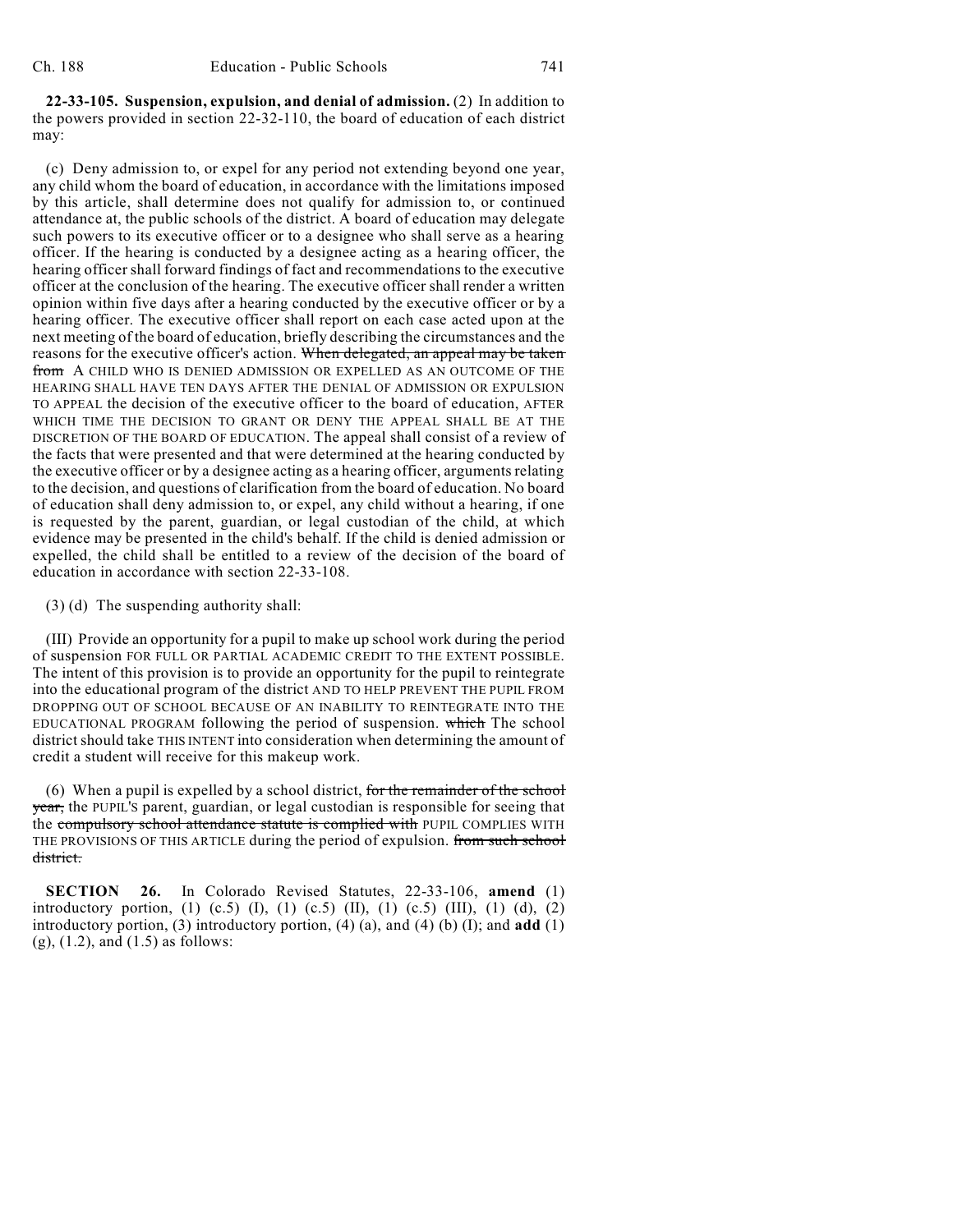742 Education - Public Schools Ch. 188

**22-33-106. Grounds for suspension, expulsion, and denial of admission.** (1) The following shall MAY be grounds for suspension or expulsion of a child from a public school during a school year:

 $(c.5)$  (I) Declaration as  $\overline{a}$  an A habitually disruptive student. pursuant to the provisions of this paragraph (c.5).

(II) For purposes of this paragraph (c.5), "habitually disruptive student" means a child who has been suspended pursuant to paragraph  $(a)$ ,  $(b)$ ,  $(c)$ , or  $(d)$  of this subsection (1) three times during the course of the school year for causing CAUSED a material and substantial disruption in the classroom, on school grounds, on IN a school vehicle, as defined in section  $42-1-102$   $(88.5)$ , C.R.S., or at A school activities ACTIVITY or events because of behavior that was initiated, willful, and overt on the part of the child SANCTIONED EVENT THREE OR MORE TIMES DURING THE COURSE OF A SCHOOL YEAR. Any student who is enrolled in a public school may be subject to being declared an A habitually disruptive student.

(III) The student and the parent, legal guardian, or legal custodian shall have been notified in writing of each suspension DISRUPTION counted toward declaring the student as habitually disruptive pursuant to this paragraph (c.5) and the student and parent, legal guardian, or legal custodian shall have been notified in writing and by telephone or other means at the home or the place of employment of the parent or legal guardian of the definition of "habitually disruptive student".

(d) (I) Serious violations in a school building or in or on school property, which suspension or expulsion shall be mandatory; except that expulsion shall be mandatory for the following violations: Carrying, bringing, using, or possessing a dangerous weapon without the authorization of the school or the school district; the sale of a drug or controlled substance as defined in section 12-22-303, C.R.S.; or the commission of an act which if committed by an adult would be robbery pursuant to part 3 of article 4 of title 18, C.R.S., or assault pursuant to part 2 of article 3 of title 18, C.R.S., other than the commission of an act that would be third degree assault under section 18-3-204, C.R.S., if committed by an adult.

(II) As used in this paragraph (d), "dangerous weapon" means:

(A) A firearm, whether loaded or unloaded;

(B) Any pellet or BB gun or other device, whether operational or not, designed to propel projectiles by spring action or compressed air;

(C) A fixed blade knife with a blade that measures longer than three inches in length or a spring loaded knife or a pocket knife with a blade longer than three and one-half inches; or

(D) Any object, device, instrument, material, or substance, whether animate or inanimate, used or intended to be used to inflict death or serious bodily injury.

(III) Notwithstanding the provisions of subparagraph (I) of this paragraph (d), carrying, bringing, or possessing a dangerous weapon without the authorization of the school or the school district shall not require mandatory expulsion if, when the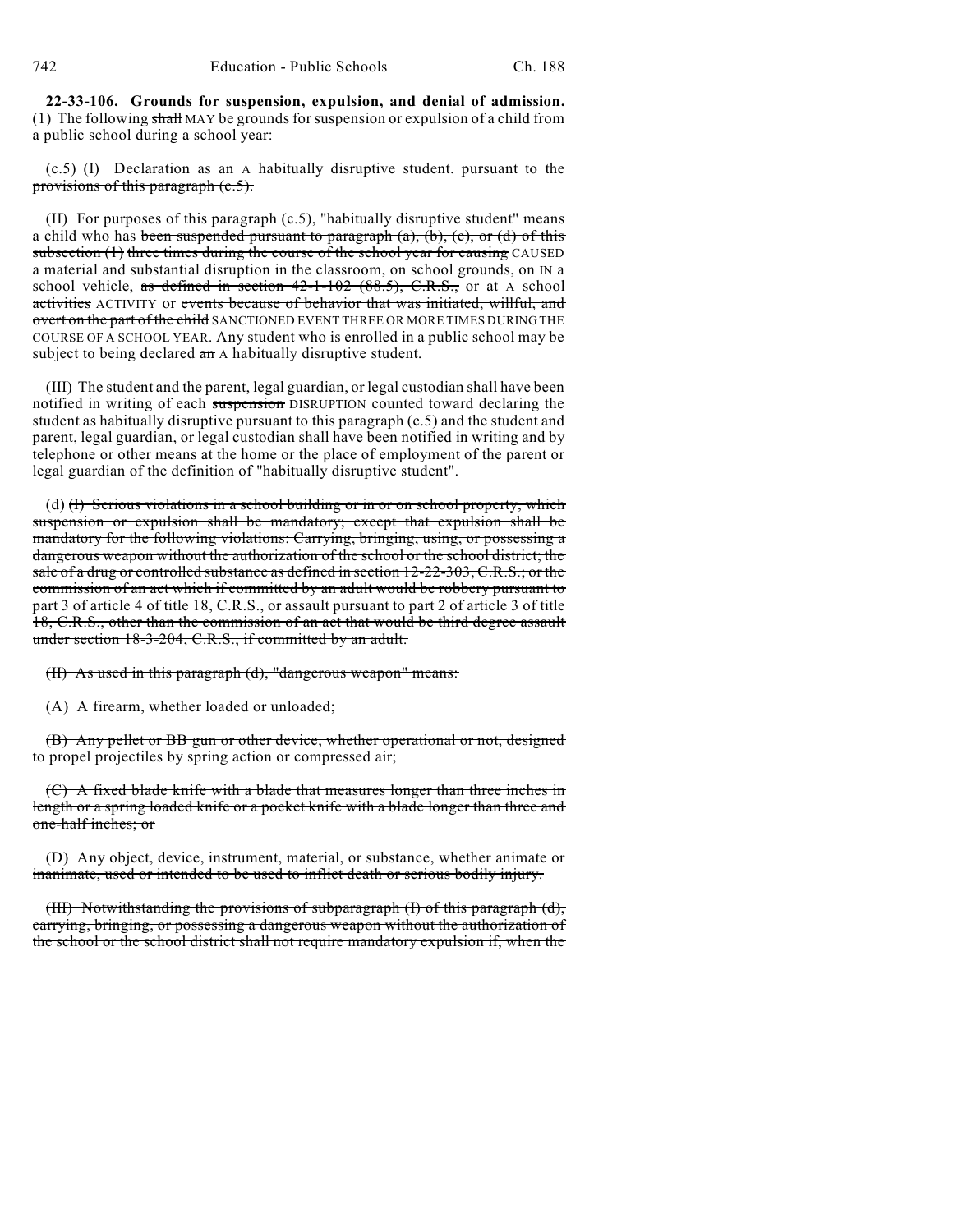student discovers that he or she has carried, brought, or is in possession of a dangerous weapon, the student notifies a teacher, administrator, or other authorized person in the school district as soon as possible and delivers the dangerous weapon to the teacher, administrator, or other authorized person. Nothing in this subparagraph (III) shall be construed as prohibiting a school district from expelling a student under the circumstances specified in this subparagraph (III) if such expulsion would be in accordance with the school district's discipline code. COMMITTING ONE OF THE FOLLOWING OFFENSES ON SCHOOL GROUNDS, IN A SCHOOL VEHICLE, OR AT A SCHOOL ACTIVITY OR SANCTIONED EVENT:

(I) POSSESSION OF A DANGEROUS WEAPON WITHOUT THE AUTHORIZATION OF THE SCHOOL OR THE SCHOOL DISTRICT;

(II) THE USE, POSSESSION, OR SALE OF A DRUG OR CONTROLLED SUBSTANCE AS DEFINED IN SECTION 12-22-303, C.R.S.; OR

(III) THE COMMISSION OF AN ACT THAT, IF COMMITTED BY AN ADULT, WOULD BE ROBBERY PURSUANT TO PART 3 OF ARTICLE 4 OF TITLE 18, C.R.S., OR ASSAULT PURSUANT TO PART 2 OF ARTICLE 3 OF TITLE 18, C.R.S., OTHER THAN THE COMMISSION OF AN ACT THAT WOULD BE THIRD DEGREE ASSAULT UNDER SECTION 18-3-204, C.R.S., IF COMMITTED BY AN ADULT.

(g) PURSUANT TO SECTION 22-12-105 (3), MAKING A FALSE ACCUSATION OF CRIMINAL ACTIVITY AGAINST AN EMPLOYEE OF AN EDUCATIONAL ENTITY TO LAW ENFORCEMENT AUTHORITIES OR SCHOOL DISTRICT OFFICIALS OR PERSONNEL.

(1.2) EACH SCHOOL DISTRICT IS ENCOURAGED TO CONSIDER EACH OF THE FOLLOWING FACTORS BEFORE SUSPENDING OR EXPELLING A STUDENT PURSUANT TO A PROVISION OF SUBSECTION (1) OF THIS SECTION:

- (a) THE AGE OF THE STUDENT;
- (b) THE DISCIPLINARY HISTORY OF THE STUDENT;
- (c) WHETHER THE STUDENT HAS A DISABILITY;
- (d) THE SERIOUSNESS OF THE VIOLATION COMMITTED BY THE STUDENT;

(e) WHETHER THE VIOLATION COMMITTED BY THE STUDENT THREATENED THE SAFETY OF ANY STUDENT OR STAFF MEMBER; AND

(f) WHETHER A LESSER INTERVENTION WOULD PROPERLY ADDRESS THE VIOLATION COMMITTED BY THE STUDENT.

(1.5) NOTWITHSTANDING ANY OTHER PROVISION OF LAW, IN ACCORDANCE WITH THE PROVISIONS OF 20 U.S.C. SEC. 7151, A STUDENT WHO IS DETERMINED TO HAVE BROUGHT A FIREARM TO A SCHOOL, OR TO HAVE POSSESSED A FIREARM AT A SCHOOL, SHALL BE EXPELLED FOR A PERIOD OF NOT LESS THAN ONE YEAR; EXCEPT THAT THE SUPERINTENDENT OF THE STUDENT'S SCHOOL DISTRICT MAY MODIFY THIS REQUIREMENT FOR A STUDENT ON A CASE-BY-CASE BASIS IF SUCH MODIFICATION IS IN WRITING.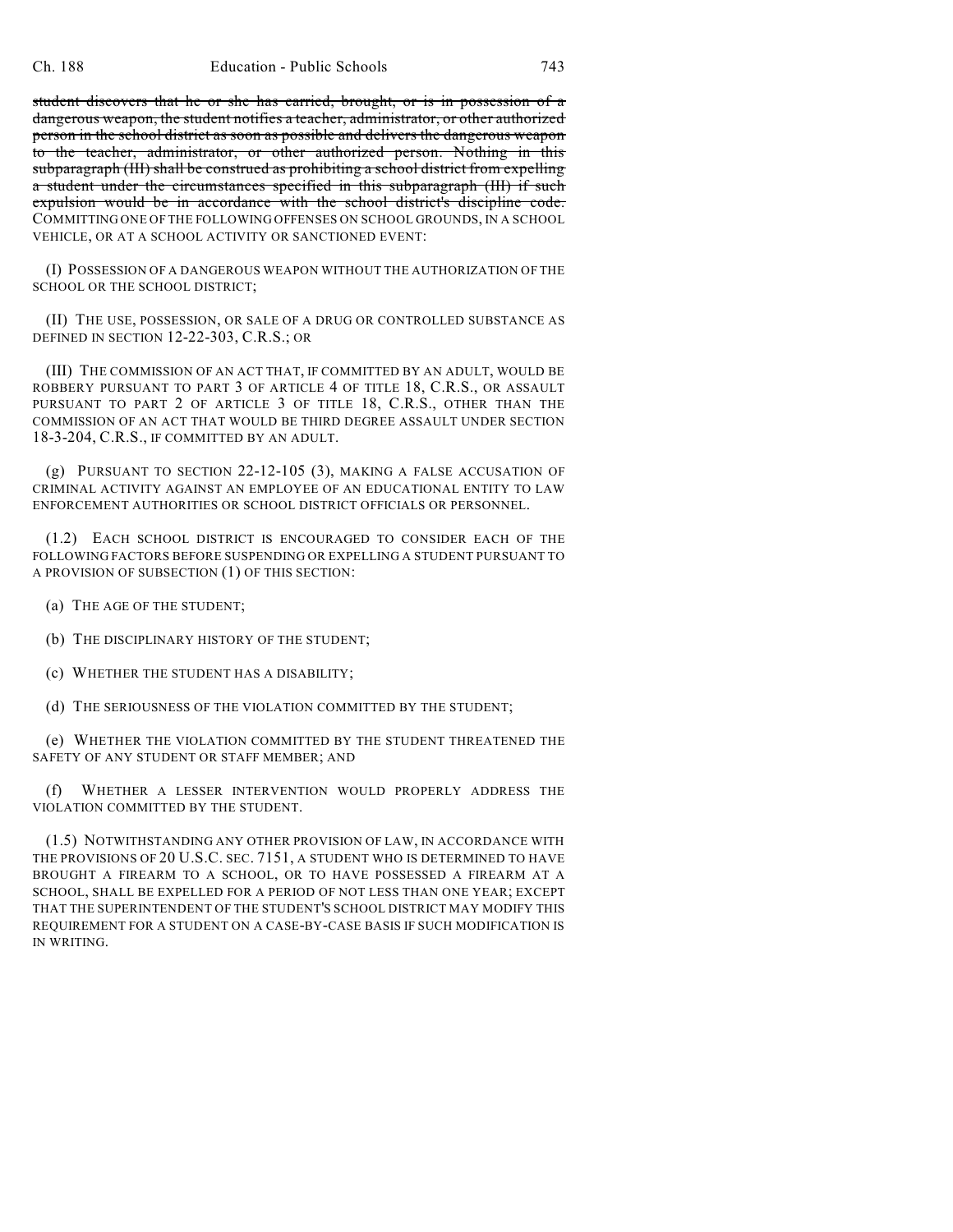(2) Subject to the district's responsibilities under article 20 of this title, the following shall MAY be grounds for expulsion from or denial of admission to a public school, or diversion to an appropriate alternate program:

(3) The following  $\frac{\text{shall}}{\text{MAY}}$  constitute additional grounds for denial of admission to a public school:

(4) (a) Except as provided in paragraph (b) of this subsection (4), a school district shall prohibit any student who is expelled from a public school of the school district pursuant to paragraph (c) or (d) of subsection (1) of this section OR PURSUANT TO SUBSECTION (1.5) OF THIS SECTION from enrolling or reenrolling in the same school in which the victim of the offense or member of a victim's immediate family is enrolled or employed. If the school district has no actual knowledge of the name of the victim of the offense for which the student was expelled, the provisions of this subsection (4) shall be implemented only upon request of the victim or a member of the victim's immediate family.

(b) In any school district that has only one school in which the expelled student can enroll, the school district shall either:

(I) Prohibit the student expelled from the school district pursuant to paragraph (c) or (d) of subsection (1) of this section OR PURSUANT TO SUBSECTION (1.5) OF THIS SECTION from enrolling or reenrolling in the same school in which the victim of the offense or member of a victim's immediate family is enrolled or employed; or

**SECTION 27.** In Colorado Revised Statutes, 22-11-302, **amend** (1) (e); and **add** (1) (f) as follows:

**22-11-302. School district accountability committees - powers and duties.** (1) Each school district accountability committee shall have the following powers and duties:

(e) TO CONSIDER INPUT AND RECOMMENDATIONS FROM the school accountability committee for the principal's OF EACH school shall provide input and recommendations to the district accountability committee and the district administration concerning the principal's evaluation OF THE SCHOOL DISTRICT TO FACILITATE THE EVALUATION OF THE PERFORMANCE OF THE SCHOOL'S PRINCIPAL FOR THE PURPOSES OF ARTICLE 9 OF THIS TITLE; AND

(f) TO PROVIDE INPUT TO THE LOCAL SCHOOL BOARD CONCERNING THE CREATION AND ENFORCEMENT OF ITS SCHOOL CONDUCT AND DISCIPLINE CODE.

**SECTION 28.** In Colorado Revised Statutes, 22-11-503, **amend** (3) (c) as follows:

**22-11-503. Performance reports - contents - rules.** (3) In addition to any information specified by rule of the state board, each school performance report shall include the following information concerning the operations and environment of the public school that is the subject of the report:

(c) As described in state board rule, the occurrence of each of the following types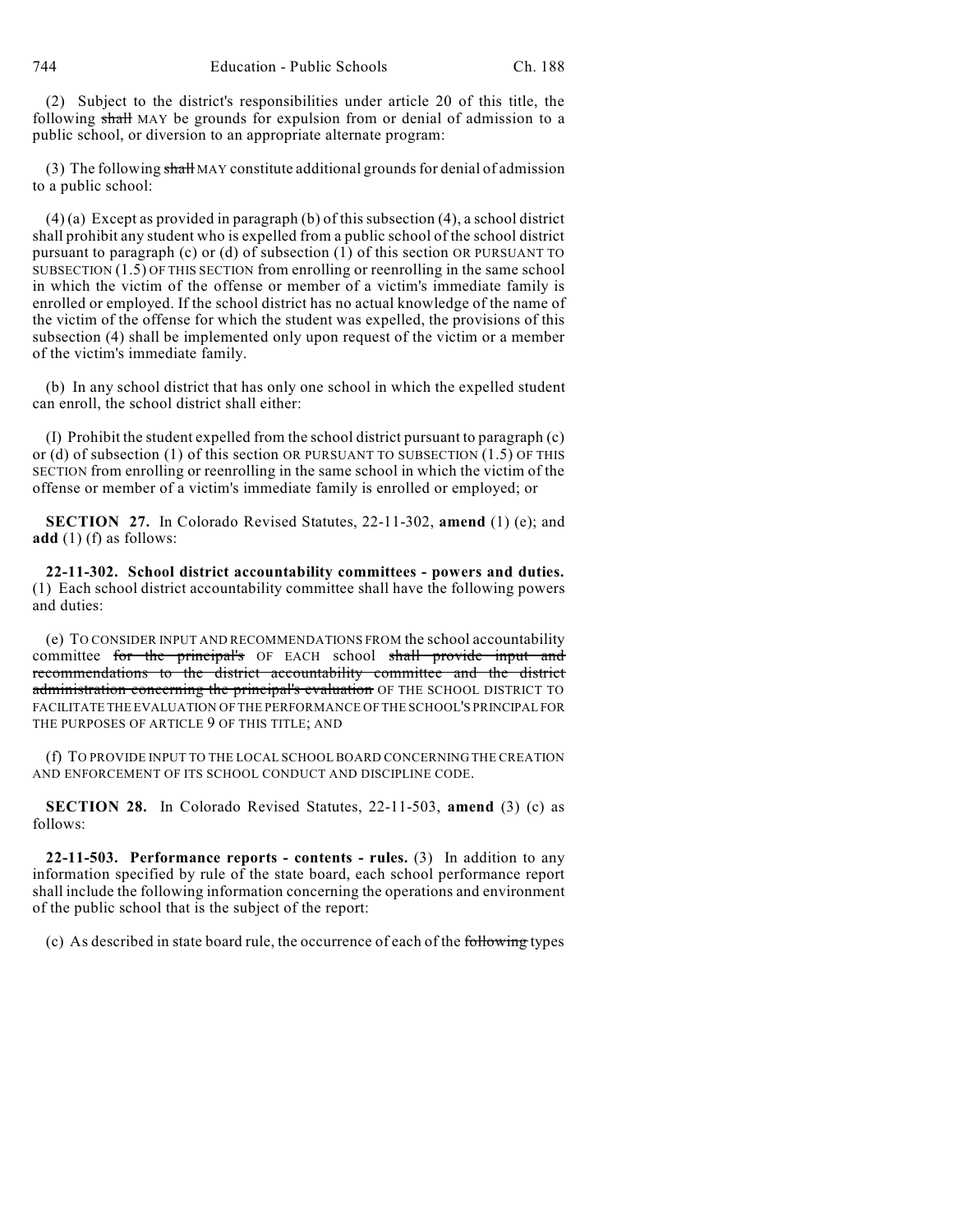of incidents DESCRIBED IN SECTION 22-32-109.1 (2) (b) (IV), expressed as a number and as a percentage of the total occurrences of all of the incidents;

(I) Substance abuse - drugs;

(II) Substance abuse - alcohol;

(III) Substance abuse - tobacco;

(IV) Felony assaults;

(V) Fights;

(VI) Possession of dangerous weapons; and

(VII) Other violations of the code of conduct at the public school;

**SECTION 29.** In Colorado Revised Statutes, 22-37-103, **amend** (3) as follows:

**22-37-103. Definitions.** As used in this article, unless the context otherwise requires:

(3) "In-school suspension" means a suspension pursuant to section 22-33-105 in PERIOD OF TIME DURING which, PURSUANT TO SECTION 22-33-105, the student is suspended PROHIBITED from participation PARTICIPATING in regular school activities but remains in the school environment and receives continuous CONTINUES TO RECEIVE educational instruction, supervision, and discipline.

**SECTION 30.** In Colorado Revised Statutes, **add** 20-1-113 as follows:

**20-1-113. Reporting of criminal proceedingsinvolving public school students.** (1) ON OR BEFORE AUGUST 1, 2013, AND ON OR BEFORE EACH AUGUST 1 THEREAFTER, THE DISTRICT ATTORNEY OF EACH JUDICIAL DISTRICT, OR HIS OR HER DESIGNEE, SHALL REPORT TO THE DIVISION OF CRIMINAL JUSTICE CREATED IN SECTION 24-33.5-502, C.R.S., INFORMATION ABOUT OFFENSES ALLEGED TO HAVE BEEN COMMITTED BY A STUDENT THAT HAVE OCCURRED ON SCHOOL GROUNDS, IN A SCHOOL VEHICLE, OR AT A SCHOOL ACTIVITY OR SANCTIONED EVENT WITHIN THE JUDICIAL DISTRICT DURING THE PRECEDING TWELVE MONTHS.

(2) THE INFORMATION REPORTED BY EACH DISTRICT ATTORNEY PURSUANT TO SUBSECTION (1) OF THIS SECTION SHALL INCLUDE THE NUMBER OF OFFENSES FILED IN COURT, INCLUDING THE TOTAL NUMBER OF EACH TYPE OF SUCH OFFENSES, THE DISPOSITION OF EACH CASE, AND THE AGE, GENDER, SCHOOL, AND RACE OR ETHNICITY OF EACH STUDENT THAT THE DISTRICT ATTORNEY PROSECUTED.

(3) THE INFORMATION REPORTED BY EACH DISTRICT ATTORNEY PURSUANT TO SUBSECTION (1) OFTHIS SECTION SHALL INCLUDE, TO THE EXTENT PRACTICABLE AND TO THE EXTENT THAT SUCH INFORMATION IS COLLECTED BY THE DISTRICT ATTORNEY AS OF THE EFFECTIVE DATE OF THIS SECTION:

(a) THE NUMBER OF OFFENSES THAT WERE REFERRED TO THE DISTRICT ATTORNEY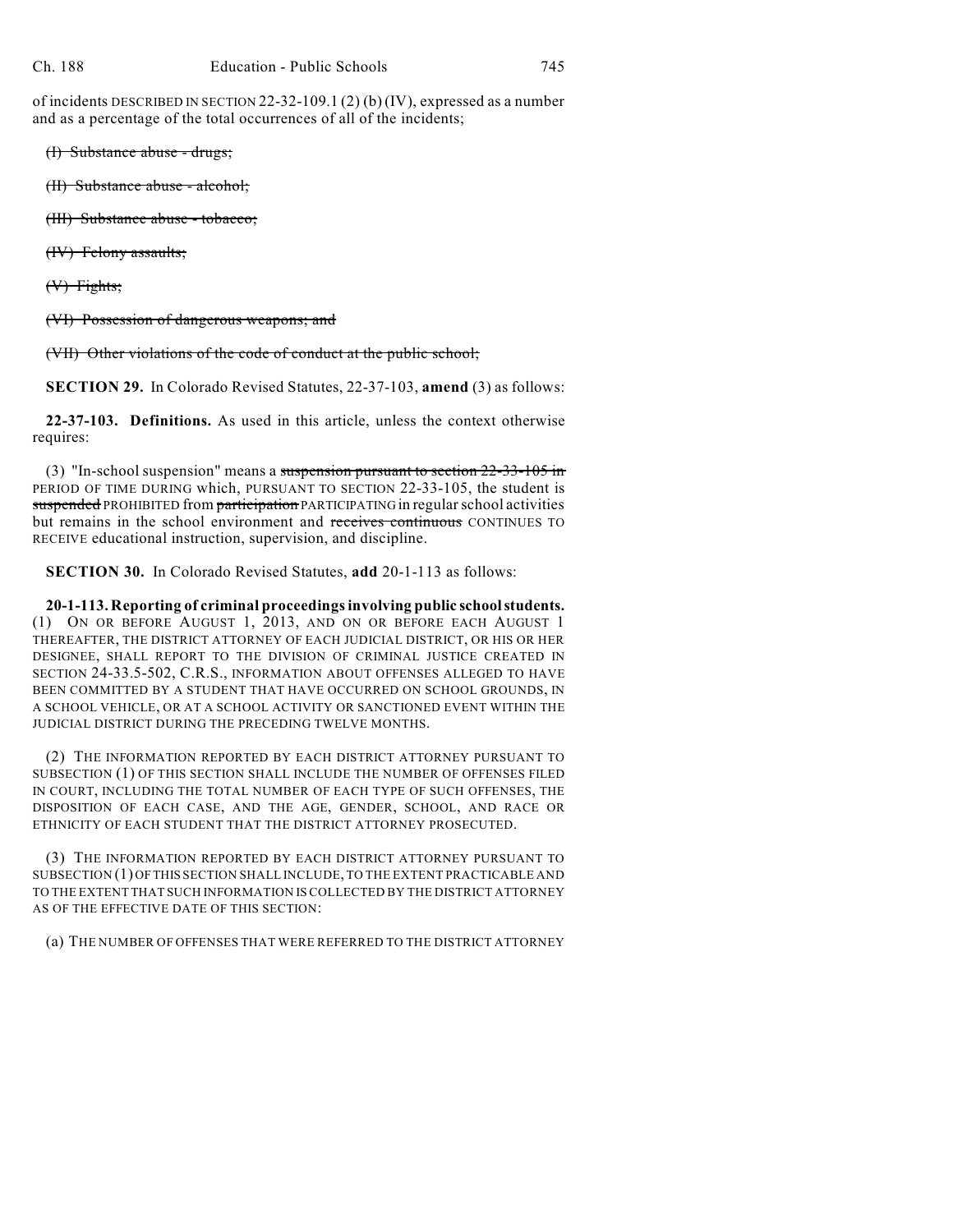BY A LAW ENFORCEMENT AGENCY AND WERE NOT FILED IN COURT, INCLUDING THE TOTAL NUMBER OF EACH TYPE OF SUCH OFFENSES; AND

(b) THE NUMBER OF OFFENSES FOR WHICH THE DISTRICT ATTORNEY REFERRED AN OFFENDER TO A JUVENILE DIVERSION PROGRAM OR OTHER ALTERNATIVE PROGRAM, INCLUDING THE TOTAL NUMBER OF EACH TYPE OF SUCH OFFENSES.

**SECTION 31.** In Colorado Revised Statutes, 24-31-303, **amend** (1) (i); and **add**  $(1)$  (j) as follows:

**24-31-303. Duties - powers of the P.O.S.T. board.** (1) The P.O.S.T. board has the following duties:

(i) To promulgate rules and regulations that establish the criteria that shall be applied in determining whether to recommend peace officer status for a group or specific position as provided in section 16-2.5-201 (4), C.R.S.; AND

(j) TO ESTABLISH STANDARDS FOR TRAINING OF SCHOOL RESOURCE OFFICERS, AS DESCRIBED IN SECTION 24-31-312.

**SECTION 32.** In Colorado Revised Statutes, **add** 24-31-312 as follows:

**24-31-312. School resource officer training.** (1) ON OR BEFORE JANUARY 1, 2014, THE P.O.S.T. BOARD SHALL IDENTIFY A SCHOOL RESOURCE OFFICER TRAINING CURRICULUM TO PREPARE PEACE OFFICERS.

(2) TO THE EXTENT PRACTICABLE, THE TRAINING CURRICULUM DESCRIBED IN SUBSECTION (1) OF THIS SECTION SHALL INCORPORATE THE SUGGESTIONS OF RELEVANT STAKEHOLDERS AND ADVOCATES.

(3) (a) IN ASSIGNING PEACE OFFICERS TO SERVE AS SCHOOL RESOURCE OFFICERS PURSUANT TO SECTION 22-32-146, C.R.S., EACH LAW ENFORCEMENT AGENCY IS ENCOURAGED TO ENSURE THAT SUCH PEACE OFFICERS HAVE SUCCESSFULLY COMPLETED THE SCHOOL RESOURCE OFFICER TRAINING CURRICULUM DESCRIBED IN SUBSECTION (1) OF THIS SECTION, OR WILL COMPLETE SAID TRAINING WITHIN SIX MONTHS AFTER BEGINNING THE ASSIGNMENT.

(b) ON AND AFTER JANUARY 1, 2015, EACH COUNTY SHERIFF AND EACH MUNICIPAL LAW ENFORCEMENT AGENCY OF THE STATE SHALL EMPLOY AT LEAST ONE PEACE OFFICER WHO HAS SUCCESSFULLY COMPLETED THE TRAINING CURRICULUM DESCRIBED IN SUBSECTION (1) OF THIS SECTION.

(4) FOR THE PURPOSES OF SECTION 22-32-146, C.R.S., THE TRAINING CURRICULUM PROVIDED PURSUANT TO SUBSECTION (1) OF THIS SECTION SHALL INCLUDE A MEANS OF RECOGNIZING AND IDENTIFYING PEACE OFFICERS WHO SUCCESSFULLY COMPLETE THE TRAINING CURRICULUM.

(5) IN PROVIDING THE TRAINING CURRICULUM DESCRIBED IN SUBSECTION (1) OF THIS SECTION, THE P.O.S.T. BOARD MAY INCLUDE PROVISIONS TO ALLOW FOR THE AWARDING OF CREDIT TO A PEACE OFFICER WHO HAS SUCCESSFULLY COMPLETED A SCHOOL RESOURCE OFFICER CERTIFICATION CURRICULUM OFFERED BY ONE OR MORE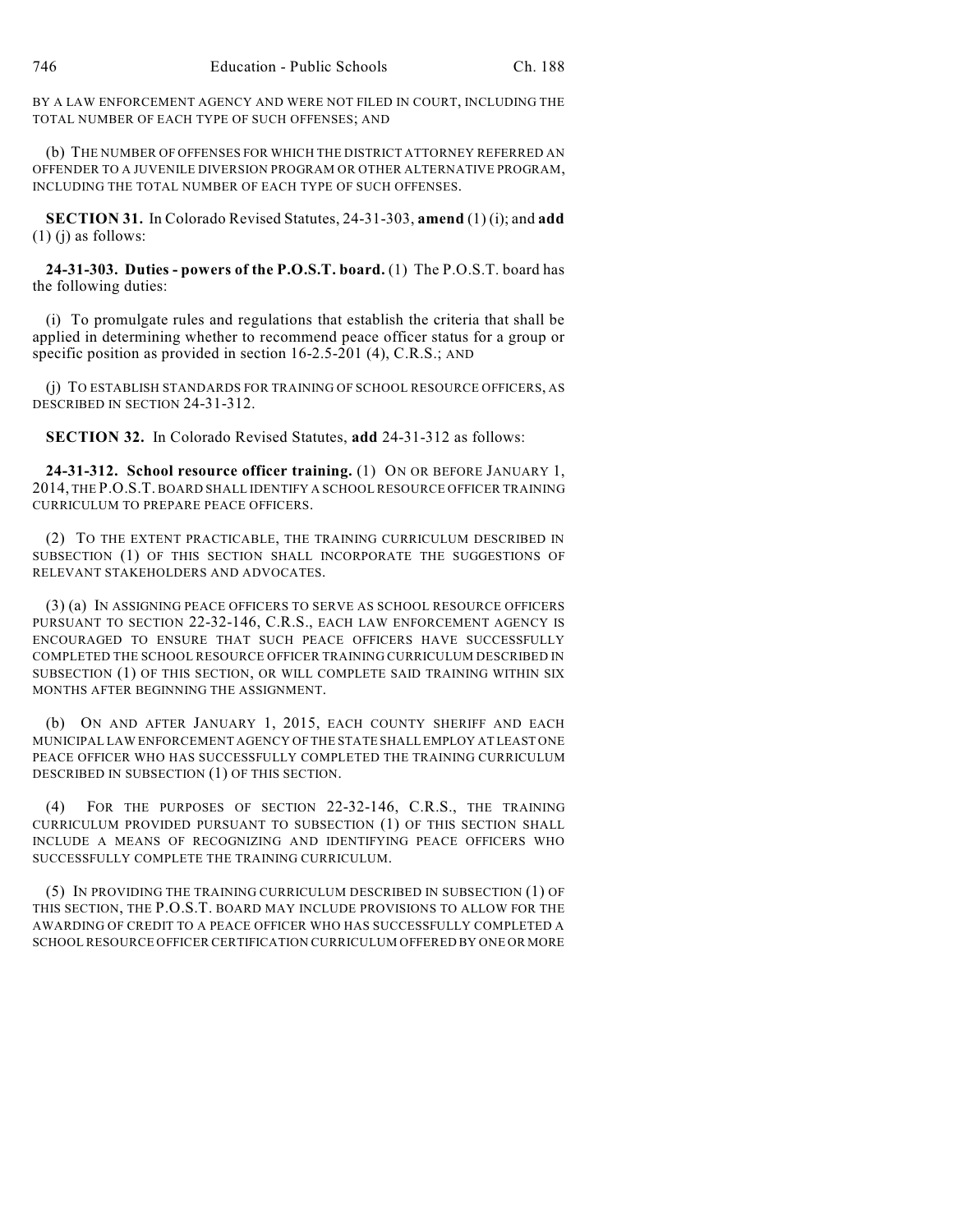PUBLIC OR PRIVATE ENTITIES, WHICH ENTITIES SHALL BE IDENTIFIED BY THE P.O.S.T. BOARD.

(6) THE P.O.S.T. BOARD MAY CHARGE A FEE TO EACH PEACE OFFICER WHO ENROLLS IN THE TRAINING CURRICULUM DESCRIBED IN SUBSECTION (1) OF THIS SECTION. THE AMOUNT OF THE FEE SHALL NOT EXCEED THE DIRECT AND INDIRECT COSTS INCURRED BY THE P.O.S.T. BOARD IN PROVIDING THE CURRICULUM.

**SECTION 33.** In Colorado Revised Statutes, 24-33.5-503, **amend** (1) (y) and (1) (z); and **add** (1) (aa) as follows:

**24-33.5-503. Duties of division.** (1) The division has the following duties:

(y) To develop, in cooperation with the department of corrections and the state board of parole, a parole board action form; and

(z) To provide training on the Colorado risk assessment scale and the administrative release guideline instrument as required by section 17-22.5-404 (2) (c), C.R.S.; AND

(aa) TO RECEIVE THE INFORMATION REPORTED TO THE DIVISION BY LAW ENFORCEMENT AGENCIES PURSUANT TO SECTION 22-32-146, C.R.S., AND BY DISTRICT ATTORNEYS PURSUANT TO SECTION 20-1-113, C.R.S., AND PROVIDE THE INFORMATION, AS SUBMITTED TO THE DIVISION, TO ANY MEMBER OF THE PUBLIC UPON REQUEST, IN A MANNER THAT DOES NOT INCLUDE ANY IDENTIFYING INFORMATION REGARDING ANY STUDENT. IF THE DIVISION PROVIDES THE INFORMATION TO A MEMBER OF THE PUBLIC UPON REQUEST PURSUANT TO THIS PARAGRAPH (aa), THE DIVISION MAY CHARGE A FEE TO THE PERSON, WHICH FEE SHALL NOT EXCEED THE DIRECT AND INDIRECT COSTS INCURRED BY THE DIVISION IN PROVIDING THE INFORMATION.

**SECTION 34.** In Colorado Revised Statutes, 22-2-117, **amend** (1.5) as follows:

**22-2-117. Additional power - state board - waiver of requirements - rules.** (1.5) Notwithstanding any provision of this section or any other provision of law, the state board shall not waive requirements contained in article 11 of this title or sections 22-7-409, 22-32-105, 22-32-109 (1) (bb) (I) and (2), 22-32-109.1 (2) (a), and 22-33-104 (4) SECTIONS 22-7-409, 22-32-105, 22-32-109 (1) (bb) (I) AND (2), 22-32-109.1 (2) (a), 22-32-146, AND 22-33-104 (4).

**SECTION 35.** In Colorado Revised Statutes, 22-30.5-116, **amend** (2) as follows:

**22-30.5-116. Charter schools - school bullying policies required.** (2) For the purposes of this section, "bullying" shall have the same meaning as set forth in section  $22-32-109.1$  (2) (a) (X) (B) SECTION 22-32-109.1 (1) (b).

**SECTION 36.** In Colorado Revised Statutes, 22-30.5-502, **amend** (2.5) as follows:

**22-30.5-502. Definitions.** As used in this part 5, unless the context otherwise requires: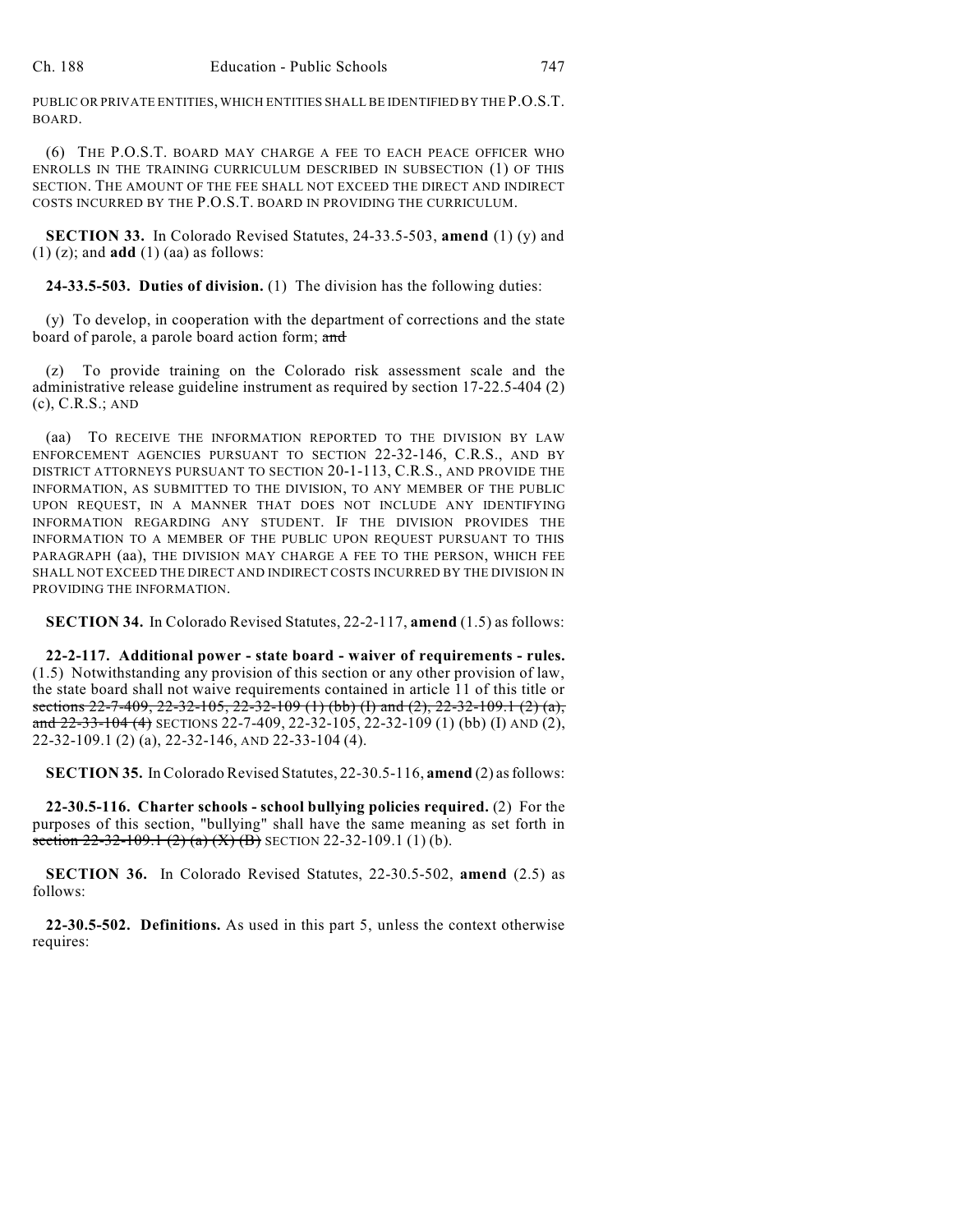(2.5) "Bullying" shall have the same meaning as set forth in section 22-32-109.1  $(2)$  (a) (X) (B) SECTION 22-32-109.1 (1) (b).

**SECTION 37.** In Colorado Revised Statutes, 18-1.3-204, **amend** (2.3) (a) as follows:

**18-1.3-204. Conditions of probation.** (2.3) (a) When granting probation, the court may, as a condition of probation, require any defendant who is less than eighteen years of age at the time of sentencing to attend school or an educational program or to work toward the attainment of a high school diploma or a GED, as that term is defined in section 22-33-102  $(4.5)(7)$ , C.R.S.; except that the court shall not require any such juvenile to attend a school from which he or she has been expelled without the prior approval of that school's local board of education.

**SECTION 38.** In Colorado Revised Statutes, **amend** 19-2-207 as follows:

**19-2-207. Juvenile parole board - authority.** The board shall have the authority to grant, deny, defer, suspend, revoke, or specify or modify the conditions of any parole for any juvenile committed to the department of human services under section 19-2-601 or 19-2-907 in such a manner as is in the best interests of the juvenile and the public. In addition to any other conditions, the board may require, as a condition of parole, any adjudicated juvenile to attend school or an educational program or to work toward the attainment of a high school diploma or a GED, as that term is defined in section 22-33-102  $(4.5)$  (7), C.R.S.; except that the board shall not require any such juvenile to attend a school from which he or she has been expelled without the prior approval of that school's local board of education. The board shall promulgate rules that establish criteria under which its parole decisions are made. The board shall have the duties and responsibilities specified in part 10 of this article.

**SECTION 39.** In Colorado Revised Statutes, 19-2-1002, **amend** (1) (a), (3) (b) (I), and (9) (c) (I) as follows:

**19-2-1002. Juvenile parole.** (1) **Juvenile parole board - hearing panels authority.** (a) The juvenile parole board, referred to in this part 10 as the "board", established pursuant to section 19-2-206 is authorized to grant, deny, defer, suspend, revoke, orspecify or modify the conditions of any parole for any juvenile committed to the department of human services as provided in sections 19-2-601 and 19-2-907. In addition to any other conditions, the board may require, as a condition of parole, any adjudicated juvenile to attend school or an educational program or to work toward the attainment of a high school diploma or a GED, as that term is defined in section 22-33-102  $(4.5)$  (7), C.R.S.; except that the board shall not require any such juvenile to attend a school from which he or she has been expelled without the prior approval of that school's local board of education. The board may modify any of its decisions, or those of the hearing panel, except an order of discharge.

(3) (b) (I) In addition to any other conditions, the hearing panel may require, as a condition of parole, any adjudicated juvenile to attend school or an educational program or to work toward the attainment of a high school diploma or a GED, as that term is defined in section 22-33-102  $(4.5)$  (7), C.R.S.; except that the hearing panel shall not require any such juvenile to attend a school from which he or she has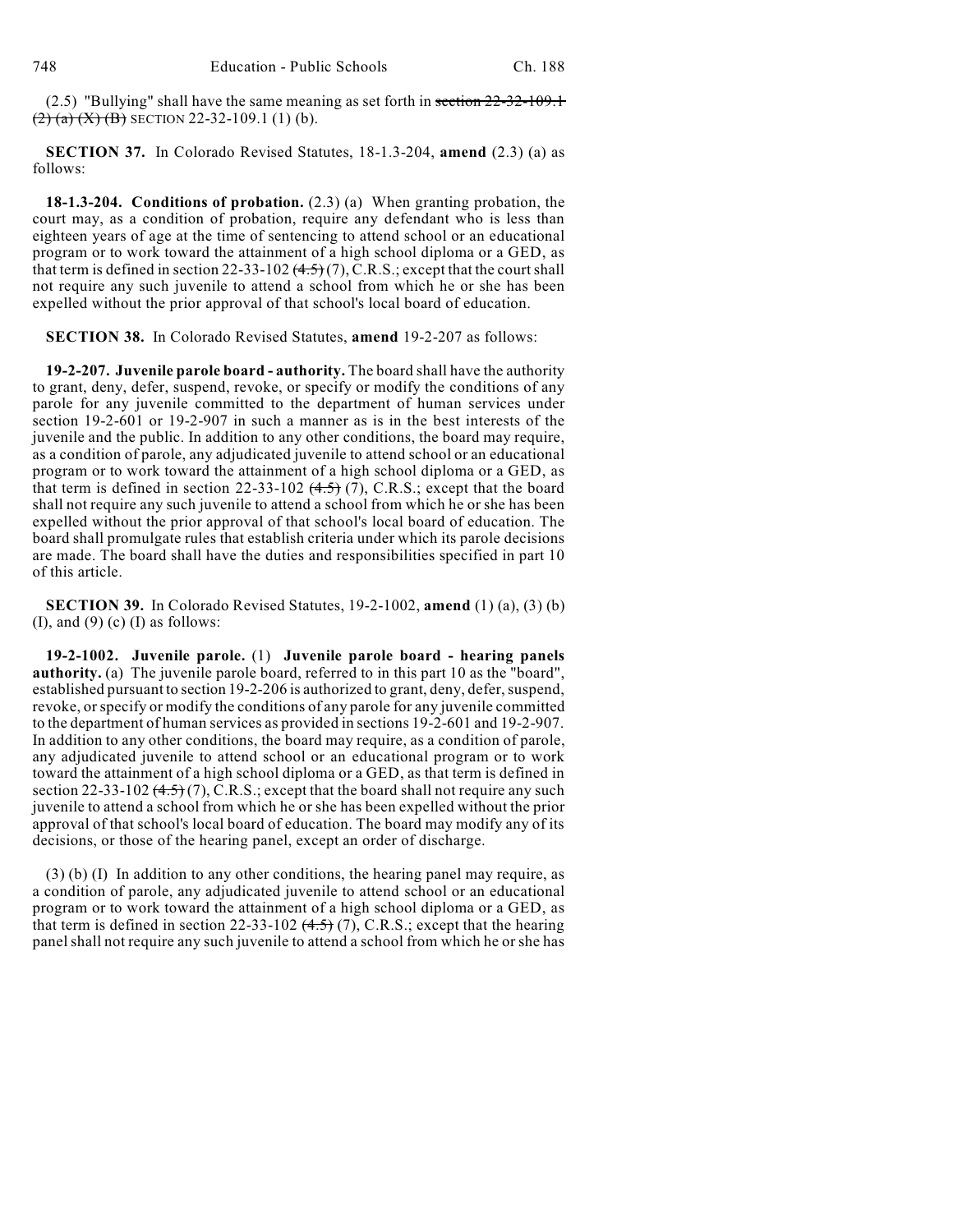been expelled without the prior approval of that school's local board of education.

(9) **Parole discharge.** (c) The board may discharge a juvenile from parole before completion of the mandatory six-month parole period when the board finds that the juvenile meets, at a minimum, all of the following conditions of special achievement:

(I) Graduation from a public or accredited nonpublic high school or completion of a GED, as that term is defined in section 22-33-102  $(4.5)$  (7), C.R.S.;

**SECTION 40.** In Colorado Revised Statutes, **amend** 25-9-106.5 as follows:

**25-9-106.5. Education and experience - substitution allowed.** Water and wastewater facility operator applicants must have a high school diploma or have successfully completed the GED as defined in section 22-33-102  $(4.5)$  (7), C.R.S.; except that experience or relevant training may be substituted for the high school diploma or GED. Education, training as established under section 25-9-104 (2), and cross-experience may be substituted for experience requirements for certification as a water facility operator, as a water distribution system operator, as a domestic wastewater facility operator, as a wastewater collection system operator, as an industrial wastewater treatment facility operator, or as a multiple facility operator; except that at least fifty percent of any experience requirement shall be met by actual on-site operating experience in a water facility or a wastewater facility, as the case may be. For the lowest classification of operator in each category, the board may establish rules allowing complete substitution of education for experience for any applicant who passes the applicable examination. For purposes of this section, "cross-experience" meansthat experience as a wastewater treatment facility operator may be substituted for experience requirements for certification as water treatment facility operator and vice versa.

**SECTION 41.** In Colorado Revised Statutes, 22-33-203, **amend** (2) (b) and (3) as follows:

**22-33-203. Educational alternatives for expelled students.** (2) (b) The educational services provided pursuant to this section are designed to provide a second chance for the student to succeed in achieving an education. While receiving educational services, a student may be suspended or expelled pursuant to the CONDUCT AND discipline code of the school district providing the educational services and the provisions of part 1 of this article. Except as required by federal law, the expelling school district is not required to provide educational services to any student who is suspended or expelled while receiving educational services pursuant to this section until the period of the suspension or expulsion is completed.

(3) If a student is expelled for the remainder of the school year and the student is not receiving educational services pursuant to this section, the school district shall contact the expelled student's parent or guardian at least once every sixty days until the beginning of the next school year to determine whether the student is receiving educational services from some other source; except that the school district need not contact a student's parent or guardian after the student is enrolled in another school district or in an independent or parochial school or if the student is committed to the department of human services or is sentenced pursuant to article 2 of title 19, C.R.S.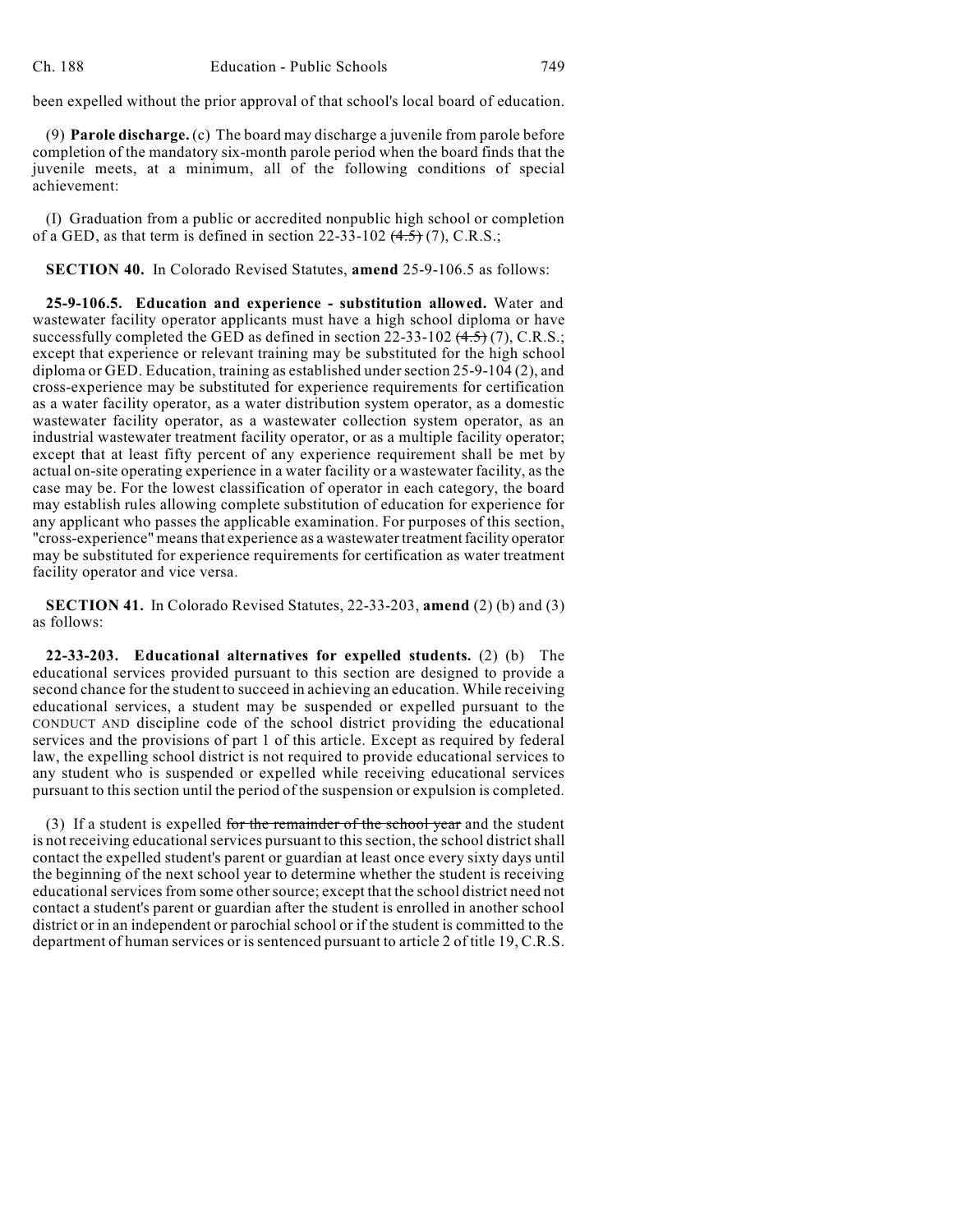**SECTION 42.** InColorado Revised Statutes, 22-30.5-505, **amend** (9) asfollows:

**22-30.5-505. State charter school institute - institute board - appointment powers and duties - rules.** (9) The institute shall ensure that each institute charter school addresses the expulsion, suspension, and education of expelled or suspended students in a manner consistent with the intents and purposes of sections 22-33-106 and 22-33-203 SECTIONS 22-33-105, 22-33-106, AND 22-33-203.

**SECTION 43.** In Colorado Revised Statutes, 22-38-103, **amend** (2) as follows:

**22-38-103. Definitions.** As used in this article, unless the context otherwise requires:

(2) "Expelled student" means a student who is in the sixth, seventh, eighth, or ninth grade, who is under seventeen years of age, and who has been expelled from school pursuant to section 22-33-105. for a period in excess of thirty days.

**SECTION 44.** In Colorado Revised Statutes, 22-93-101, **amend** (1) as follows:

**22-93-101. Definitions.** As used in this article, unless the context otherwise requires:

(1) "Bullying" shall have the same meaning as set forth in section 22-32-109.1  $\left(\frac{2}{2}\right)$  (a) (X) (B) SECTION 22-32-109.1 (1) (b).

**SECTION 45.** In Colorado Revised Statutes, 2-2-1201, **add** (8) as follows:

**2-2-1201. Accountability clauses- post-enactment review of implementation of bills by legislative service agencies - definitions - repeal.** (8) (a) NOTWITHSTANDING ANY OTHER PROVISION OF THIS SECTION,IN CONDUCTING THE POST-ENACTMENT REVIEW OF HOUSE BILL 12-1345, ENACTED IN 2012, THE LEGISLATIVE SERVICE AGENCIES SHALL NOT BE SUBJECT TO:

(I) THE REQUIREMENTS OF SUBSECTION (2) OF THIS SECTION; OR

(II) THE REQUIREMENT IN SUBSECTION (3) OF THIS SECTION THAT THE LEGISLATIVE SERVICE AGENCIES COMPLETE THE POST-ENACTMENT REVIEW NO LATER THAN ONE HUNDRED EIGHTY DAYS AFTER THE TWO-YEAR OR FIVE-YEAR ANNIVERSARY, AS APPLICABLE, OF THE ENACTMENT OF HOUSE BILL 12-1345.

(b) IN CONDUCTING THE POST-ENACTMENT REVIEW OF HOUSE BILL 12-1345, THE LEGISLATIVE SERVICE AGENCIES SHALL SUBMIT TO THE MEMBERS OFTHE EDUCATION COMMITTEES OF THE HOUSE OF REPRESENTATIVES AND SENATE, OR ANY SUCCESSOR COMMITTEES, ANY INFORMATION REPORTED TO THE DIVISION OF CRIMINAL JUSTICE BY SCHOOL RESOURCE OFFICERS AND OTHER LAW ENFORCEMENT OFFICERS PURSUANT TO SECTION 22-32-146,C.R.S., AND BY DISTRICT ATTORNEYS PURSUANT TO SECTION 20-1-113, C.R.S. THE COMMITTEE MEMBERS ARE ENCOURAGED TO CONSIDER WHETHER TO:

(I) CONTINUE TO REQUIRE SCHOOL RESOURCE OFFICERS AND OTHER LAW ENFORCEMENT OFFICERS AND DISTRICT ATTORNEYS TO REPORT SUCH INFORMATION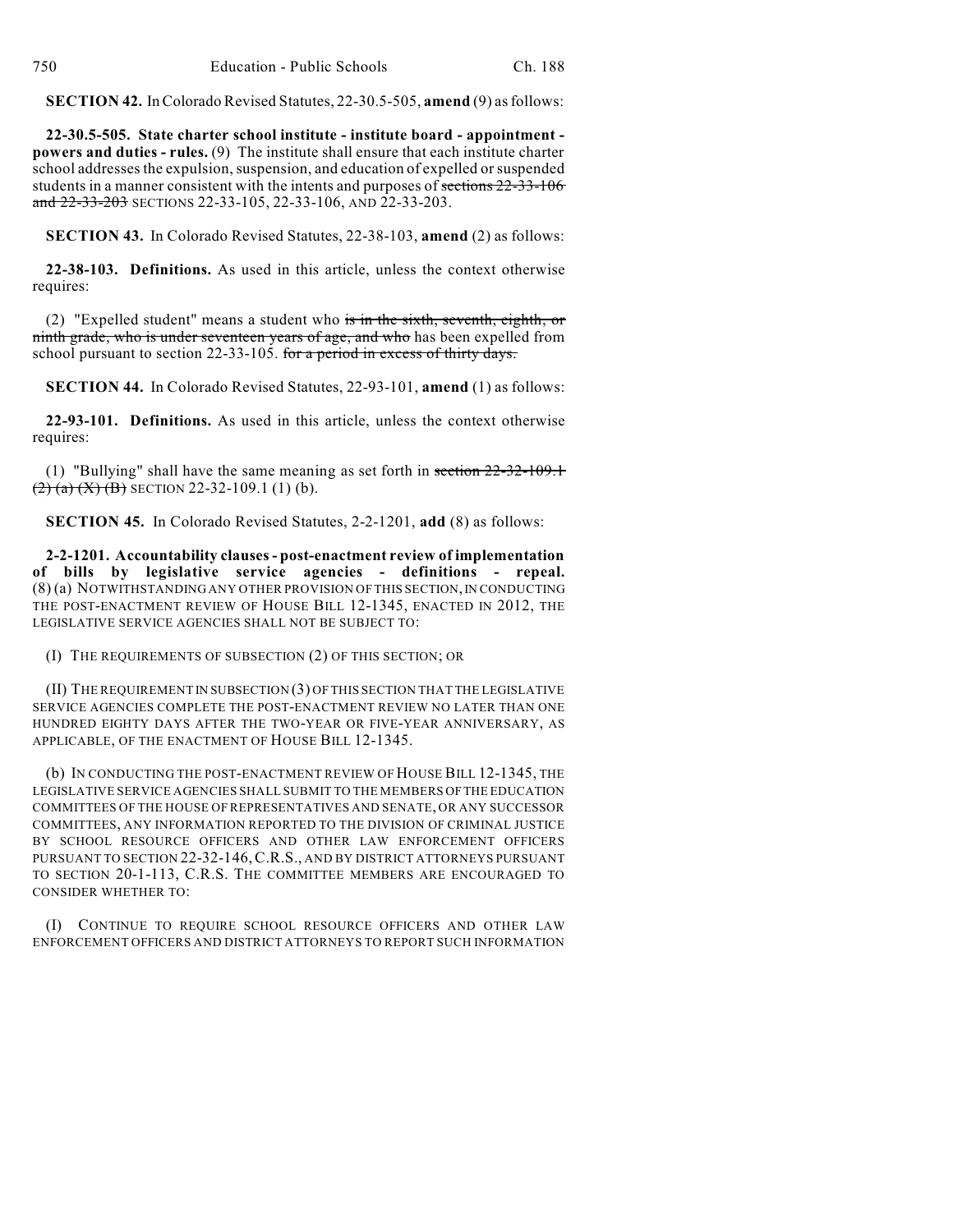TO THE DIVISION OF CRIMINAL JUSTICE; OR

(II) INTRODUCE LEGISLATION TO REPEAL SUCH REPORTING REQUIREMENTS.

(c) THE LEGISLATIVE SERVICE AGENCIES SHALLCOMPLETE THE POST-ENACTMENT REVIEW OF HOUSEBILL 12-1345 NO LATER THAN ONE HUNDRED EIGHTY DAYS AFTER THE FOUR-YEAR ANNIVERSARY OF THE ENACTMENT OF THE BILL.

(d) THIS SUBSECTION (8) IS REPEALED, EFFECTIVE SEPTEMBER 1, 2016.

**SECTION 46. Accountability.** Four years after this act becomes law and in accordance with section 2-2-1201,Colorado Revised Statutes, the legislative service agencies of the Colorado General Assembly shall conduct a post-enactment review of the implementation of this act utilizing the information contained in the legislative declaration set forth in section 21 of this act, and report their conclusions to the education committees of the House of Representatives and Senate, or any successor committees.

**SECTION 47. Appropriation.** In addition to any other appropriation, there is hereby appropriated, out of any moneys in the state education fund created in section  $17(4)$  of article IX of the state constitution, not otherwise appropriated, to the department of education, for the fiscal year beginning July 1,  $2012$ , the sum of \$1,000,000, or so much thereof as may be necessary, for the implementation of section 22-2-112 (4), Colorado Revised Statutes.

**SECTION 48. Appropriation - adjustments in 2012 long bill.** (1) For the implementation of this act, appropriations made in the annual general appropriation act to the department of education for the fiscal year beginning July  $\hat{1}$ ,  $\hat{2012}$ , are adjusted as follows:

(a) The cash funds appropriation for the school counselor corps program is increased by \$480,000. Said sum is from the state education fund created in section 17 (4) (a) of article IX of the state constitution.

(b) The cash funds appropriation for state aid for charter school facilities is increased by \$1,000,000. Said sum is from the state education fund created in section 17 (4) (a) of article IX of the state constitution.

(c) The general fund appropriation for the state share of districts' total program funding is increased by \$57,232,000.

(d) The cash funds appropriation for the state share of districts' total program funding is decreased by \$228,551. Said sum is from the state education fund created in section 17 (4) (a) of article IX of the state constitution.

(e) The cash funds appropriation for hold-harmlessfull-day kindergarten funding isincreased by \$74,671. Said sum is from the state education fund created in section 17 (4) (a) of article IX of the state constitution.

(f) The cash funds appropriation for facility school funding is increased by \$153,000. Said sum is from the state education fund created in section 17 (4) (a) of